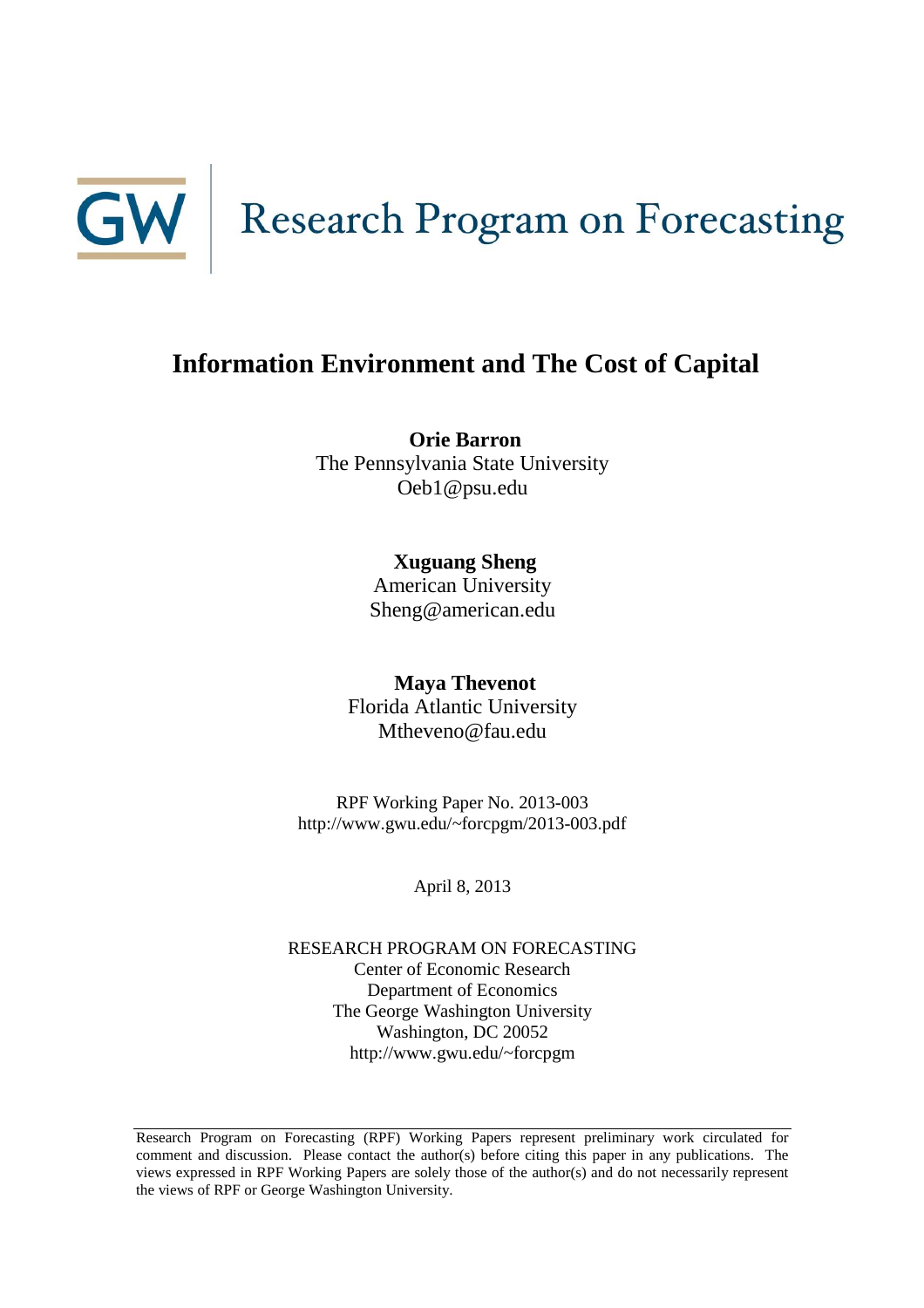### Information Environment and The Cost of Capital

Orie Barron The Pennsylvania State University Oeb1@psu.edu

> Xuguang Sheng American University Sheng@american.edu

Maya Thevenot Florida Atlantic University Mtheveno@fau.edu

Abstract: In empirical tests guided by recent theory (e.g., Hughes, Liu and Liu 2007; and Lambert, Leuz and Verrecchia 2012), we examine the *joint* effects of information asymmetry and information precision on the cost of capital and how these effects vary based on the amount and quality of available information and the level of market competition. Consistent with theory, we find that average information precision is an important factor that may alter the relation between information asymmetry and the cost of capital, leading to erroneous inferences, if not considered. We also show that, while information asymmetry *increases* the cost of capital in most settings, it *decreases* the cost of capital when the amount of public information is low, while it has *no effect* when the total information is of high quality and when there is a high level of market competition. Our final results indicate that the precision of private information *decreases* the cost of capital when the amount of public information is low, while it *increases* it when the quality of total information is low. Besides examining various aspects of the environment jointly, our study is also unique in that we use better measures of information asymmetry and precision, which allows us to tease out the economic significance of each factor on cost of capital. We find that cost of equity capital varies greatly with our measures of information asymmetry and average information precision. For example, our regression estimates suggest that information asymmetry and average information precision are comparable in importance to equity beta and firm size in determining firms' cost of capital.

### *JEL Classification:* M41, G14, G12, D82

*Key Words: cost of capital, information quality, information asymmetry, ST uncertainty, BKLS*

We thank workshop participants at The Pennsylvania State University, the 2012 South Florida Research Conference, the 2012 American Accounting Association annual meeting for many helpful comments and suggestions. We thank I/B/E/S for providing the forecast data.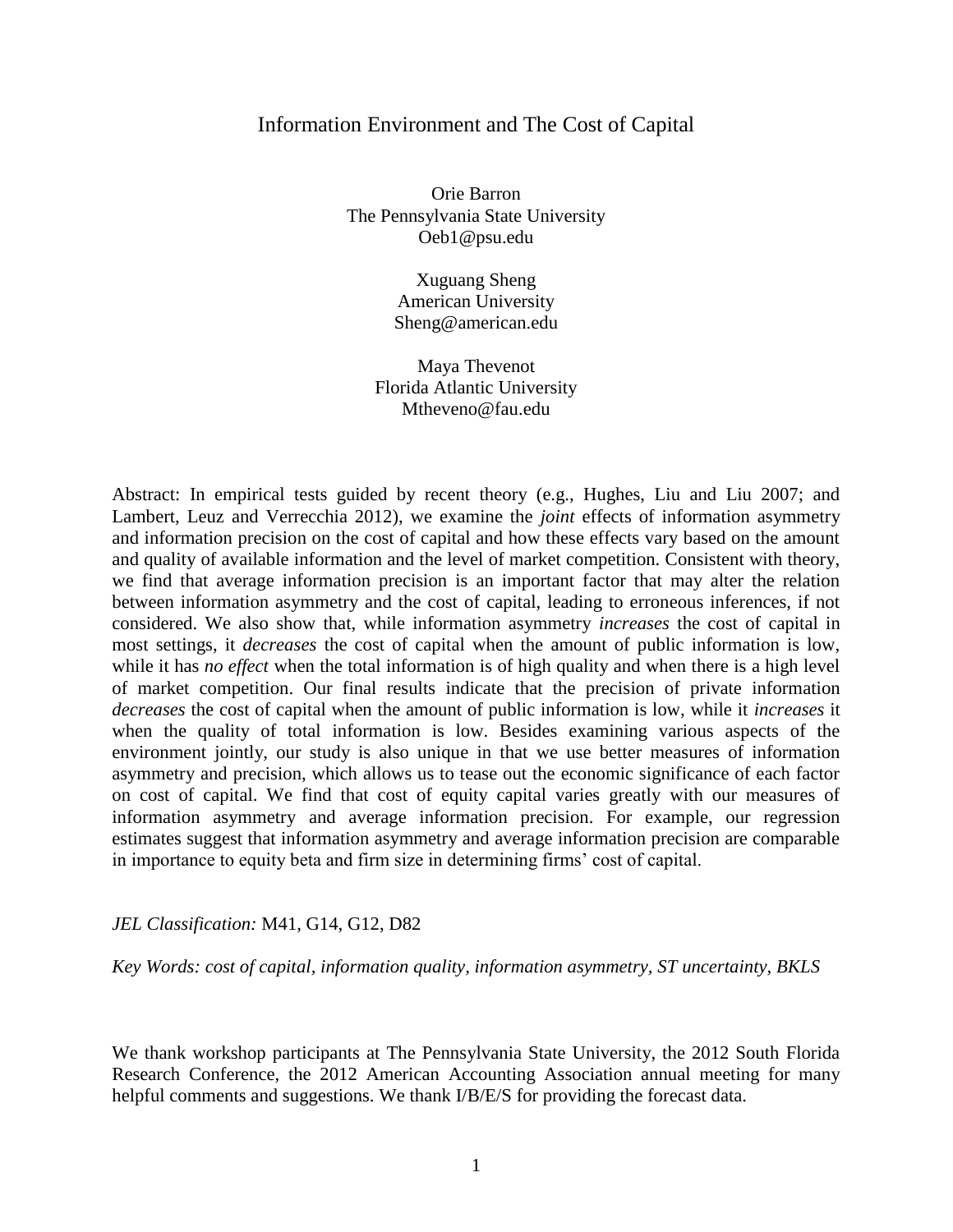### Information Environment and The Cost of Capital

In empirical tests guided by recent theory (e.g., Hughes, Liu and Liu 2007; and Lambert, Leuz and Verrecchia 2012), we examine the *joint* effects of information asymmetry and information precision on the cost of capital and how these effects vary based on the amount and quality of available information and the level of market competition. Consistent with theory, we find that average information precision is an important factor that may alter the relation between information asymmetry and the cost of capital, leading to erroneous inferences, if not considered. We also show that, while information asymmetry *increases* the cost of capital in most settings, it *decreases* the cost of capital when the amount of public information is low, while it has *no effect*  when the total information is of high quality and when there is a high level of market competition. Our final results indicate that the precision of private information *decreases* the cost of capital when the amount of public information is low, while it *increases* it when the quality of total information is low. Besides examining various aspects of the environment jointly, our study is also unique in that we use better measures of information asymmetry and precision, which allows us to tease out the economic significance of each factor on cost of capital. We find that cost of equity capital varies greatly with our measures of information asymmetry and average information precision. For example, our regression estimates suggest that information asymmetry and average information precision are comparable in importance to equity beta and firm size in determining firms' cost of capital.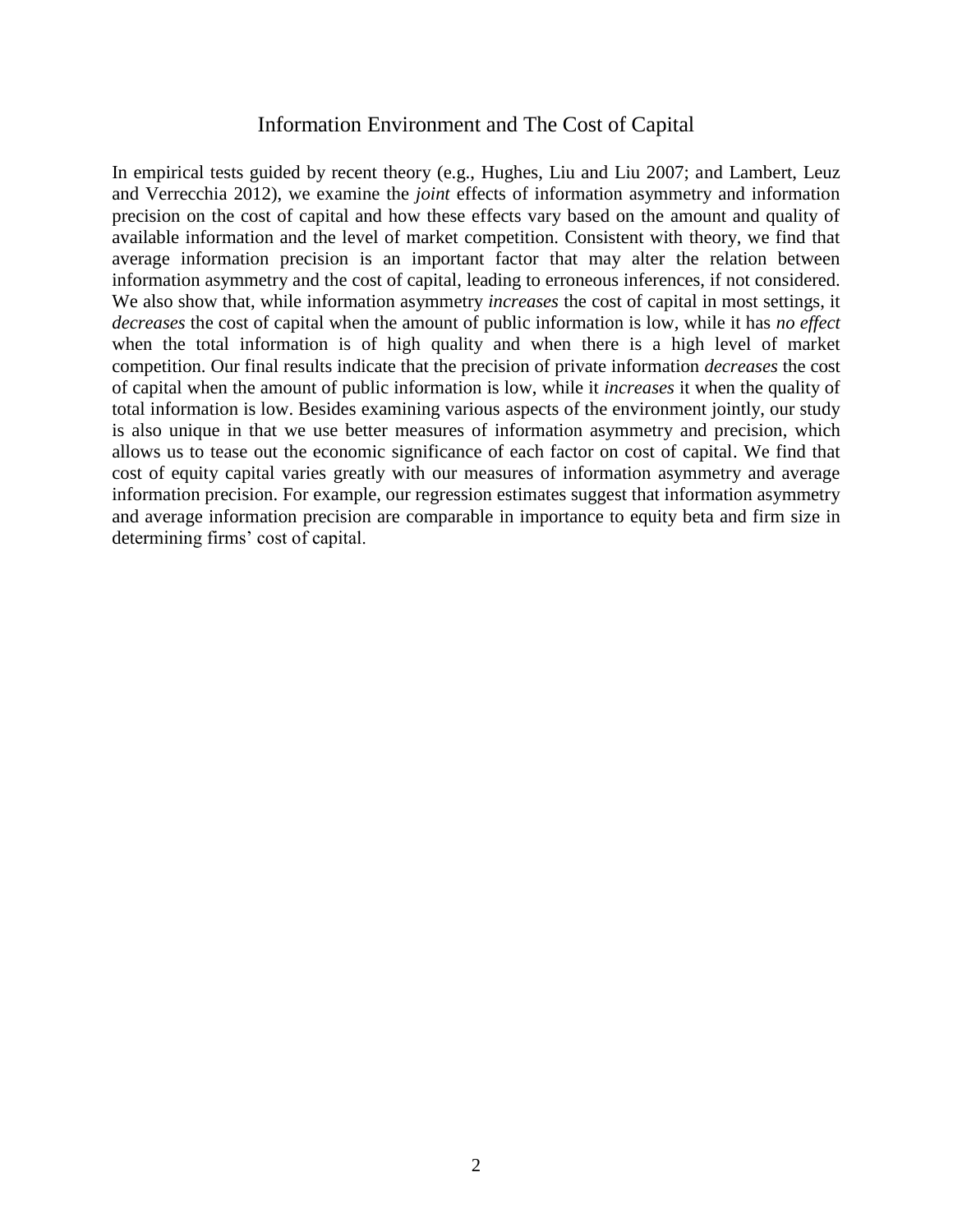### **1. INTRODUCTION**

The effects of information asymmetry and information quality on firms' cost of equity capital are of great interest to managers and investors and have been much debated by academics in recent years. The primary question of dispute is whether information asymmetry affects the cost of capital directly or the relation between the two constructs depends on other, perhaps more important, features of the information environment. In this study, we extend prior findings by examining empirically the variation in the effect of information asymmetry on the cost of capital, based on certain features of the environment, suggested by different theories. In addition, we quantify the economic magnitude of our documented effects on the cost of capital, which is in itself a matter of debate (Zimmerman 2012). Our main finding is that the relation between information asymmetry and the cost of equity capital varies greatly, both in direction and in magnitude, based on information precision, the quantity and quality of available information and the market competition among investors.

Our empirical analysis is closely related to that of Botosan, Plumlee and Xie (2004) and Botosan and Plumlee (2007), who examine the relation between several features of the information environment and the cost of capital. We further their research by (1) examining additional aspects of the information environment in joint tests that are guided by recent theory, (2) using new, less noisy measures of the information environment that allow us to estimate the economic magnitude of the effect of the information environment on the cost of capital, and (3) exploring in more depth the relation between private information precision and the cost of capital, because theory predicts that private information precision does not always have the positive effect documented by Botosan et al. (2004) and Botosan and Plumlee (2007).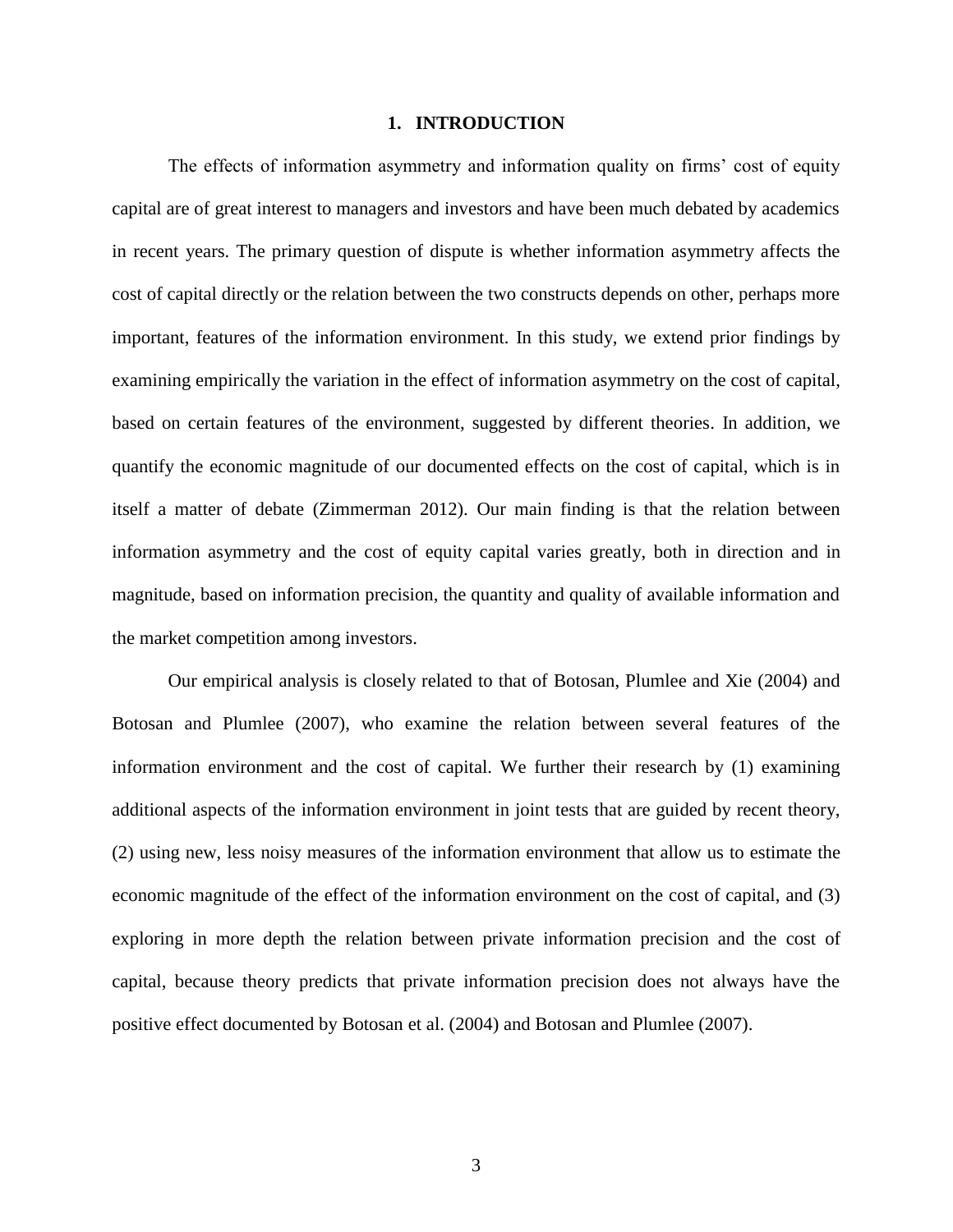We base much of our analysis on the theoretical papers by Easley and O'Hara (2004), Hughes, Liu and Liu (2007) and Lambert, Leuz and Verrecchia (2012). Easley and O'Hara (2004) identify information asymmetry and the precision of public and private information, among other non-information variables, as the main determinants of the cost of capital. One of the authors' main and most cited result is that information asymmetry increases the cost of equity capital. Hughes et al. (2007) and Lambert et al. (2012), on the other hand, argue that the relation between information asymmetry and the cost of capital depends on the nature of the market, i.e. the size of the economy and the extent to which a single transaction affects price. Specifically, Hughes et al. (2007) argue that information asymmetry does not affect the cost of capital in large economies where full diversification occurs. Lambert et al. (2012) show that after controlling for the average precision of information, information asymmetry does not affect the cost of capital when there is perfect market competition. Moreover, the authors suggest that information asymmetry may actually *decrease* the cost of capital if information precision increases. Leland (1992) and Wang (1993) also provide evidence consistent with information asymmetry decreasing firm cost of capital. Therefore, this research suggests a significant variation in the effect of information asymmetry on the cost of capital, from a positive to a non-existent, and even a negative relation. Hence, we test these theories empirically by examining the link between information asymmetry and the cost of capital after controlling for the average precision and while holding the nature of the market fixed, proxied by the amount and quality of information and the level of market competition. In addition, we examine the effect of information precision on the cost of capital. Specifically, we predict a negative relation between the cost of capital and the average information precision and the precision of public information, but are unable to make a directional prediction about the relation between the cost of capital and the precision of private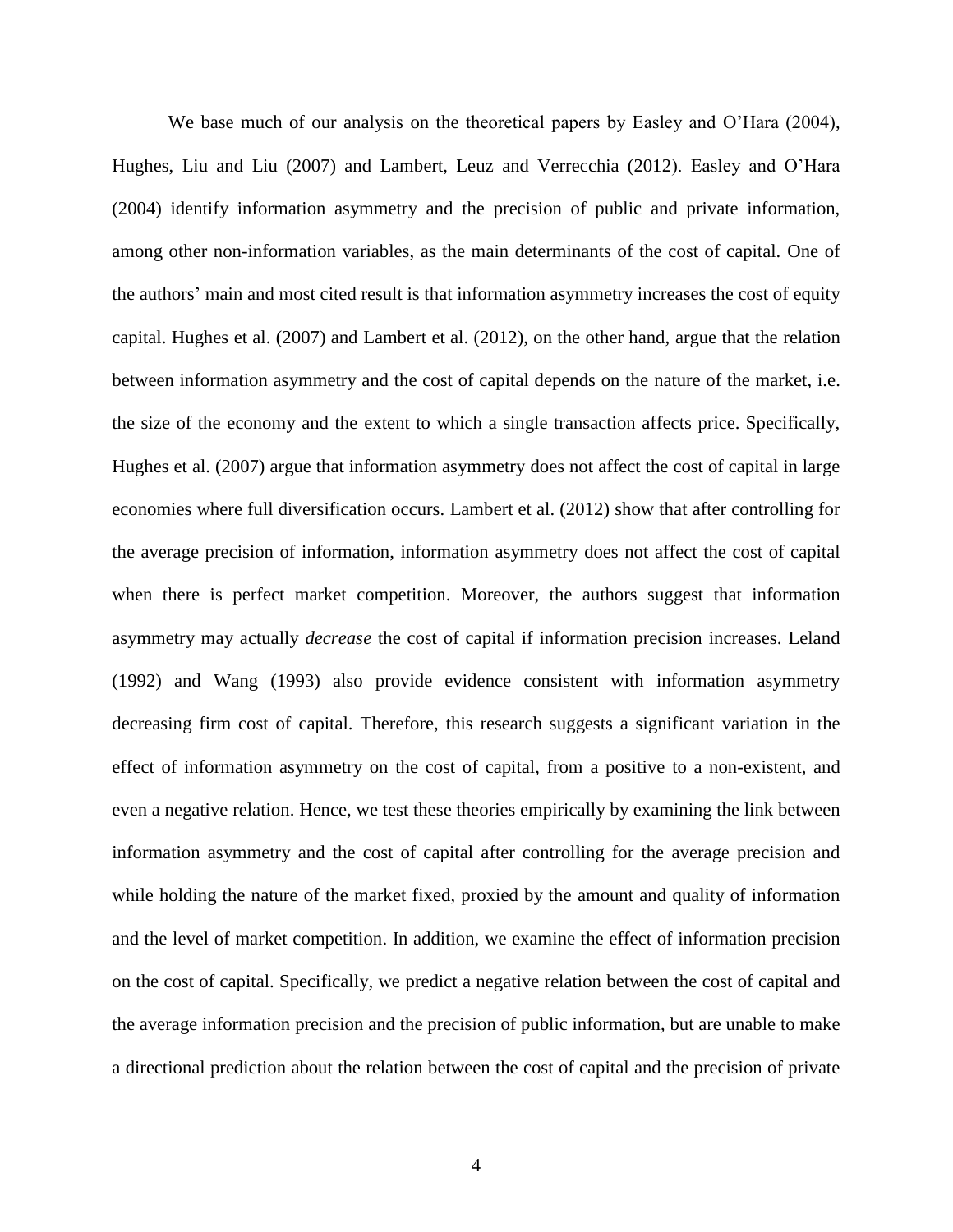information. Our study sheds light on the debate over the effect of firm-specific information characteristics on the cost of capital and provides an improvement over prior research, which focuses on a subset of these constructs or refers to them collectively as information risk or information quality.

To test our predictions about the effect of firms' information environment characteristics on the cost of capital, we collect a sample with available quarterly earnings forecasts in the I/B/E/S Detail data for the period 1983-2010. Our final sample includes a total of 36,919 firm/quarter observations from 636 firms. However, most of our analyses are based on the 614 sample firms that are listed on both Compustat and CRSP.

The results show that average information precision lessens the effect of information asymmetry on the cost of equity capital, but does not eliminate it in our full sample. The economic effect of precision is many times larger than that of information asymmetry, but nevertheless, the information asymmetry effect continues to be statistically and economically significant, especially for firms with information of low quality and where the level of market competition is low. Further, we find that information asymmetry *decreases* the cost of capital when the amount of public information is low, while it does not affect it when the overall information is of high quality.

Next, we consider the effect of market competition, proxied by size and the number of shareholders. We find evidence that the relation between information asymmetry and the cost of capital is much stronger for firms with low competition and it goes away for firms with high competition, when this construct is proxied by size. Our results with the number of shareholders as a proxy are not as strong and suggest that there is an information asymmetry effect for both firms with high and low market competition, but this may be due to a poor proxy for market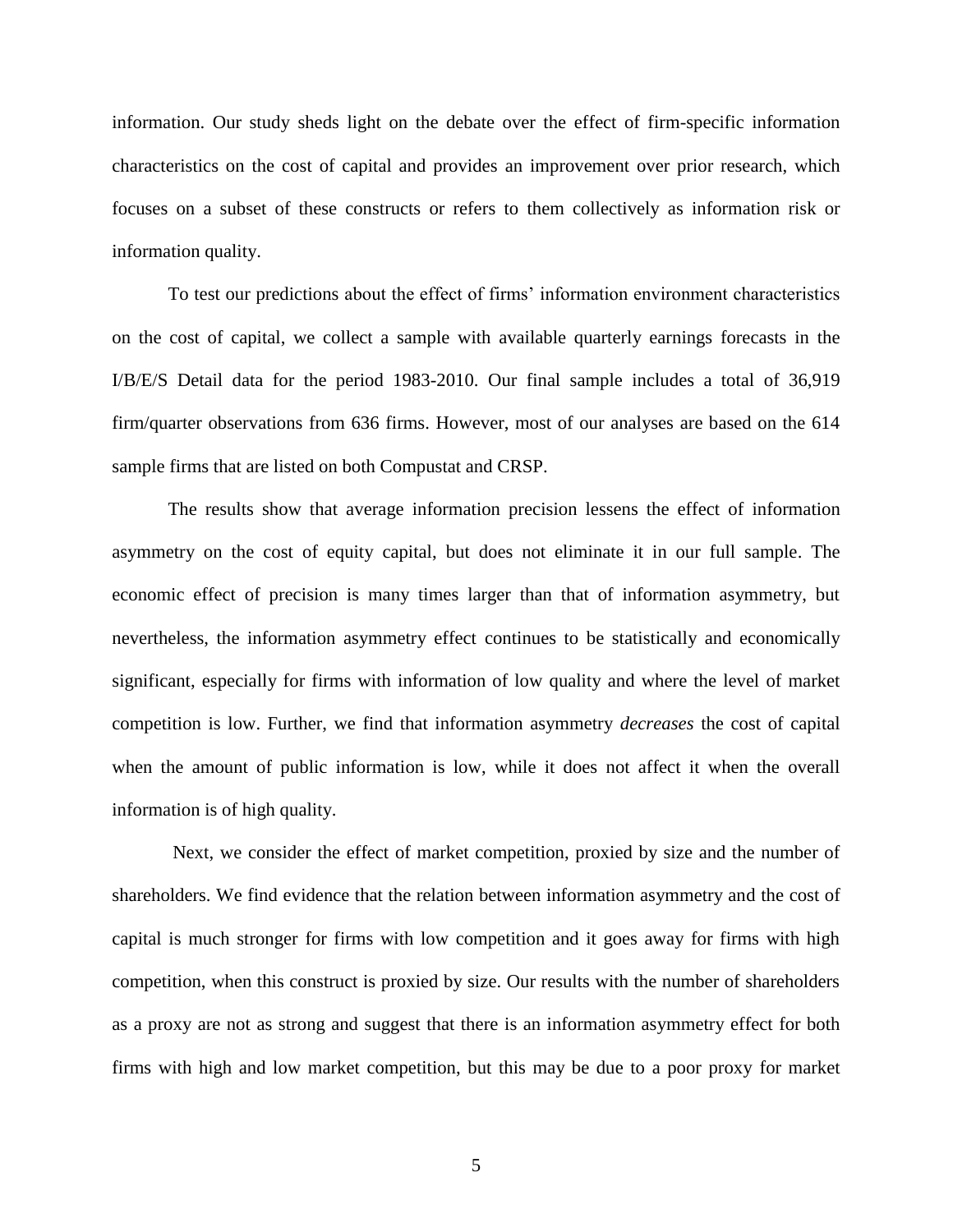competition. In addition, we find that information precision also has an effect on the cost of capital – average precision and the precision of public information are negatively related to the cost of capital, i.e. they decrease the cost of capital, although the economic magnitude of their effect varies based on the other characteristics. Interestingly, the precision of private information does not affect the cost of capital in our full sample but we show that when the amount of public information is low, the precision of private information actually *decreases* the cost of capital, which is consistent with Easley and O'Hara's (2004) argument that more precise private information is better than no information. Finally, private information precision has a statistically and economically significant positive effect of the cost of capital for firms with low quality of information; i.e. when the quality of overall information is poor, more precise private information *increases* the cost of capital.

In addition to examining aspects of the information environment jointly, we also employ the empirical approach of Sheng and Thevenot (2012 hereafter ST), which modifies the information environment measures of Barron, Kim, Lim and Stevens (1998 hereafter BKLS). Our improved measures allow us to demonstrate not only the direction and statistical significance of different cost of capital determinants but also their economic significance. In supplementary (untabulated) analyses, we compare our results to those obtained using original BKLS measures and while, the results are generally consistent in terms of the direction of the relations, the statistical and economic significance are much lower when using the BKLS measures. This is because the new measures are, by design, subject to less measurement error. Moreover, our regression estimates suggest that information asymmetry and information precision are important factors in determining firms' cost of capital, and that the importance of these aspects of the information environment is not apparent using the BKLS measures.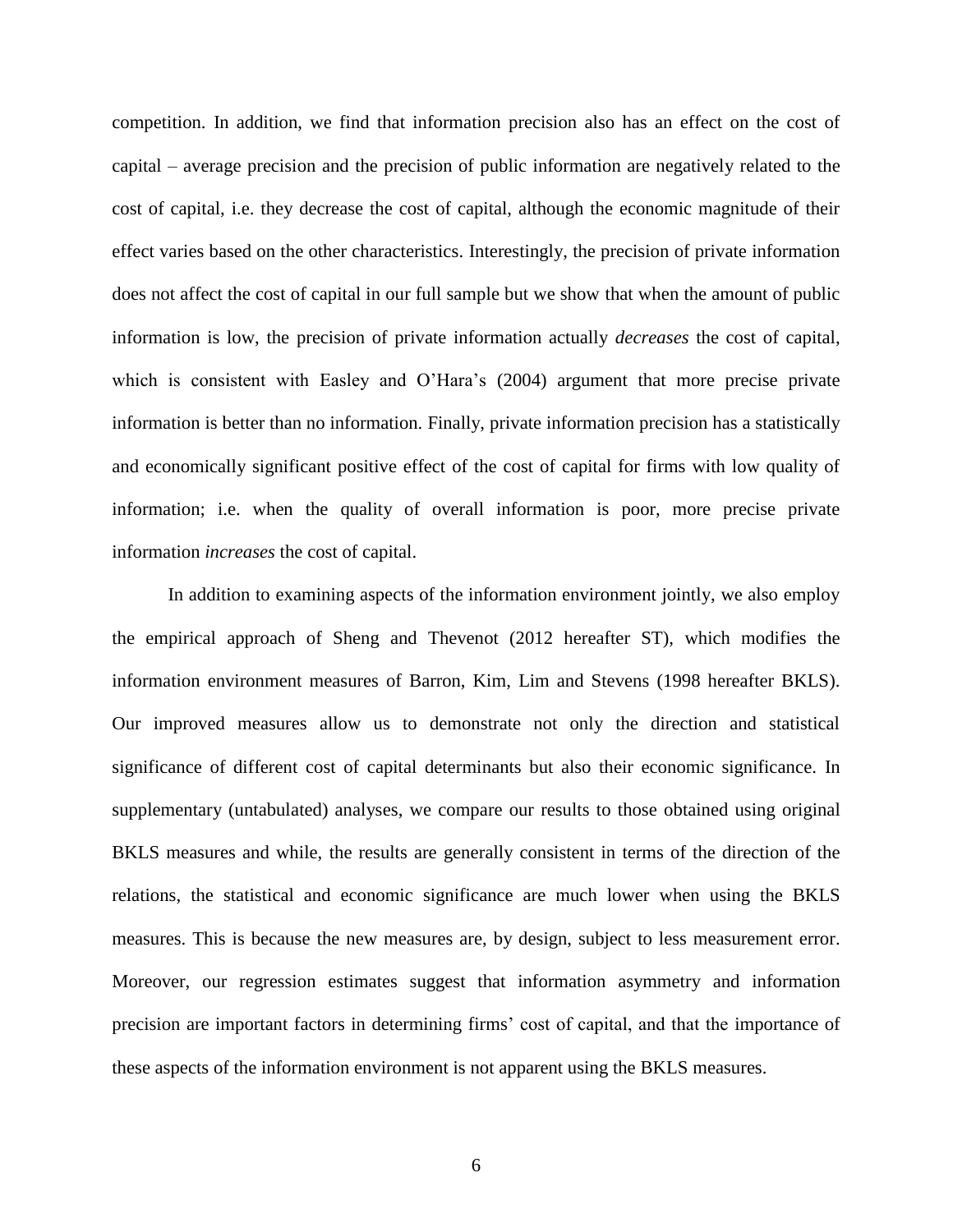This paper makes two significant contributions to the literature. First, it provides systematic evidence of the relation between investors' information environment and the cost of equity capital. Prior empirical evidence in the literature is mixed due to the difficulties associated with measuring the necessary information environment characteristics and the lack of thorough understanding of the determinants of the cost of equity capital. In addition, recent theoretical research by Hughes et al. (2007) and Lambert et al. (2012) challenges the source and intuition behind the positive relation between information asymmetry and the cost of capital examined by Easley and O'Hara (2004). As a result, Lambert et al. (2012) call on empiricists to find "more settings that result in distinct proxies for average precision and information asymmetry with contrasting predictions" (p. 20). In addition, Botosan et al. (2004) call for more research on the type of firms where the magnitude and direction of public and private information precision on the cost of capital may vary. To the best of our knowledge, this is the first paper that provides systematic evidence of the varied effects of information-based factors on the cost of capital.

Second, the paper uses improved measures of the characteristics of investors' information environment, which allow us to abstract the relative economic significance of information-based determinants of the cost of capital and other well-known factors, such as beta and size. Zimmerman (2012) argues that information-based factors are at best of secondary importance, while the literature has assumed that they have a primary effect on price and the cost of capital. Our paper provides evidence on this debate and allows the readers to make their own conclusions about the relative importance of each factor in several different settings. In addition, Lambert et al. (2012) imply that while, it may be difficult to distinguish average precision from information asymmetry empirically, unless we do so, we will not be able to attribute an observed effect solely to information asymmetry. This paper provides a step in the right direction in separating the two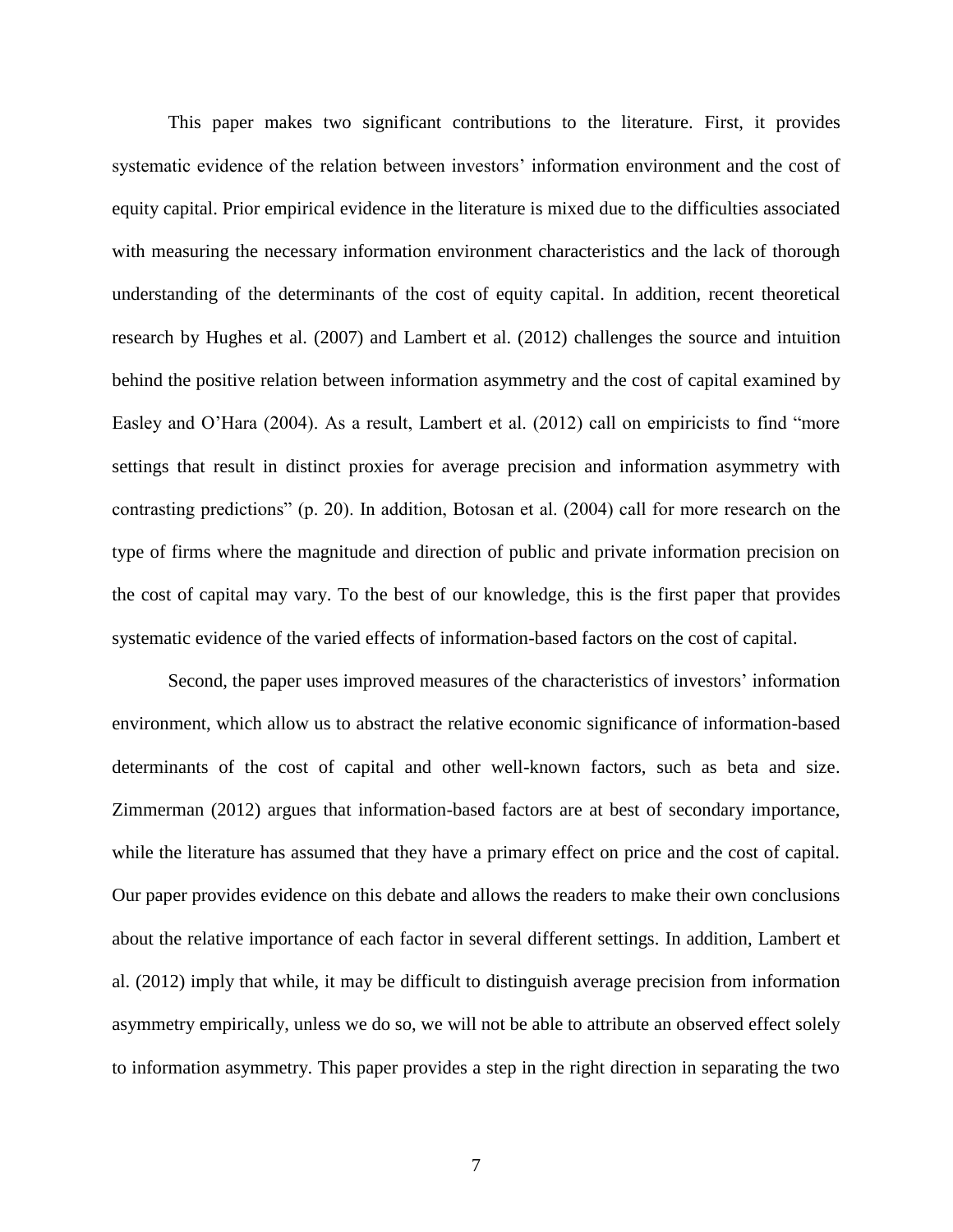effects in different settings. Finally, Verdi's (2005) results suggest that the choice of an information risk proxy can affect the inference from tests of whether increased information risk increases the cost of capital. This paper provides an econometric technique that can be used to obtain estimates of these unobservable properties that are well aligned with the underlying theoretical constructs and alleviate some of the limitations of other previously used measures.

The rest of the paper is organized as follows. Section 2 provides the hypothesis development. Section 3 discusses the research design and gives details on the empirical proxies used in the paper. Section 4 provides the sample selection and descriptive statistics and Section 5 discusses the empirical results. Finally, Section 6 concludes.

### **2. PREDICTIONS**

We explore the effect of certain information environment characteristics on the cost of capital, as suggested by several theories. Specifically, we focus on the distribution of information (information asymmetry, the amount of public information) and the quality of information (average precision and precision of public and private information) as important determinants of the cost of capital. In addition, we consider the effect of market competition on these relations. We examine the relations empirically as actual market outcomes are unlikely to be captured fully by a single analytical specification.

Our study on the association between the distribution of information and the cost of capital is motivated by the theoretical papers of Easley and O'Hara (2004), Hughes et al. (2007) and Lambert et al. (2012). Easley and O'Hara (2004) develop a model in which differences in the composition of information between public and private affect the cost of capital, with investors demanding a higher return to hold stocks with greater private (and less pubic) information. In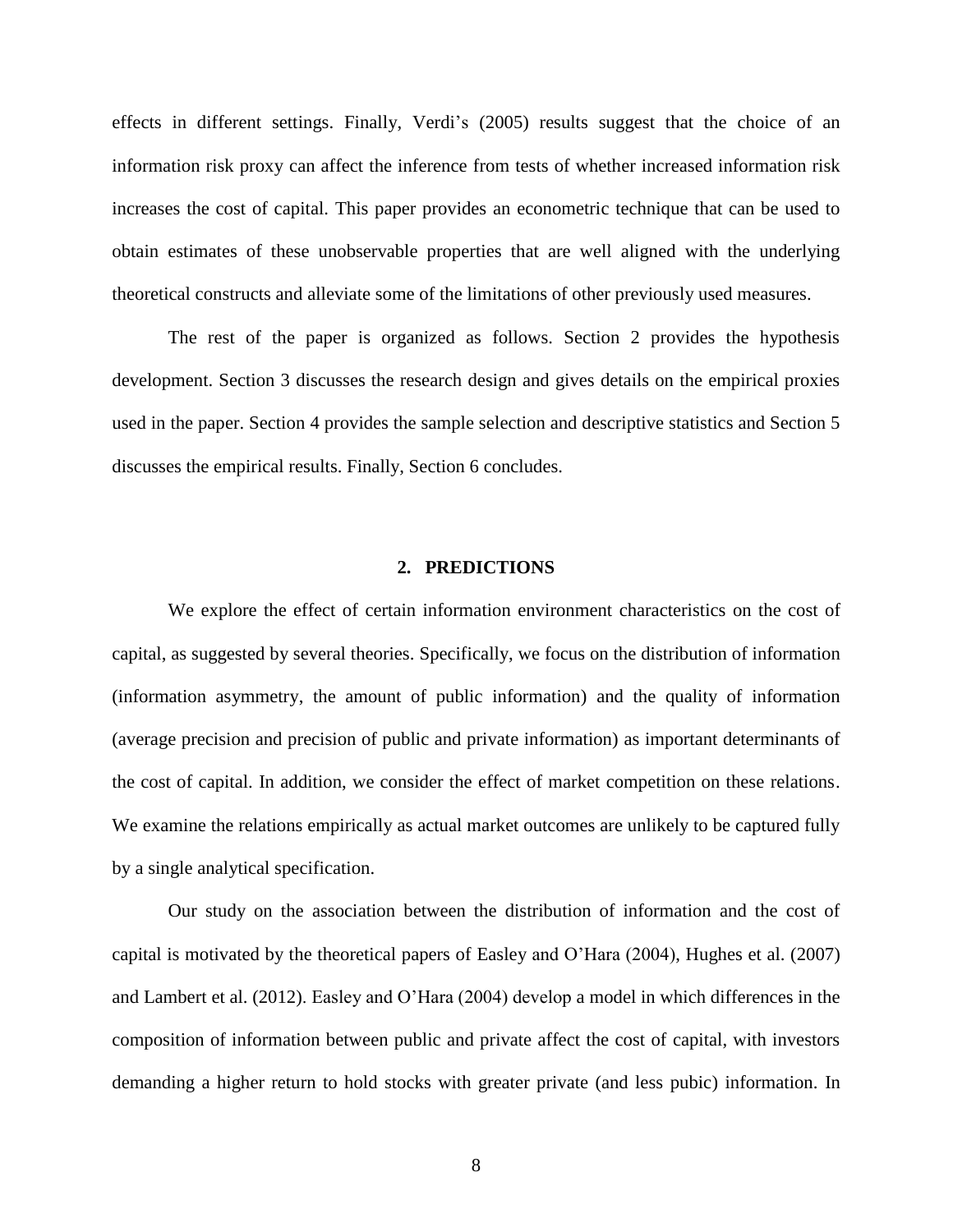addition, when the amount of public information is low, more precise private information, i.e. higher information asymmetry, is beneficial and should decrease firm cost of capital. However, Hughes et al. (2007) refute the price-protection intuition in Easley and O'Hara (2004) and suggest that the effect of information asymmetry on the cost of capital is driven by underdiversification by investors. Hughes et al.'s (2007) model further implies that the underdiversification effect disappears when the economy is large. In a similar vein, Lambert, et al. (2011) further point out that the relation between information asymmetry and the cost of capital depends on the quality of information and the role of market competition. With perfect competition, there is no separate systematic risk factor in price that stems from information asymmetry and thus, the cost of capital is not affected by information asymmetry per se but by the average information precision. With imperfect competition, however, information asymmetry affects the cost of capital even after controlling for investors' average precision. Moreover, information asymmetry may even decrease the cost of capital if average precision increases. This also suggests that information precision is an important variable correlated with both information asymmetry and the cost of capital and if excluded, may lead to a serious correlated omitted variable problem and consequently, erroneous inferences. Overall, the studies imply that the relation between information asymmetry and cost of capital depends on the information environment. Therefore, based on the arguments above, we predict the following. First, we expect to find that the cost of capital is increasing in the information asymmetry, holding average information precision fixed. Second, we predict that information asymmetry *decreases* the cost of capital when the amount of public information is low and when the quality of information is high, holding information precision fixed.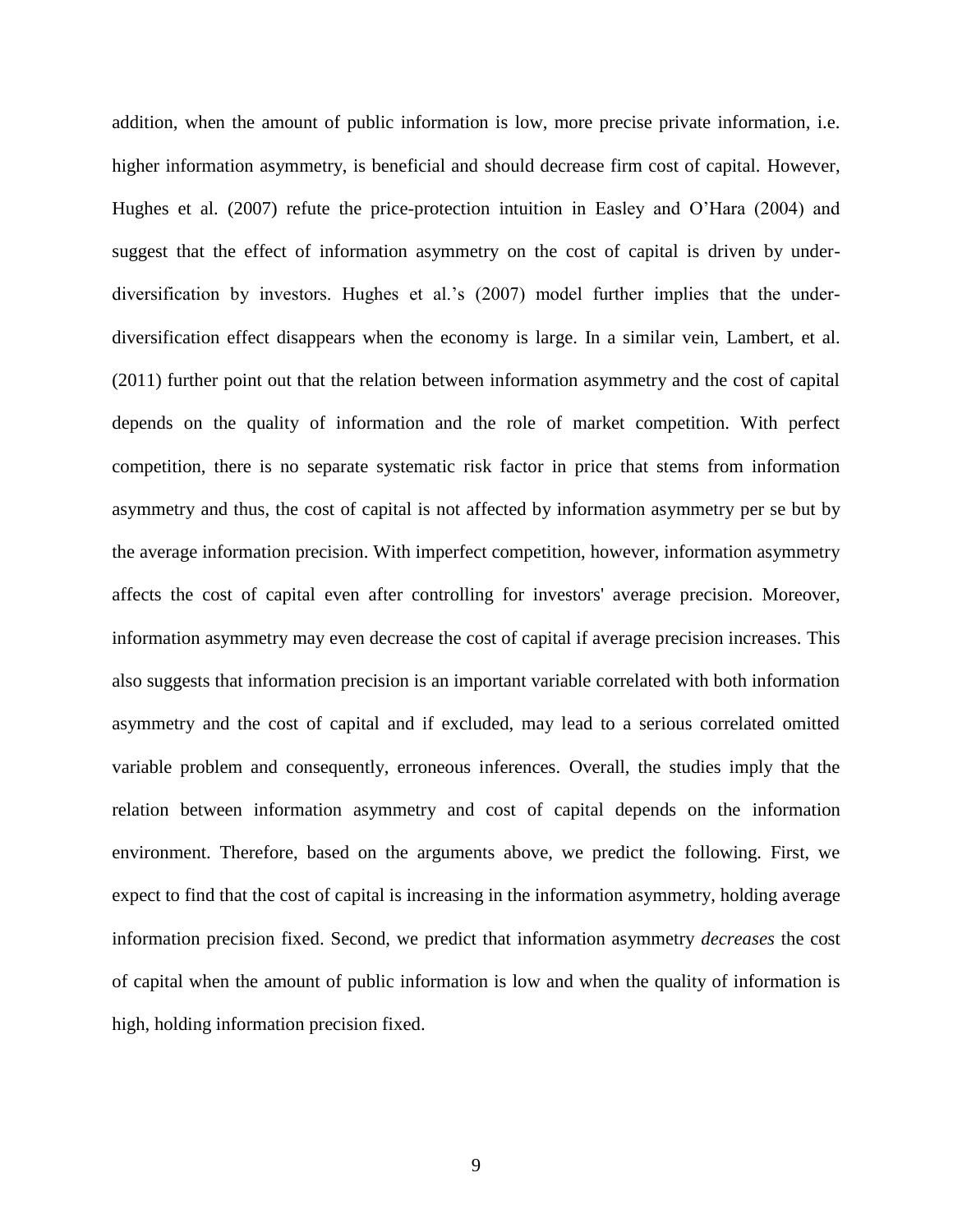Prior research suggests that information asymmetry does not affect the cost of capital in large economies (Hughes et al. 2007) and in the presence of perfect competition (Lambert et al. 2012). However, to the extent that some market imperfection or friction exists, the effect of information asymmetry on the cost of capital will be observed. Therefore, the joint effect of information asymmetry and the nature of the market on the cost of capital is an empirical question. Consistent with these theories and based on different proxies for the degree of market competition, Armstrong, Core, Taylor and Verrecchia (2011) and Akins, Ng and Verdi (2011) find that the effect of information asymmetry on the cost of capital is stronger when the level of market competition is lower. However, we test the moderating effects of both average information precision and market competition on the relation between information asymmetry and the cost of capital. Therefore, we predict that information asymmetry does not have an effect on the cost of capital when the level of market competition is high, holding average precision fixed.

As aptly pointed out by Lambert et al. (2012) and discussed above, the effect of information quality, i.e. average information precision, on the cost of capital should be considered separately from the effect of information asymmetry. Their model implies that the cost of capital is always decreasing in the average information precision with both perfect and imperfect competition. Consistent with this idea, recent empirical research explores the interactive effects of information asymmetry and the quality of information on the cost of capital. Lambert, Leuz and Verrecchia (2006) show that information quality directly affects a firm's cost of capital because an improvement in information quality decreases non-diversifiable risk. Bloomfield and Fischer (2010) analyze how disagreement influences the cost of capital. They find that more precise information disclosure reduces the cost of capital by reducing uncertainty,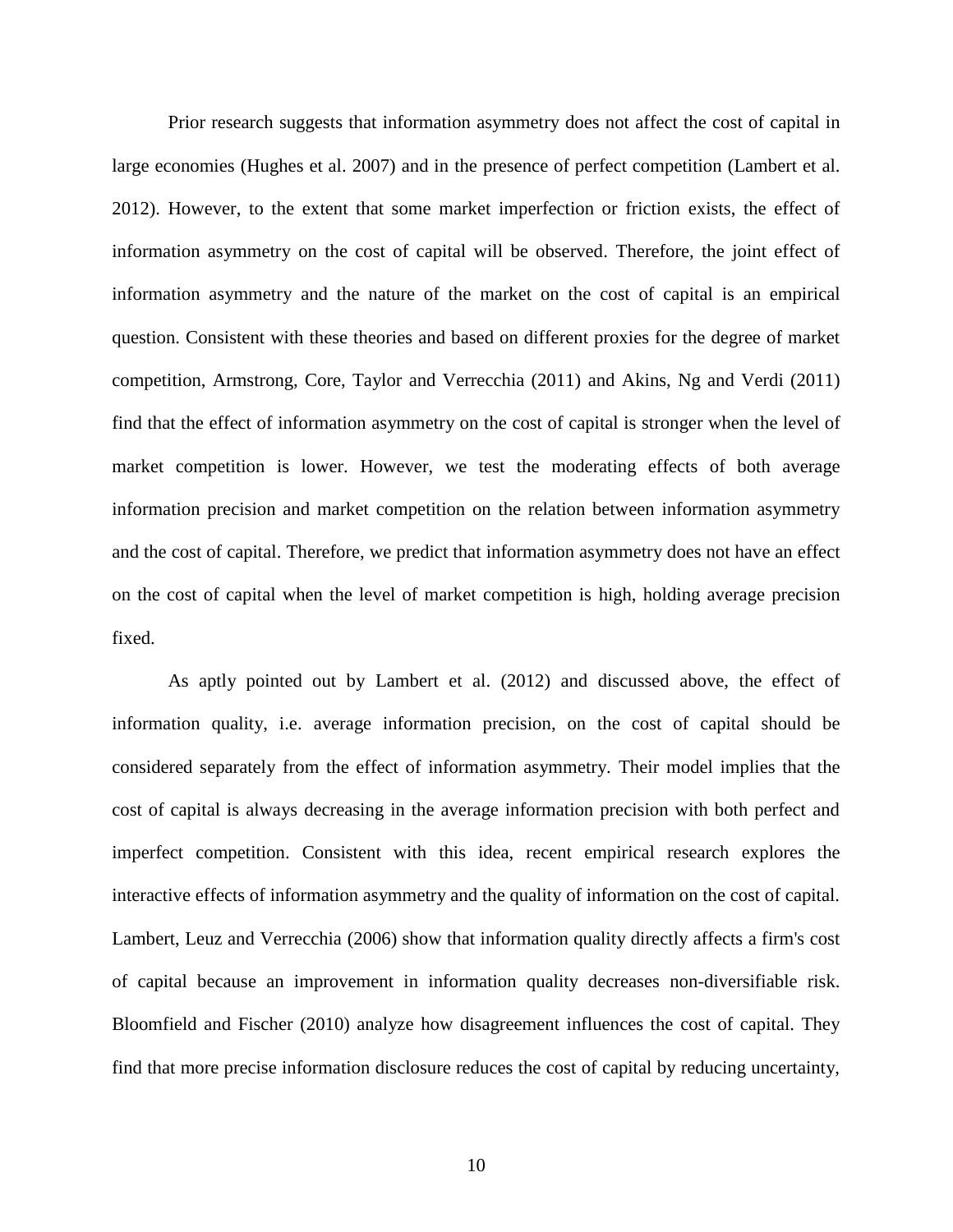regardless of disagreement. In addition, Ng (2011) shows that higher information quality decreases liquidity risk and thereby decreases the cost of capital. Using path analysis, Bhattacharya, Ecker, Olsson and Schipper (2011) find significant evidence of both a direct path from earnings quality to the cost of capital, consistent with an information quality effect, and an indirect path that is mediated by information asymmetry. This suggests that when there is a trade-off between the quality and distribution of information, increasing information quality has a bigger effect on the cost of capital than decreasing information asymmetry. Hence, both information asymmetry and overall precision have to be considered in tandem in order to isolate the effect of each on the cost of capital. We predict that the cost of capital is decreasing in the average information precision, holding information asymmetry fixed.

A standard assumption in the literature is that analysts' information set includes both public and private information (e.g. BKLS). Prior analytical and empirical research suggests that more precise public information decreases the cost of capital via a reduction in information asymmetry and estimation risk. Therefore, we predict that the cost of capital is decreasing in the precision of public information precision. However, existing studies provide conflicting results regarding the effect of private information precision on the cost of capital. One stream implies that more precise private information increases the cost of capital through greater information asymmetry (see, e.g., Botosan et al. 2004, Botosan and Plumlee 2007, Lambert, et al. 2011). However, another stream implies that more precise private information reduces the cost of capital through reduced estimation risk, although the effect exists when the level of public information is low, i.e. more private information is better than no information (see, e.g., Easley and O'Hara 2004). This suggests that the effect of private information precision on the cost of capital may depend on other factors, such as the amount of available information. Therefore, we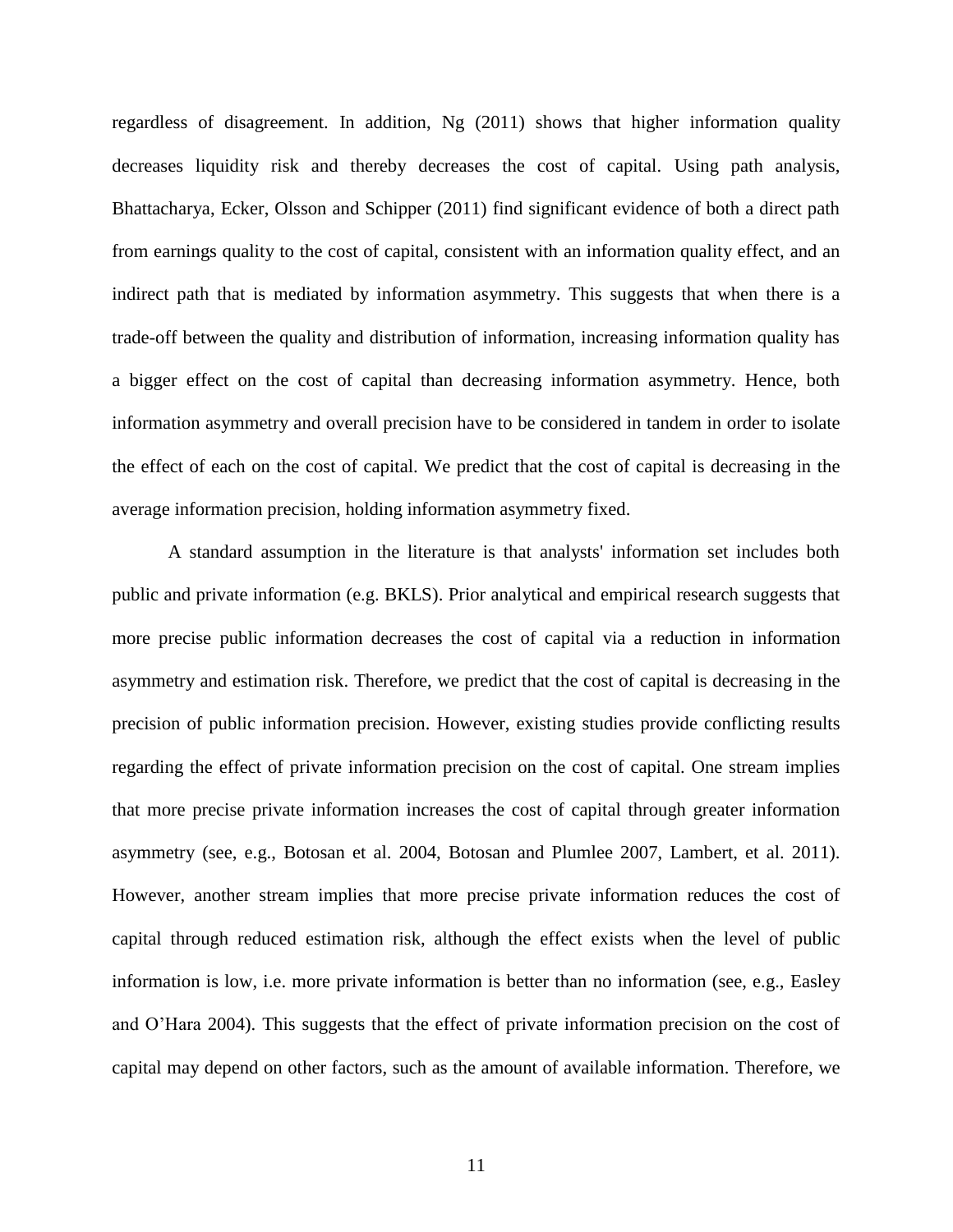expect that private information precision *decreases* the cost of capital when the amount of public information is low. We also examine the effect of the quality of total information but do not form a specific prediction due to the lack of guidance from prior research.

### **3. RESEARCH DESIGN AND EMPIRICAL PROXIES**

### **3.1. Research Design**

 $\overline{\phantom{a}}$ 

To test our hypotheses, we estimate the following regression models:

 $COC_{it} = \beta_0 + \beta_1 Beta_{it} + \beta_2 LMktvalue_{it} + \beta_3 LBM_{it} + \beta_4 Growth_{it} + \beta_5 Asym_{it} + \beta_6 LAveprec + e_{it}$  (1) and

$$
COC_{it} = \gamma_0 + \gamma_1 Beta_{it} + \gamma_2 LMkt value_{it} + \gamma_3 LBM_{it} + \gamma_4 Growth_{it} + \gamma_5 Lh_{it} + \gamma_6 Ls_{it} + u_{it},
$$
 (2)

where  $COC_i$  is the cost of capital for firm *i* in quarter *t*; *Beta<sub>it</sub>* is the market model beta for firm *i* in quarter *t*; *LMktvalue*<sub>*it*</sub> is the natural logarithm of the market value of equity for firm *i* in quarter  $t$ ; *LBM*<sup>*it*</sup> is the natural logarithm of the book-to-market ratio for firm *i* in quarter *t*; *Growth*<sup>*it*</sup> is growth in earnings for firm  $i$  in quarter  $t$ ;  $Asym<sub>it</sub>$  is the information asymmetry for firm  $i$  in quarter *t*; *LAveprec<sub>it</sub>* is the natural logarithm of average information precision for firm *i* in quarter  $t$ ; *Lh*<sup>*it*</sup> is the natural logarithm of public information precision for firm *i* in quarter *t* and *Ls*<sup>*it*</sup> is the natural logarithm of private information precision for firm *i* in quarter *t*. We also include firm and year fixed effects in all model specifications.<sup>1</sup>

We follow prior cost of capital research and include controls for risk (*Beta*), size (*LMktvalue*, *LBM*) and growth in earnings (*Growth*) in our models. We expect that the coefficient estimates on *Beta*, *LBM* and *Growth* will be positive and the coefficient estimate on *LMktvalue* will be negative. Our primary interest is in the coefficient on *Asym<sub>it</sub>*, which is

 $1$  Our results are robust to two-way clustering as suggested by Gow, Ormazabal and Taylor (2010), as well as to including firm fixed effects and clustering by year as suggested by Thompson (2011).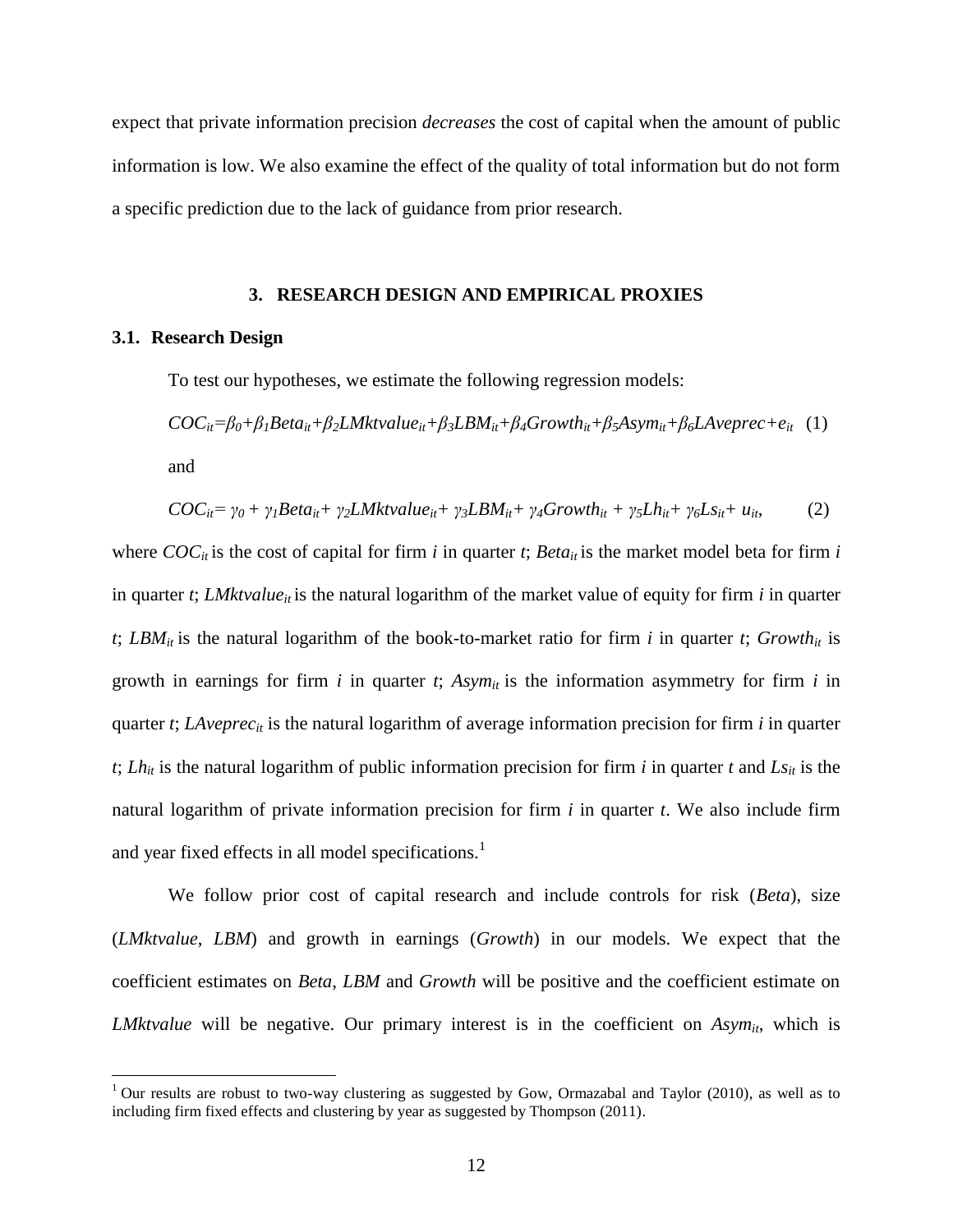expected to vary based on the information environment, i.e. the amount and quality of information, and market competition, as discussed in the previous section. We expect the coefficient on *LAveprec<sub>it</sub>* to be negative. Additionally, the coefficient on  $Lh_{it}$  is predicted to be negative and the coefficient on  $Ls$ <sup>*it*</sup> is expected vary based on the information environment.

To explore the possible effect of the information environment and market competition on the relation between information asymmetry and the cost of capital, we run the regressions above on sub-samples based on the lowest and highest quintiles of the following variables: consensus (as a proxy for the amount of public information), average information precision (as a proxy for the quality of total information), size and the number of shareholders (as proxies of market competition). The first quintiles represent firms with the lowest values and the top quintiles represent firms with the highest values of the given variables. The variable measurements are explained in more detail in the next section.

### **3.2. Empirical Proxies**

 $\overline{\phantom{a}}$ 

### *3.2.1. Cost of Capital (COC)*

To estimate the firm's cost of capital we use Easton's (2004) PEG ratio method as this is one of the most widespread and well-behaved estimates of the implied cost of capital (see, e.g., Botosan and Plumlee 2005; Botosan, Plumlee and Wen 2011). According to this method, cost of capital can be estimated using the following expression:

$$
COC_{it} = \sqrt{\left(\frac{eps_{i(t+2)} - \frac{eps_{i(t+1)}}{p}\right)}{p_{it}}},\tag{3}
$$

where  $\epsilon p s_{i(t+1)} (\epsilon p s_{i(t+2)})$  is the firm's one-year ahead (two-year ahead) mean forecast of earnings and  $p_{it}$  is the current price from IBES summary files.<sup>2</sup> We estimate *COC* in the month of the current quarter-end. As an alternative, we use the measure of cost of capital obtained with the

 $2$  Our results are identical when we use median forecasts.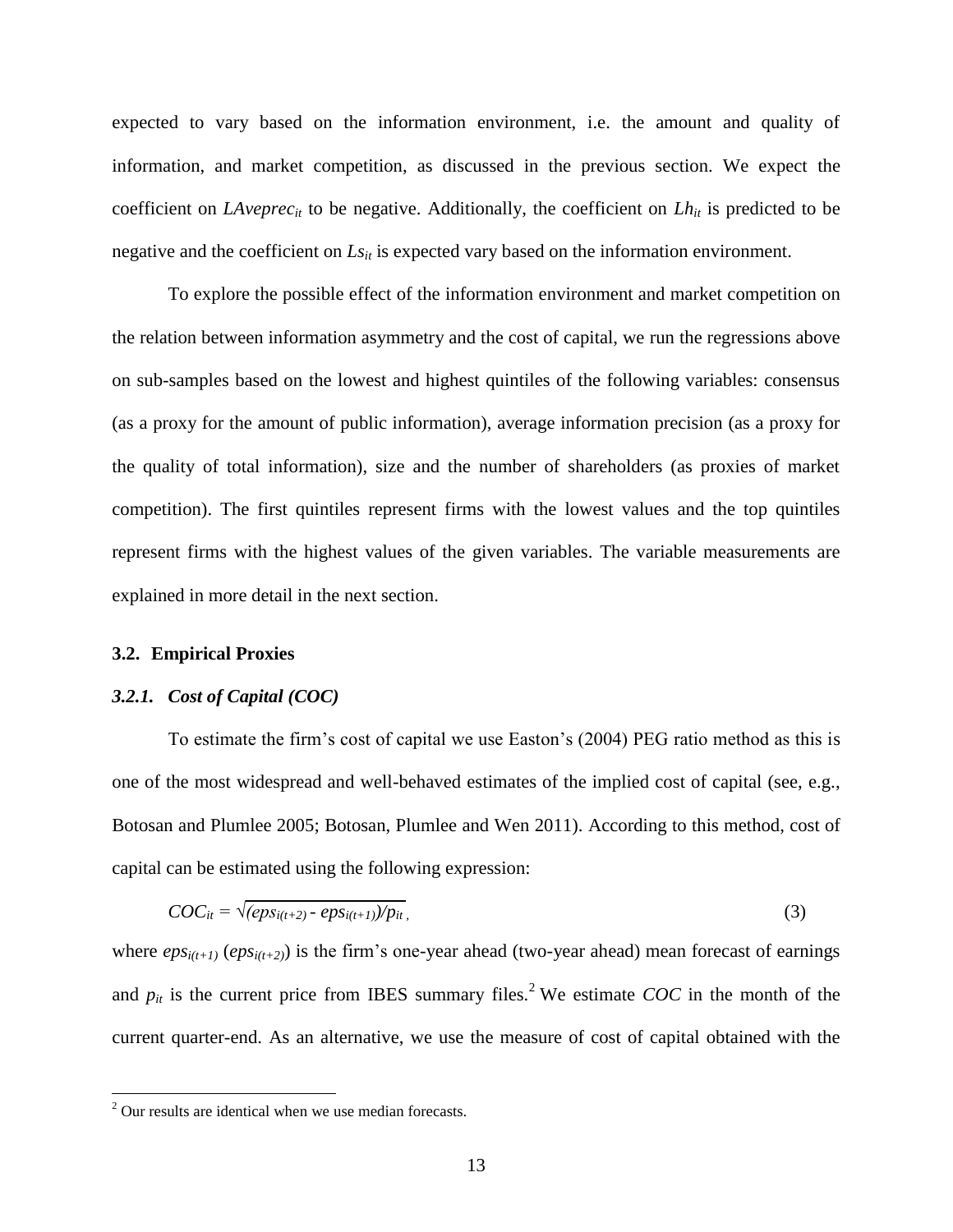target price method employed by Botosan et al. (2004), which is based on Value Line forecasts. We obtain qualitatively identical results using this alternative measure and the results are omitted for brevity.<sup>3</sup>

# *3.2.2. Market Beta (Beta), Market Value of Equity (LMktvalue), Book-to-Market Ratio (LBM) and Growth (Growth)*

We follow prior research on the cost of capital and include control variables for risk, size and growth in earnings in all of our empirical analyses. Market beta (*Beta*) is estimated using the market model with a minimum of 30 out of 60 monthly returns and the value-weighted market index return from CRSP as a measure of the market return. The estimation for *Beta* ends in the month before the current quarter-end.

Firms' market value of equity is calculated as the number of common shares times the stock price and the book-to-market ratio is equal to common equity divided by the market value of equity. Both variables are calculated at the end of the quarter prior to the quarter in which *COC* is estimated using quarterly Compustat data. If unavailable, we use annual Compustat and calculate the variables at the fiscal year-end immediately prior to the current quarter-end. We follow prior research and take the natural logarithms of the variables to mitigate the skewness in the distributions. Finally, growth in earnings is calculated as  $(eps_2-eps_1)/|eps_1|$ , where  $eps_{i(t+1)}$  $(eps_{i(t+2)})$  are defined above.

 $\overline{\phantom{a}}$ 

 $3$  There is an ongoing debate about what measures of cost of capital are most appropriate – implied cost of capital estimates or realized returns. A concern with using implied cost of capital measures based on analyst forecasts is that the relation between the constructs may be driven or affected by analysts' forecast bias. However, we argue that the analyst bias is less likely to be an issue in this study and choose to use implied cost of capital measures for the following reasons. First, Botosan et al. (2011) conclude that only estimates based on the PEG ratio and the target price method are valid in a variety of settings. Second, our ST adjusted measures of information asymmetry and average precision are less likely to be affected by the bias, because they are partly based on debiased past forecast errors and on short-term quarterly forecasts, which are not biased. Third, our results hold across two implied cost of capital measures constructed from different sets of analysts and Value Line forecasts tend to be less optimistically biased than I/B/E/S forecasts.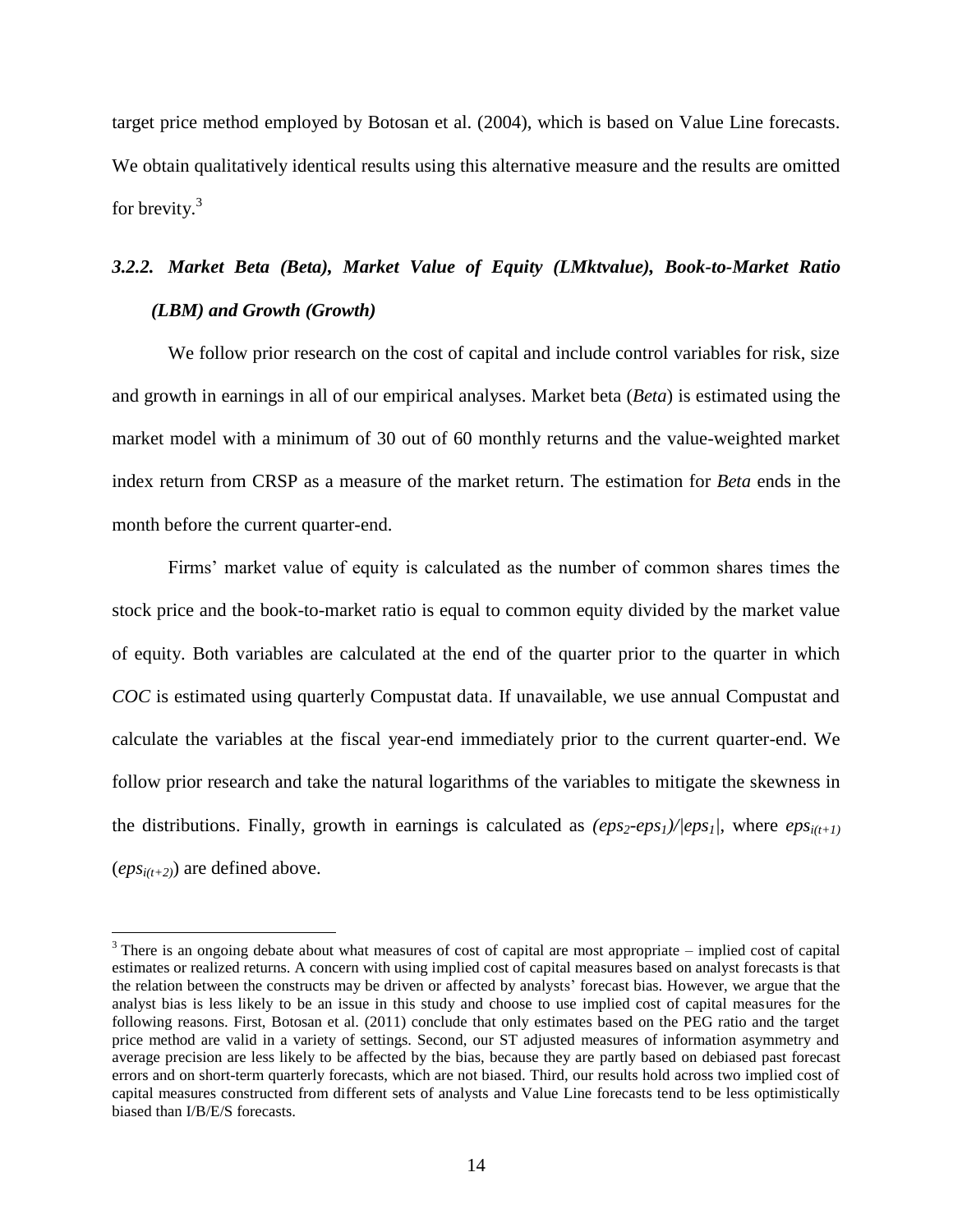# *3.2.3. Information asymmetry (Asym), Average Information Precision (LAveprec) and Precision of Public Information (Lh) and Private Information (Ls)*

To obtain empirical proxies for information asymmetry, average information precision and the precision of public and private information we use the BKLS measures modified by ST (i.e., Sheng and Thevenot 2012). BKLS show that one can express consensus, uncertainty and the precision of public and private information as follows:

$$
\rho_{it} = \frac{SE_{it} - \frac{D_{it}}{N}}{SE_{it} + (1 - \frac{1}{N})D_{it}},\tag{4}
$$

$$
V_{it} = SE_{it} + (1 - \frac{1}{N})D_{it},
$$
\n(5)

$$
h_{it} = \frac{SE_{it} - \frac{D_{it}}{N}}{[SE_{it} + (1 - \frac{1}{N})D_{it}]^2},\tag{6}
$$

and

$$
s_{it} = \frac{D_{it}}{[SE_{it} + (1 - \frac{1}{N})D_{it}]^2},\tag{7}
$$

where  $\rho$  is consensus, *V* is overall uncertainty, *h* is precision of public information, *s* is precision of private information, *SE* is the expected squared error of the mean forecast, *D* is expected forecast dispersion and *N* is the number of analysts. BKLS suggests that one can use observed dispersion and mean squared error as proxies for  $D_{it}$  and  $SE_{it}$  to empirically estimate the constructs in equations (4)-(7). Since it is based on information available to analysts at the time the forecasts are made, observed forecast dispersion seems to be a good proxy for its expected counterpart,  $D_{it}$ . However, using actual earnings to estimate  $SE_{it}$  may pose a serious problem because forecast errors are known to analysts only after the announcement of actual earnings. To alleviate the issues associated with using an  $ex$  post estimate of  $SE_{it}$ , ST use a generalized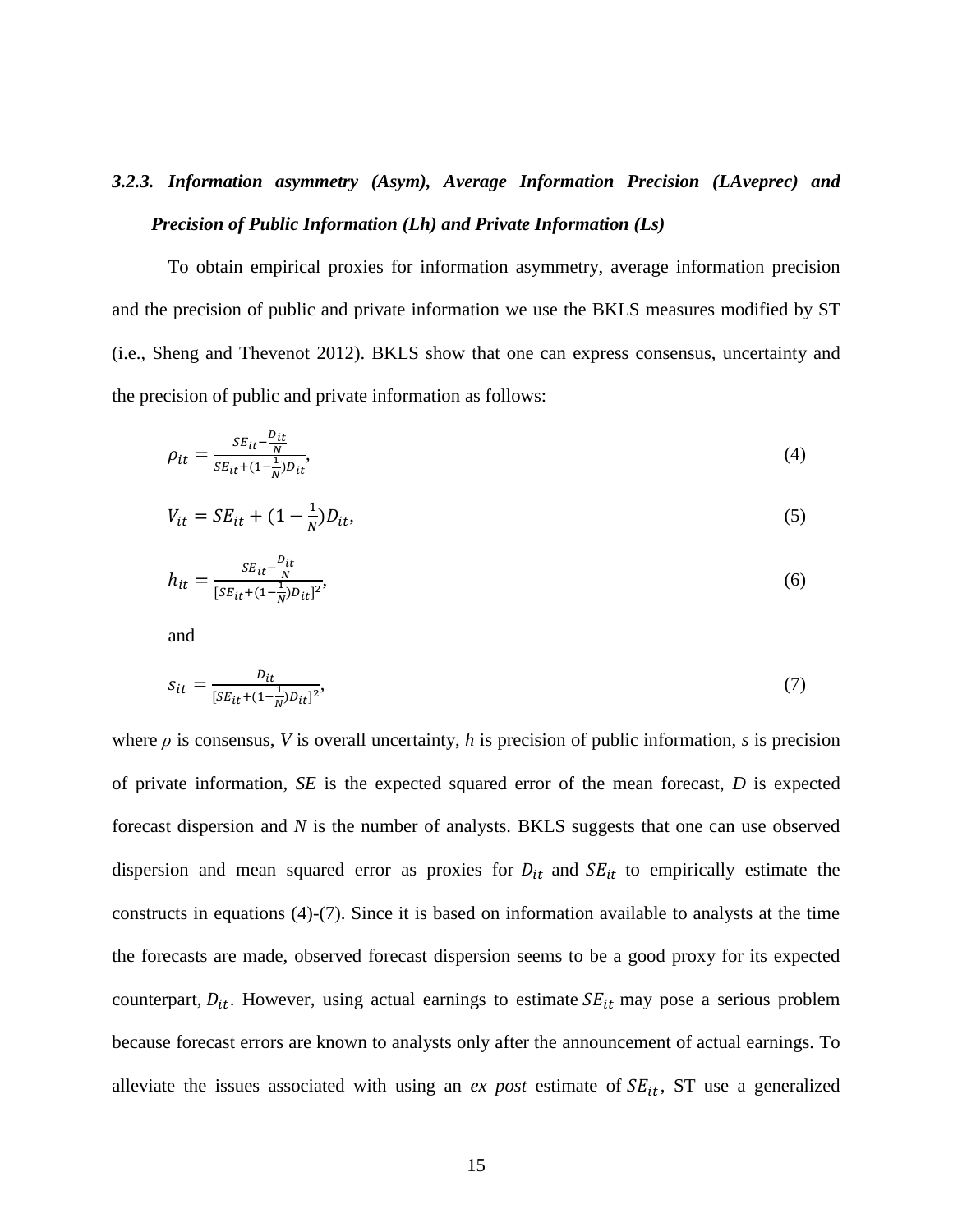autoregressive conditional heteroskedasticity (GARCH) model to estimate the squared error of the mean forecast using historical data only. Specifically, the method uses the time series of errors in the mean forecast to provide an estimate of their variance,  $\sigma_{it}^2$ . After estimating the GARCH model, one can obtain the conditional variance,  $\hat{\sigma}_{it}^2$ , which is then used as an estimate of  $SE_{it}$  in the expressions above. When this substitution is used, we then refer to the BKLS measure as having been either "ST adjusted", or simply "adjusted" and subscript the variable with an  $a^{n+4}$ 

We take  $1-\rho$  as our measure of information asymmetry. Since  $\rho$  is the ratio of public to total information, *1-ρ* measures the ratio of private to total information. This estimate of information asymmetry is used in prior research. The rational for this measure is stated by Barron, Stanford and Yu (2009) as follows:

"We use lack of consensus (*1-ρ*) to proxy simultaneously for two forms of information asymmetry. First, this measure is specifically designed to gauge the degree to which individual analysts possess private information that is different from that of other analysts (i.e., information asymmetry among analysts). Second, we assume that the relative degree to which analysts possess private information also reflects the degree of information asymmetry between informed and uninformed investors. This assumption is consistent with analysts representing relatively informed investors who are likely to have more information than uninformed investors when a greater proportion of the analysts' information is private in nature (p. 333)."

We take *Aveprec* as our measure of average information precision, which is simply the inverse of ST uncertainty (i.e. *1/V*). Lambert et al. (2012) show that average information precision is equal to the average amount of uncertainty that investors assess and this uncertainty is measured by their average precision regarding the distribution of cash flows. Hence, the inverse of earnings forecast uncertainty provides a good proxy for the average information precision construct examined by Lambert et al. (2012).

 $\overline{\phantom{a}}$ 

<sup>&</sup>lt;sup>4</sup> Matlab code for estimating  $\sigma_{it}^2$  using GARCH is available from the authors upon request.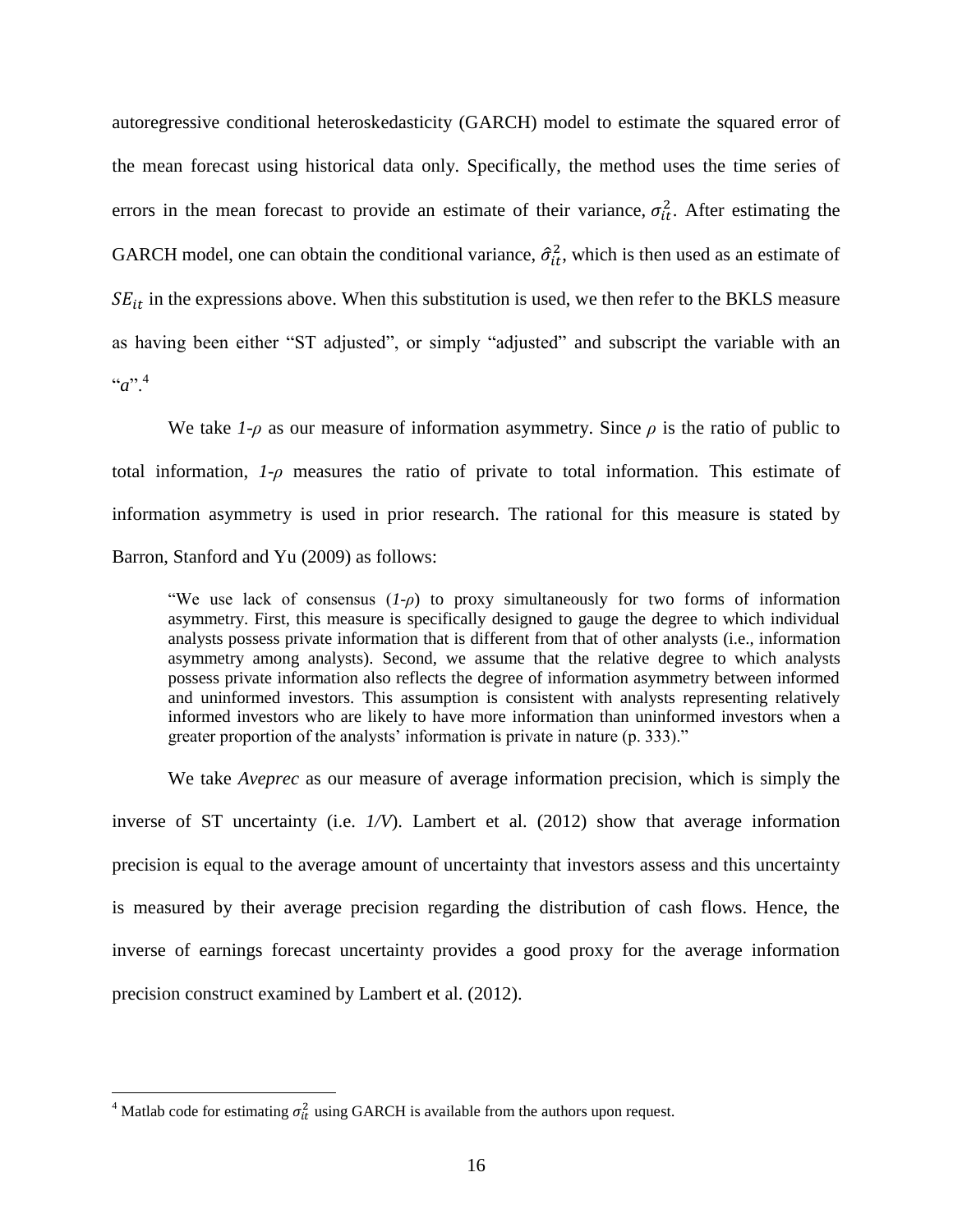Our measures of public and private information precision are provided in equations (6) and (7) and are obtained using the ST approach as discussed above. Specifically, we replace  $SE_{it}$ by  $\hat{\sigma}_{it}^2$ . We estimate our information environment variables using forecasts in the 90 days before the current quarter's earnings announcement.<sup>5</sup>

It should be noted that while the ST adjusted measures provide an improvement over the original BKLS measures, they have certain limitations as well. First, the GARCH estimation requires a long time-series of data and hence, our sample includes primarily large and heavily followed firms. Therefore, our results may not be generalizable to smaller or short-lived firms. Second, as Williams (2004) points out, our measures of the information environment are based on analysts' forecasts and hence, do not necessarily reveal information characteristics of investors or the public at large. Third, our estimates are subject to the same assumptions as the BKLS measures, which are discussed in detail in Barron et al. (1998). Nevertheless, the BKLS measures based on analyst forecasts have been used extensively in a variety of settings and there is no reason to believe that they are inadequate, except for measuring the underlying theoretical constructs with noise, which is alleviated with the ST adjustment.

# *3.2.4. The amount of public information, the quality of total information and market competition*

We base our proxy for the amount of public information on consensus (i.e.,  $\rho$  in equation (4) above). As discussed previously, consensus measures the proportion of total information that is public. If consensus is equal to one, then all information is public and if it is equal to zero, then

 $\overline{\phantom{a}}$ 

<sup>&</sup>lt;sup>5</sup> We replace negative values of consensus and precision of public information with missing values as they represent measurement errors. As a result, less than one percent of ST adjusted measures and about ten percent of unadjusted BKLS measures are eliminated.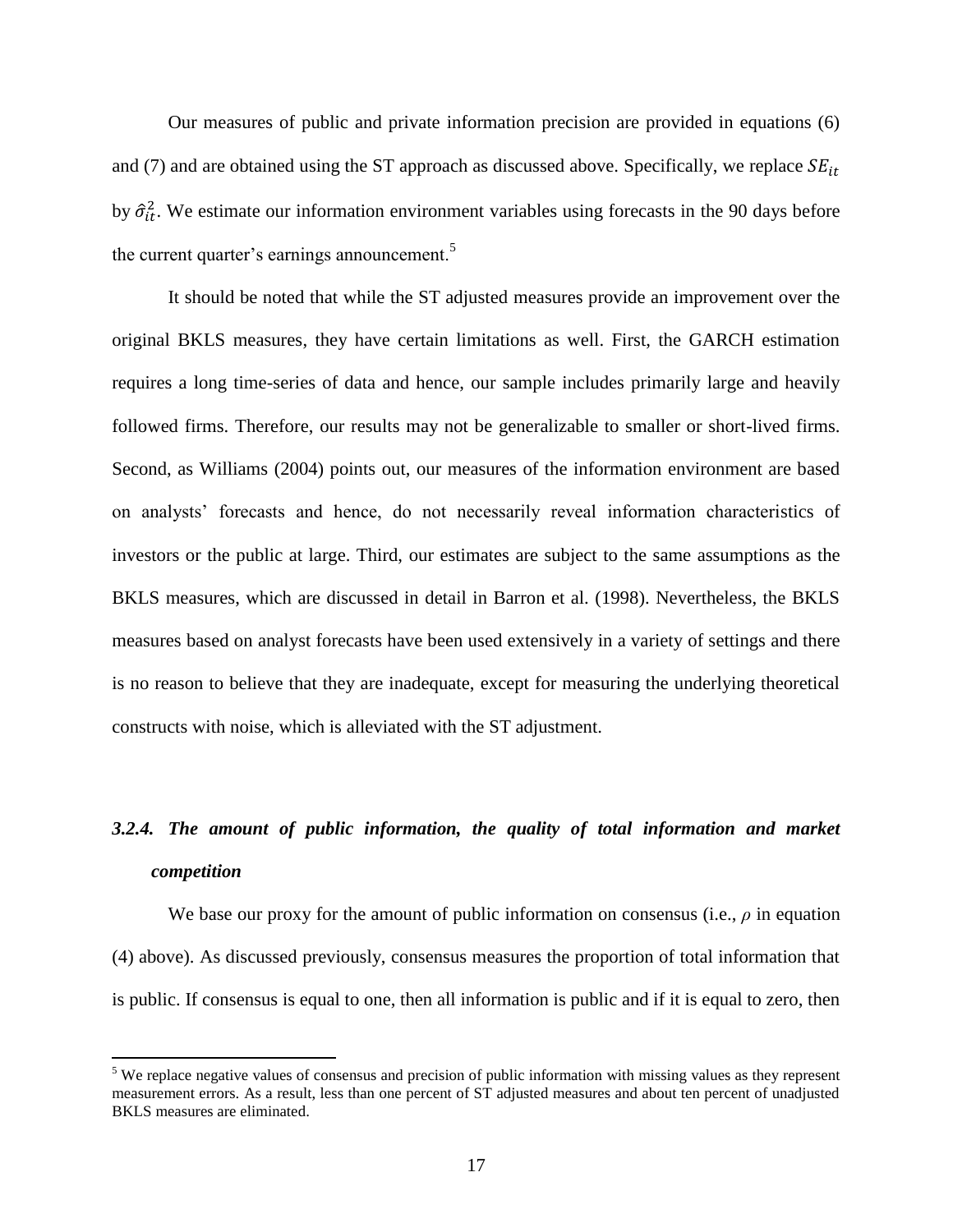all information is private. Therefore, the bottom quintile of consensus includes those firms with the lowest amount of public information relative to the total information and conversely, the top quintiles includes those firms with the highest amount of public information, relative to the total information, within our sample. We run our main models using these two subsamples and posit that the first sub-sample is the one with the least amount of public information, while the second sub-sample is the one with the highest amount of public information.

Similarly, we define a sub-sample with the lowest (highest) quality of total information, based on the bottom (top) quintile of average information precision (*Aveprec)*, as defined above. We run our main models using these two subsamples and posit that the first sub-sample is the one with the lowest quality of total information, while the second sub-sample is the one with the highest quality of information.

Finally, we take the bottom (top) quintiles for size (i.e., *Mktvalue*) and the number of shareholders to proxy for low (high) market competition. Large firms are more likely to be actively traded and heavily followed by analysts and therefore, their cost of capital is less likely to be affected by information asymmetry (Lambert et al. 2012). We also follow Armstrong et al. (2011) and use the number of shareholders to measure the extent of market competition. We use the number of shareholders of record from annual Compustat as of the fiscal year end immediately prior to the current quarter.

#### **4. SAMPLE SELECTION AND DESCRIPTIVE STATISTICS**

Our initial sample includes all US firms with quarterly forecasts in the I/B/E/S Detail tape for the period 1983 – 2010. For the purposes of obtaining the measures of interest in this paper, we use analyst forecasts made 90 days prior to the quarterly earnings announcement where the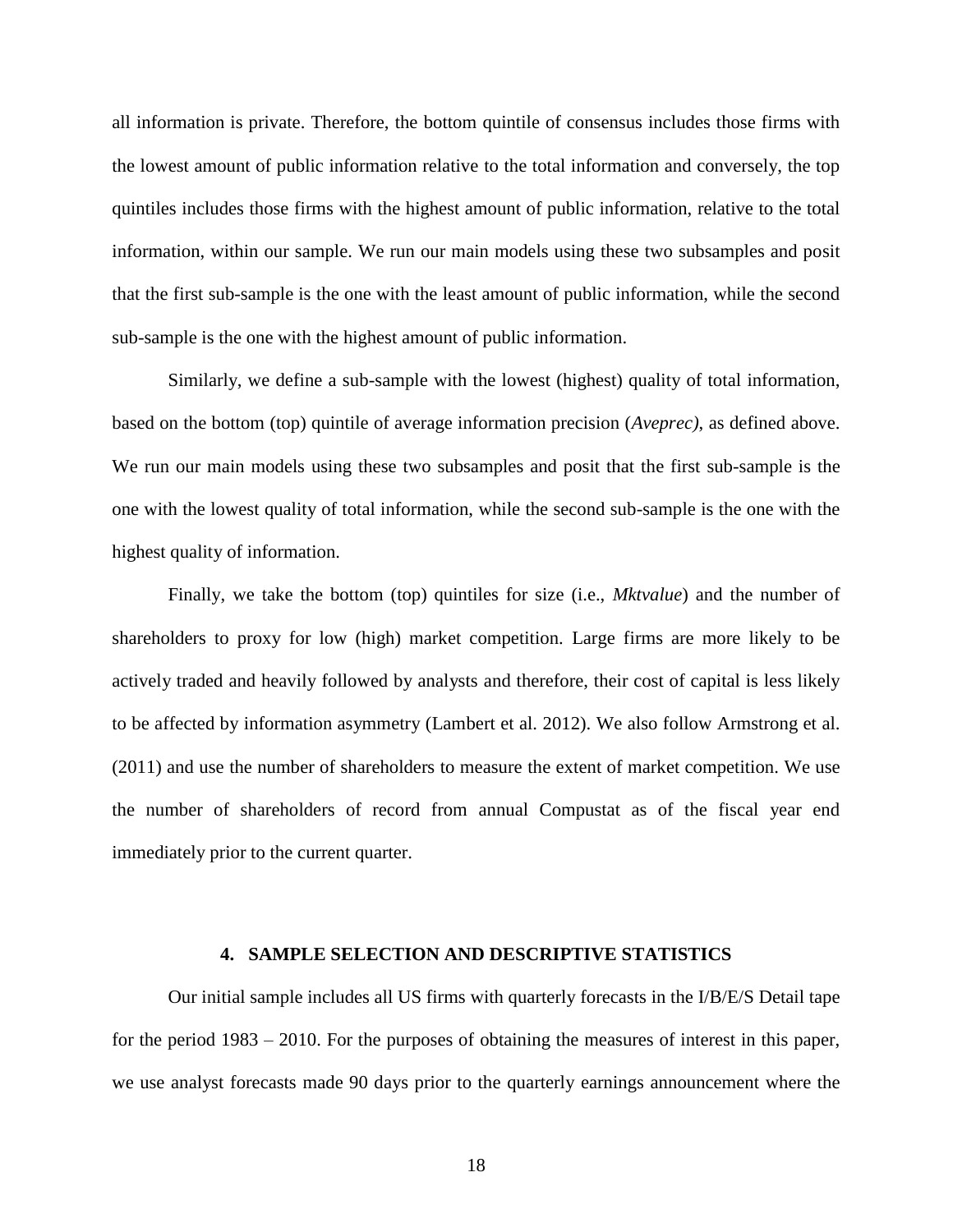earnings announcement is made within 90 days of the quarter end. If an analyst issued multiple forecasts in this period, we retain only the forecast closest to the earnings announcement date. In addition, we retain firm/quarters with at least two forecasts in the 90 days before the earnings announcement. Since GARCH estimation requires long time-series of data, we require a minimum of 40 consecutive quarters of observations in the 1983 – 2010 time period. This yields a total of 36,919 firm/quarter observations from 636 unique firms of which 616 firms are listed on Compustat, 628 are listed on CRSP and 614 are listed on both Compustat and CRSP.

The descriptive statistics pertaining to the variables used in our empirical analyses are displayed in Table 1. The mean (median) value of our estimate of the cost of capital is 11.9 (10.0) percent. We lose some observations when we obtain an estimate of the cost of capital using the PEG ratio method because it requires that the two-year ahead mean forecast is higher than the one-year ahead mean forecast. Mean (median) market beta for our sample is 1.09 (1.05), which suggests that the average sample firm is riskier than the market. The mean (median) market value of equity of approximately \$12,790 (\$3,941) million indicates that our sample consists of primarily large firms. This is not surprising given our data requirements of a long time-series of available data. Mean (median) book-to-market ratio is 0.52 (0.46) implying that our sample firms trade at a large premium above book value. The mean (median) earnings growth rate is 50 (15) percent. We follow most of prior research and take the natural logarithm transformations of *Mktvalue* and *BM* in our subsequent analyses.

*Asym* may be interpreted as the ratio of analysts' private to total information and the mean (median) value of information asymmetry in our sample is approximately 19 (11) percent. Summary values of *Aveprec*, *h* and *s* in Table 1 show that these variables' distributions are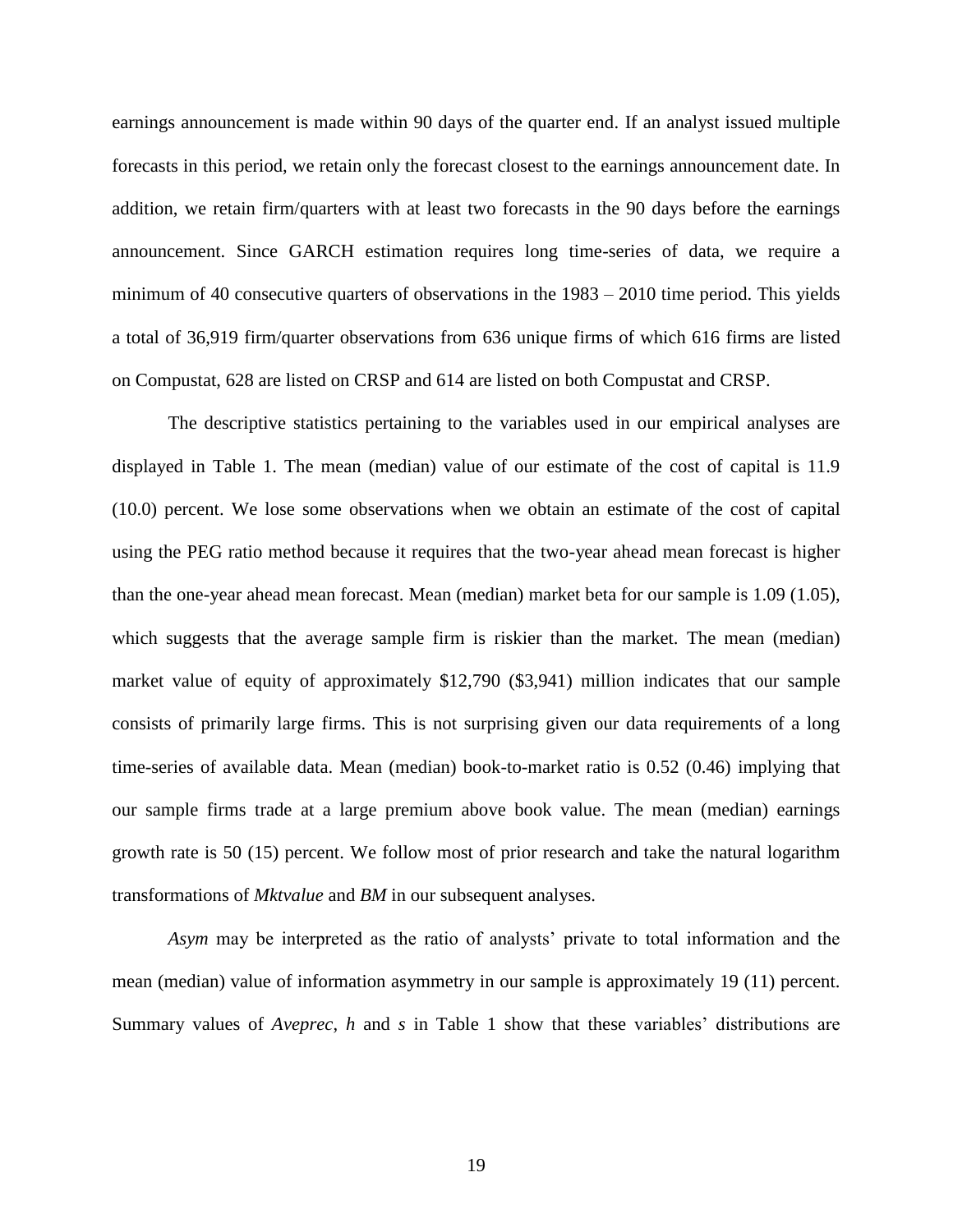highly skewed with large standard deviations. Therefore, we use natural logarithm transformations of these information environment variables in our later analyses.

Table 2 provides Spearman and Pearson correlation coefficients. Almost all correlation coefficients are highly statistically significant in the expected direction. Consistent with prior research, our cost of capital measure *COC* is positively related to *Beta*, *LBM* and *Growth* and negatively related to *LMktvalue*. *COC* is negatively related to all our precision variables. The negative relation between *COC* and *Ls<sup>a</sup>* suggest that higher precision of private information is associated with lower cost of capital, consistent with Easley and O'Hara's (2004) theory but inconsistent with Botosan et al.'s (2004) and Botosan and Plumlee's (2007) empirical findings. However, *Lh* and *Ls* are positively related and hence, it is necessary to examine their effect on the cost of capital while controlling for each other in a multivariate setting. Interestingly, the Spearman correlation coefficient between *COC* and *Asym* is negative and highly statistically significant, while the Pearson correlation coefficient between the same variables is significant in the opposite direction. This highlights the need to examine the relation between these two variables in a multivariate analysis. Additionally, perhaps contrary to common belief, the correlation between *LAveprec* and *Asym* is positive and statistically significant implying that higher information precision is associated with higher information asymmetry.

#### **5. EMPIRICAL RESULTS**

Table 3 presents the regression results for the relation between the cost of capital and information asymmetry. All control variables are highly statistically significant in the right direction. Prior research suggests and finds a positive relation between information asymmetry and the cost of capital. Our results reported in Table 3 are consistent with this finding. However,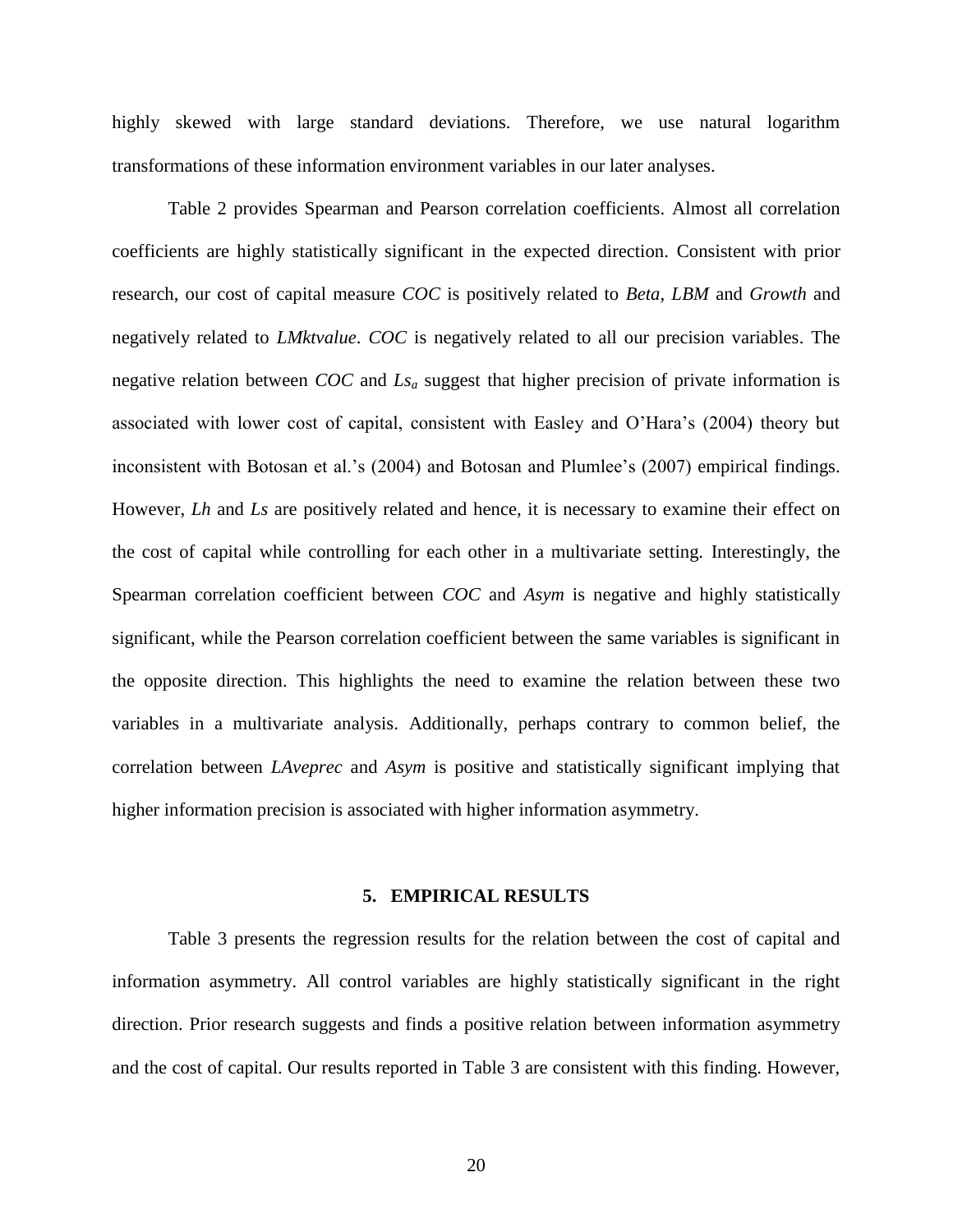Lambert et al. (2012) point out that this relation is modified by the average information precision. Specifically, the association between information asymmetry and the cost of capital should decrease or even disappear if average precision is controlled for. Our results suggest that information asymmetry has a separate effect on the cost of capital apart from average precision. The coefficient estimate of 0.029 (0.016) is highly statistically significant with a t-value of 15.380 (8.358) when average information precision is excluded (included). This result is consistent with a large literature that has documented a positive relation between information asymmetry and the cost of capital (see, e.g., Botosan and Plumlee 2007, Bhattacharya, Desai and Venkataraman 2008, Barth, Konchitchki and Landsman 2011, among others). However, the magnitude of the coefficient estimate and the significance level decrease by almost one half when average precision is included in the model, which is consistent with Lambert et al.'s (2012) theory. In addition, the coefficient estimate on average information precision is negative and highly statistically significant with a t-value of -29.078.

To examine the economic significance of our results we calculate the percentage change in the cost of capital for one standard deviation increase in each of the independent variables. Table 3 shows that the cost of capital increases by 3.70 (2.02) percent for one standard deviation increase in information asymmetry when average precision is excluded (included). This suggests that average information precision does indeed decrease the effect of information asymmetry on the cost of capital but the remaining effect continues to be economically significant. For example, the economic effect of information asymmetry is about the effect of beta on the cost of capital even when average precision is controlled for. Interestingly, average information precision has a comparable economic effect on the cost of capital to the effect of size; firm cost of capital decreases by 19.60 percent for one standard deviation increase in the logarithmic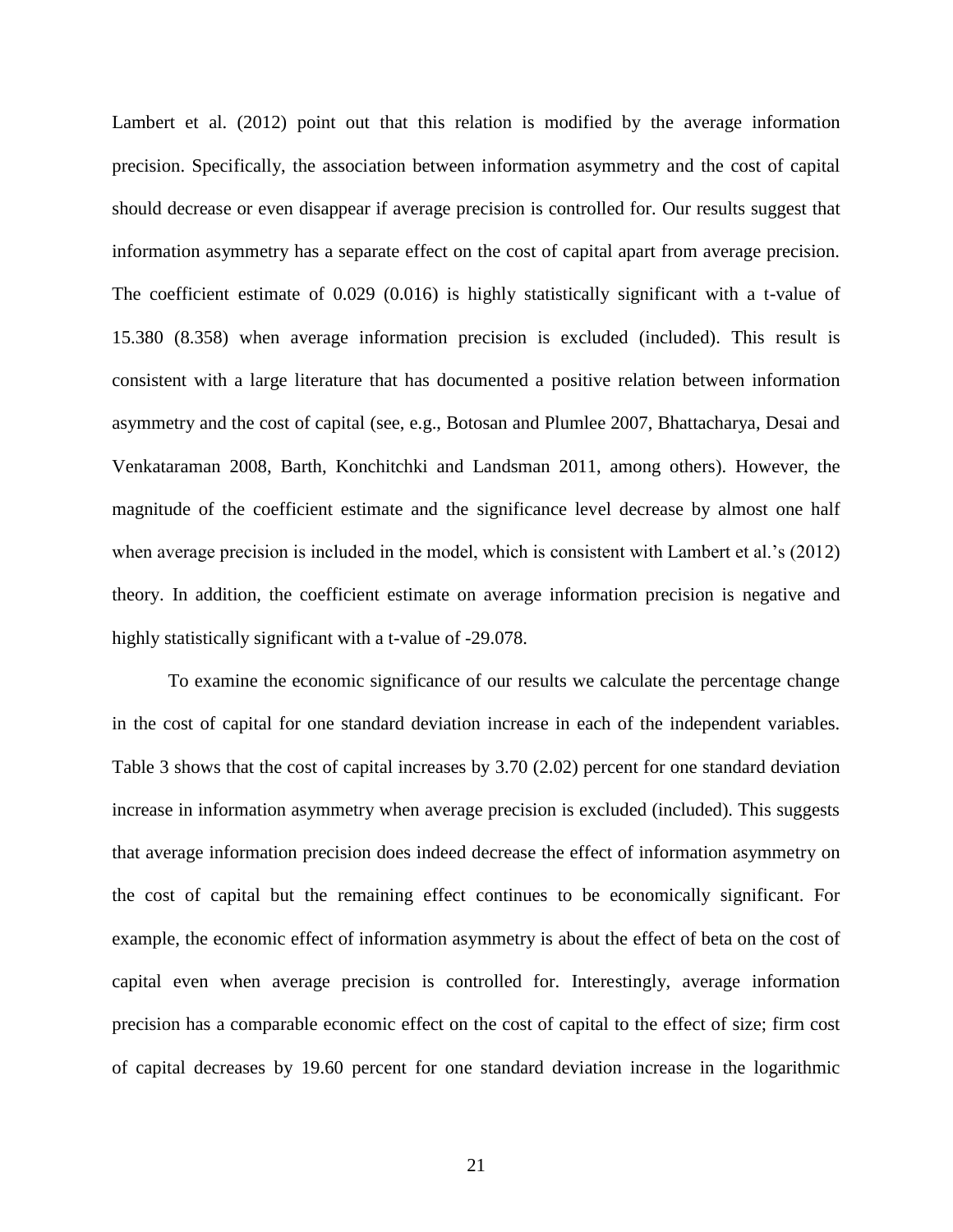transformation of average information precision. In addition, this effect is much more substantial than the effect of information asymmetry, which is consistent with theory and Bhattacharya et al. (2011).

Next, we examine the effect of the amount and quality of information on the relation between information asymmetry and the cost of capital. Table 4 presents the results for firms with low and high amount of public relative to the total available information. While the results presented in the first columns where average information precision is excluded are comparable between firms with low (Panel A) and firms with high (Panel B) amount of public information in terms of direction and economic significance, the results when average precision is included are dramatically different. As expected, information asymmetry actually *decreases* the cost of capital when the amount of public information is low; the coefficient is  $-0.014$  with a t-value of  $-2.825$ , suggesting that cost of capital decreases by 1.74 percent for each standard deviation increase in information asymmetry. <sup>6</sup> In the case of firms with high amount of public information, asymmetry continues to have a statistically and economically significant positive effect of the cost of capital. Table 5 provides evidence on the modifying effect of information quality, as Lambert et al. (2012) suggest that information asymmetry may decrease the cost of capital when average information increases. Indeed the coefficient on *Asym* is negative for firms with high information quality when information precision is included but it is not statistically significant. However, the positive relation between asymmetry and the cost of capital is especially pronounced for firms with low quality, suggesting the uninformed investors of such firms are at a particular disadvantage, relative to the informed.

 $\overline{\phantom{a}}$ 

<sup>&</sup>lt;sup>6</sup> The calculated economic significance in sub-sample analyses is based on means and standard deviations of the variables in the given sub-sample.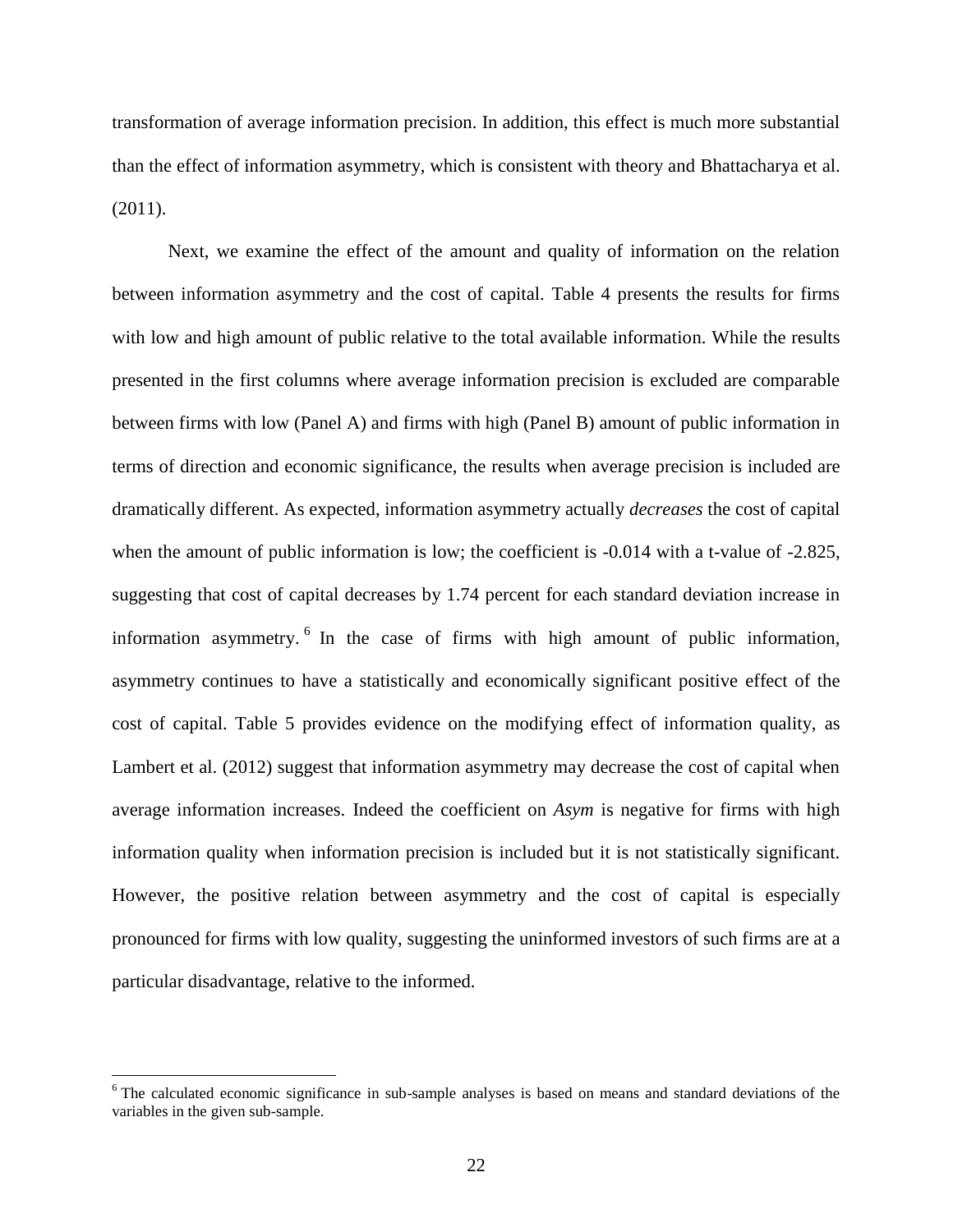The results so far suggest that firms with low amount of public information can benefit from higher information asymmetry because some of the private information is revealed through informed investors' actions making a poor information environment richer (Easley and O'Hara 2004). Also, average information precision poses a significant correlated omitted variable problem, if it is excluded from a model of cost of capital on information asymmetry. The inclusion of this variable in the model eliminates or even reverses the relation in certain circumstances.

Next, we examine the effect of market competition since Lambert et al. (2012) show that information asymmetry has an effect on the cost of capital only when there is imperfect market competition. Therefore, we repeat the analysis on sub-samples of low and high market competition. Table 6 shows the results for size, where small (large) firms are those with low (high) level of market competition. Indeed, the relation between asymmetry and the cost of capital is no longer significant for large firms and it is more positive for small firms than that of other samples. The last column in Panel A of Table 6 suggests that the cost of capital of small firms increases by 12.83 percent for each standard deviation increase in information asymmetry, while the effect is zero for large firms.

The results for the number of shareholders proxy for market competition are not as strong as Table 7 shows a statistically and economically significant effect of asymmetry on the cost of capital for both sets of firms, although the cost of capital percentage changes are slightly lower for the high number of shareholders sub-sample, relative to the low number of shareholders subsample. This is due perhaps to the limitations of this variable as a proxy for market competition (Armstrong et al. 2011).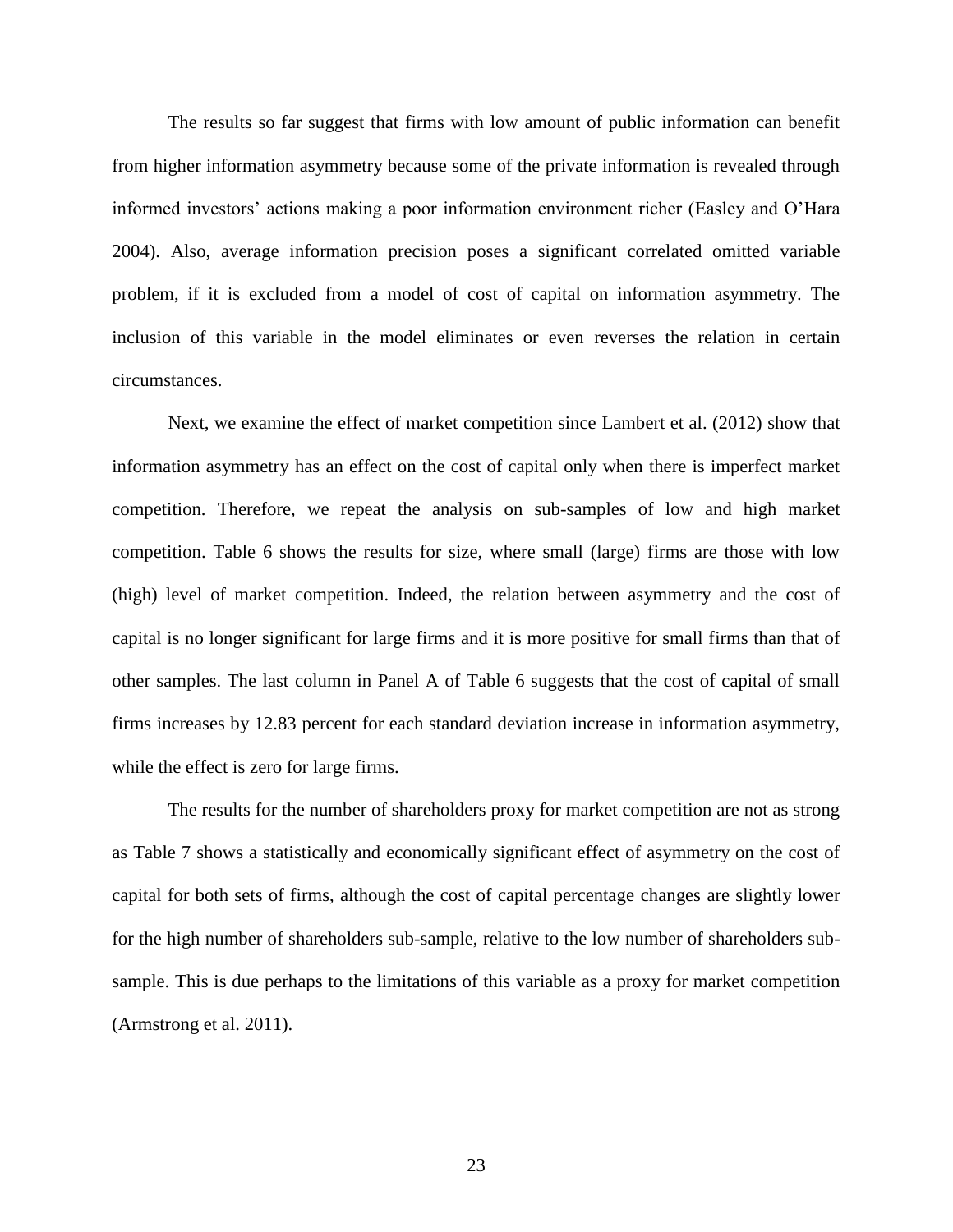We examine the effect of public and private information precision on the cost of capital in Tables 8, 9 and 10. Consistent with the theory of Easley and O'Hara (2004) and the empirical results of Botosan et al. (2004) and Botosan and Plumlee (2007) we find that higher public information precision is associated with lower cost of capital; the coefficient on *Lh* is -0.011 and highly statistically significant with a t-value of -30.730. The coefficient on *Ls* is not statistically significant. This may be due to the potential dual effect of private information precision on the cost of capital. On one hand, more precise private information may lead to greater information asymmetry and hence, is associated with higher cost of capital (see, e.g. Diamond and Verrecchia 1991). On the other hand, as Easley and O'Hara (2004) discuss, higher precision of private information may decrease the cost of capital, particularly when there is limited public information. Therefore the effect of private information precision on the cost of capital may depend on the amount and quality of information.

To examine this possibility, we perform the analysis on our sub-samples based on the amount and quality of information. Table 9 shows the precision of private information actually *decreases* the cost of capital in firms with low amount of private information, which is again consistent with Easley and O'Hara's (2004) argument that more precise private information is better than no information. The economic impact of private information precision is large as well; one standard deviation increase in private information precision is associated with a 17.17 percent decrease in the cost of capital. In addition, the effect of public information precision almost disappears in this sub-sample, which is intuitive; when there is no public information available, its precision does not matter. However, when there is high amount of public information, private information precision has no effect, while the effect of public information precision has a particularly strong negative effect on the cost of capital.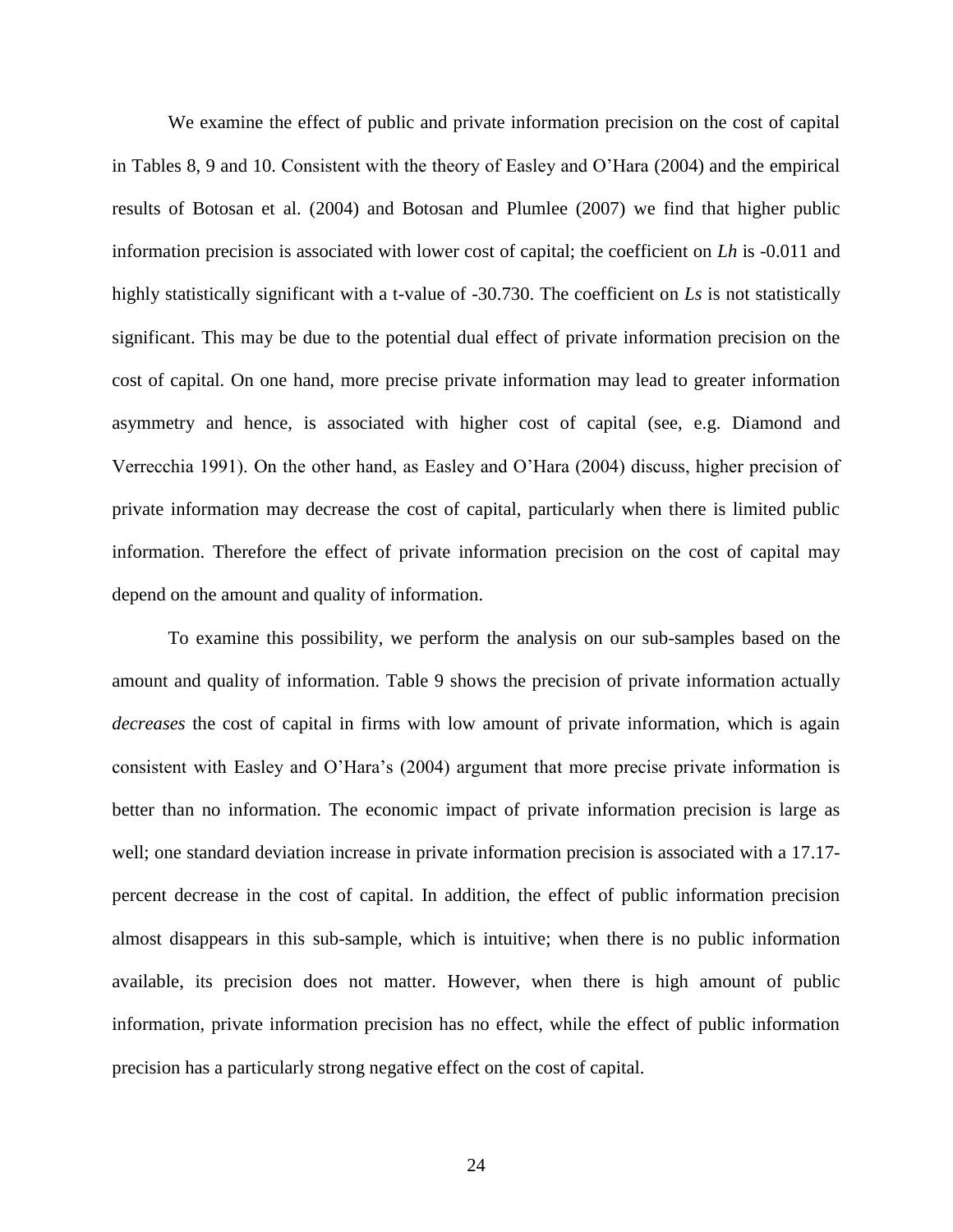Table 10 shows the results for the low and high information quality sub-samples. Consistent with prior results in Botosan et al. (2004) and Botosan and Plumlee (2007), we find that both public and private information precision have a separable and opposite effect on the cost of capital for firms with low quality, while only public information matters for the cost of capital when firms have high quality of information. This may also imply that the sample in these prior studies includes primarily firms with lower quality of information and their results may not be generalizable to the wider population of firms.

Overall, we find that the relation between information asymmetry and the cost of capital depends on several important factors. First, average information precision should always be included in models of cost of capital and asymmetry, as failure to do so may lead to erroneous inferences due to a correlated omitted variable problem. Second, while the positive relation between asymmetry and the cost of capital holds in most situations, it is reversed when there is little public information available and at the very least, does not exist when the total information is of high quality and when there is a high level of market competition. In addition, we find that private information precision has opposing effects on the cost of capital for firms with low amount of public information vs. firms with low quality of information.

### **6. CONCLUSION**

The primary purpose of this study is to test theories on the effect of important information environment characteristics on the cost of equity capital. Consistent with Lambert et al. (2012) we find that average information precision is an important factor that is related to both information asymmetry and the cost of capital, potentially yielding a serious correlated omitted variable problem if excluded from a model of the cost of capital on information asymmetry.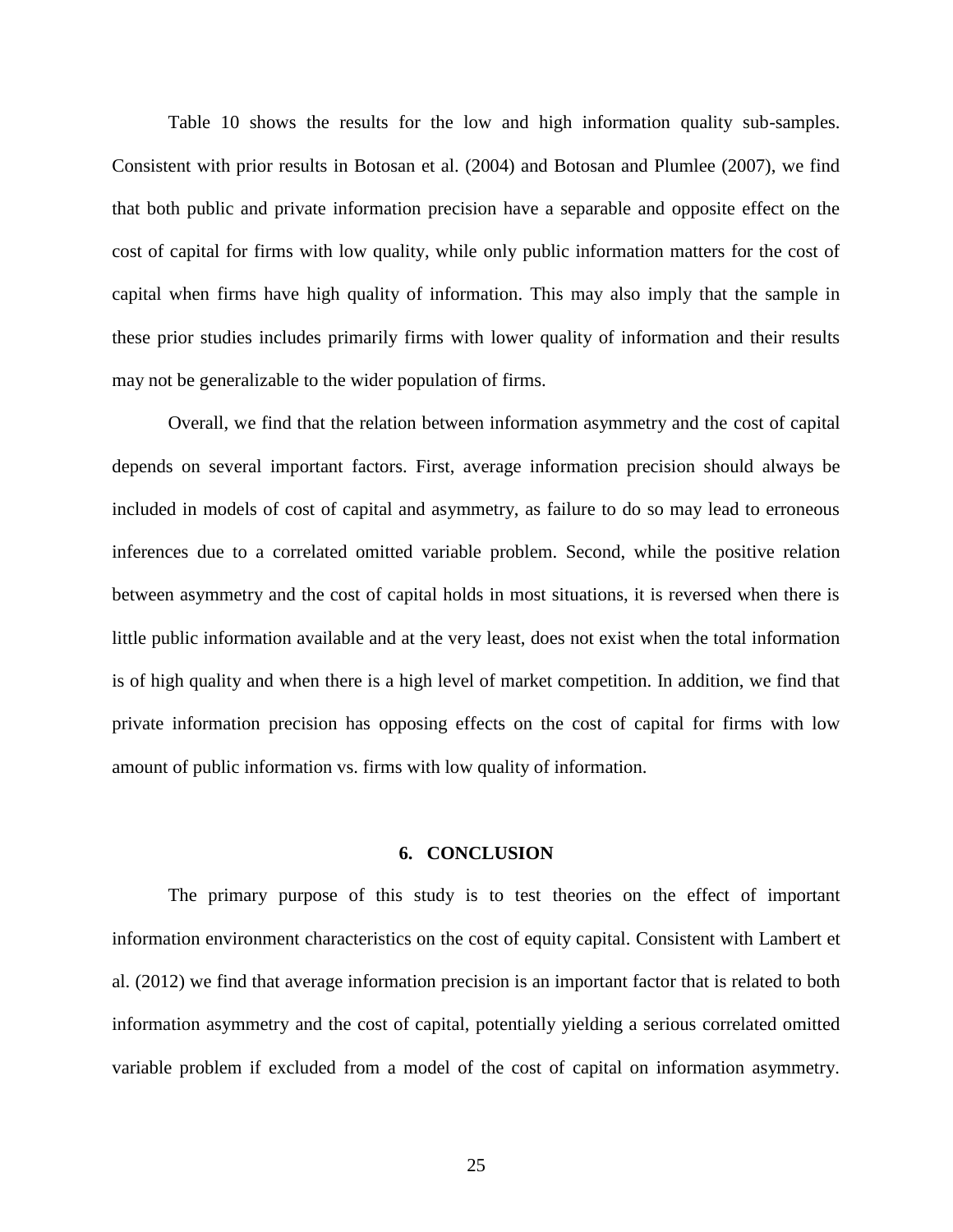Indeed, the well cited result of Easley and O'Hara (2004) that information asymmetry increases cost of capital is reversed when information precision is considered and the amount of public information is low, while it disappears when the total information is of high quality or there is high market competition. We find a negative relation between the cost of capital and both the total information precision and the public information precision, which is consistent with theory and prior research. Interestingly, the positive effect of private information precision on the cost of capital documented by Botosan et al. (2004) exists only when the available information is of low quality and in fact, reverses when the amount of public information is low.

A secondary purpose of this paper is to introduce measures of the information environment characteristics that are less noisy than previously used proxies, which may allow researchers to test new hypotheses. For example, the new measures will be particularly useful if a certain relation depends on the forecast horizon and if the researcher is interested in longer horizons. In addition, future research may examine the reaction of different market participants to the firm information environment characteristics.

One of our more interesting findings concerns the economic significance of factors determining the cost of capital, a significance which, to our best knowledge, is not seen in prior research. This evidence is timely and important because of the debate on the importance of different information-based variables for the determination of firm value and cost of equity capital (Zimmerman 2012). We provide evidence on the economic significance of several information environment variables relative to other well-known determinants, such as size and beta and the reader may make their own conclusions about the relative importance of each factor. Our study should be useful in this respect.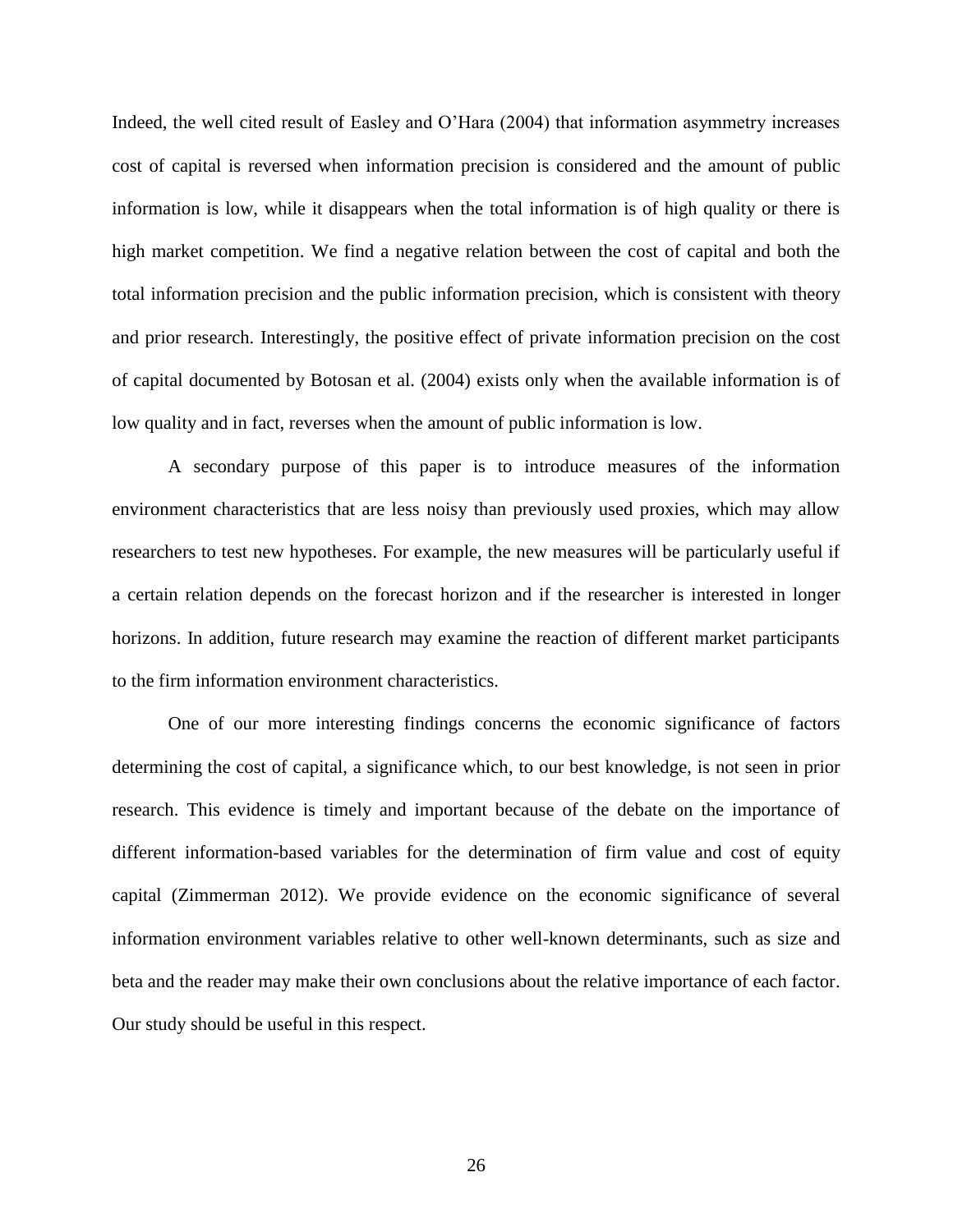### **References**

- Akins, B.; J. Ng; and R.S. Verdi. (2011). "Investor Competition over Information and the Pricing of Information Asymmetry." *The Accounting Review* 87: 35-58*.*
- Armstrong, C.S.; J.E. Core; D.J. Taylor; and R.E. Verrecchia. (2011). "When Does Information Asymmetry Affect the Cost of Capital?" *Journal of Accounting Research* 49: 1-39.
- Barron, O.E.; O. Kim; S.C. Lim; and D.E. Stevens. (1998). "Using analysts' forecasts to measure properties of analysts' information environment." *The Accounting Review* 73: 421-433.
- Barron, O.E.; M.H. Stanford; and Y. Yu. (2009). "Further evidence on the relation between analysts' forecast dispersion and stock returns." *Contemporary Accounting Research* 26: 329- 357.
- Barth, M. E.; Y. Konchitchki; and W. R. Landsman. (2011). "Cost of Capital and Earnings Transparency," Working paper, Stanford University Graduate School of Business, Rock Center for Corporate Governance, Stanford University.
- Bhattacharya, N.; H. Desai; and K. Venkataraman. (2008). "Earnings Quality and Information Asymmetry: Evidence from Trading Costs." Working paper, Sothern Methodist University.
- Bhattacharya, N.; F. Ecker; P. Olsson; and K. Schipper. "Direct and Mediated Associations among Earnings Quality, Information Asymmetry, and the Cost of Equity." *The Accounting Review*, (forthcoming).
- Bloomfield, R., and P.E. Fischer. (2010). "Disagreement and the Cost of Capital." *Journal of Accounting Research* 49: 41-68.
- Botosan, C.A., and M.A. Plumlee. (2005). "Assessing Alternative Proxies for the Expected Risk Premium." *The Accounting Review* 80: 21-53.
- Botosan, C.A., and M.A. Plumlee. (2007) "Are Information Attributes Priced?" Working paper, University of Utah,
- Botosan, C.A.; M.A. Plumlee; and Y. Xie. (2004). "The Role of Information Precision in Determining the Cost of Equity Capital." *Review of Accounting Studies* 9:233-259.
- Botosan, C.A.; M.A. Plumlee; and H. Wen. (2011). "The Relation between Expected Returns, Realized Returns, and Firm Risk Characteristics." *Contemporary Accounting Research* 28: 1085-1122.
- Diamond, D., and R.E. Verrecchia. (1991). "Disclosure, Liquidity and the Cost of Capital." *The Journal of Finance* 38: 1325-1360.
- Easley, D., and M. O'Hara. (2004). "Information and the Cost of Capital." *The Journal of Finance* 59:1553-1583.
- Easton, P. (2004). "PE Ratios, PEG Ratios, and Estimating the Implied Expected Rate of Return on Equity Capital." *The Accounting Review* 79: 73-95.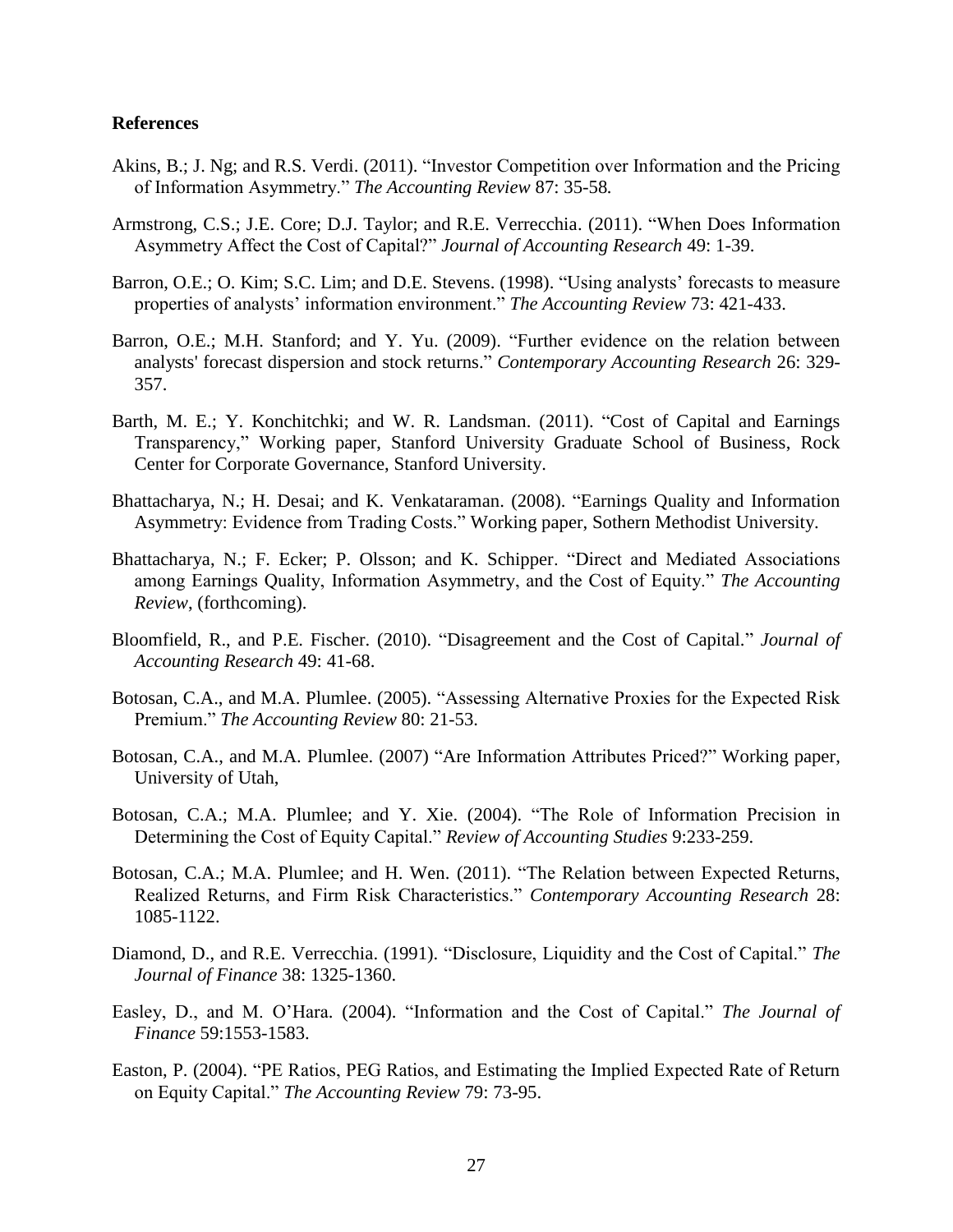- Gow, I.D.; G. Ormazabal; and D.J. Taylor. (2010). "Correcting for Cross-Sectional and Time-Series Dependence in Accounting Research." *The Accounting Review* 85: 483-512.
- Hughes, J.S.; J. Liu; and J. Liu. (2007). "Information Asymmetry, Diversification, and Cost of Capital." *The Accounting Review* 82: 705-729.
- Lambert, R.A; C. Leuz; and R.E. Verrecchia. (2006). "Accounting Information, Disclosure, and the Cost of Capital." *Journal of Accounting Research* 45: 385-420.
- Lambert, R.A; C. Leuz; and R.E. Verrecchia. (2012). "Information Asymmetry, Information Precision, and the Cost of Capital." *Review of Finance* 16: 1-29.
- Leland, H. (1992). "Insider Trading: Should it be Prohibited?" *Journal of Political Economy*  100: 859-887.
- Ng, J. (2011). "The Effect of Information Quality on Liquidity Risk." *Journal of Accounting and Economics* 52: 126-143.
- Sheng, X. and M. Thevenot. (2012). "A new measure of earnings forecast uncertainty." *Journal of Accounting and Economics* 53: 21-33.
- Thompson, S.B. (2011). "Simple Formulas for Standard Errors that Cluster by Both Firm and Time." *Journal of Financial Economics* 99: 1-10.
- Verdi, R.S. (2005). "Information Environment and the Cost of Equity Capital." Working paper, University of Pennsylvania.
- Wang, J. (1993). "A Model of Intertemporal Asset Pricing Under Asymmetric Information." *Review of Economic Studies* 60: 249-282.
- Williams, M. (2004). "Discussion of "The Role of Information Precision in Determining Cost of Equity Capital." *Review of Accounting Studies* 9: 261-264.
- Zimmerman, J.L. (2012). "Myth: External Financial Reporting Quality Has a 1st Order Effect on Firm Value." Based on invited presentation at the 2012 AAA meeting. Available at SSRN: http://ssrn.com/abstract=2202207.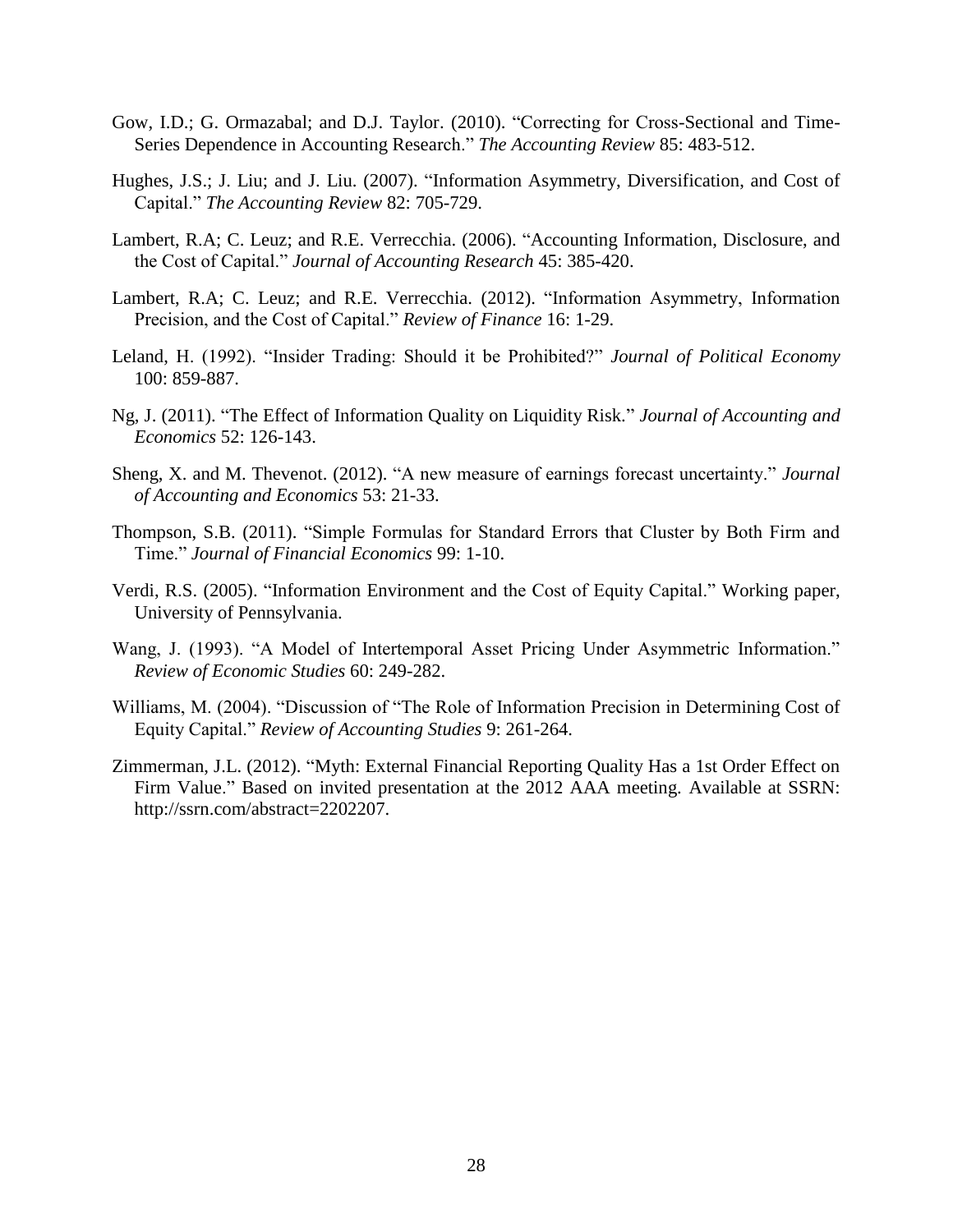| Variable            | N      | Mean       | <b>Std Dev</b> | Q 1       | Median    | Q <sub>3</sub> |
|---------------------|--------|------------|----------------|-----------|-----------|----------------|
| <b>COC</b>          | 34,424 | 0.119      | 0.105          | 0.083     | 0.100     | 0.127          |
| Beta                | 34,899 | 1.090      | 0.565          | 0.717     | 1.048     | 1.375          |
| <b>Mktvalue</b>     | 35,041 | 12,789.910 | 30,551.390     | 1,637.890 | 3,940.950 | 10,588.410     |
| <b>BM</b>           | 34,545 | 0.519      | 0.370          | 0.288     | 0.456     | 0.664          |
| Growth              | 36,427 | 0.500      | 3.541          | 0.100     | 0.151     | 0.260          |
| Asym                | 36,630 | 0.189      | 0.207          | 0.036     | 0.113     | 0.270          |
| Aveprec             | 36,919 | 3,049.430  | 26,740.580     | 68.099    | 287.585   | 1,380.440      |
| h                   | 36,630 | 2,437.820  | 24,282.260     | 53.039    | 227.711   | 1,091.460      |
| S                   | 36,919 | 631.162    | 5,572.270      | 4.378     | 30.715    | 189.934        |
| <b>Shareholders</b> | 34,477 | 63.677     | 184.078        | 4.162     | 15.576    | 49.566         |

Table 1: Descriptive statistics

The table is based on available firm/quarter observation from 1983 – 2010.

*COC* is the implied cost of capital based on the PEG ratio method (Easton 2004). *Beta* is the market beta estimated using the market model with a minimum of 30 out of 60 monthly returns prior to the month in which *COC* is estimated using the value-weighted market index return. *Mktvalue* is the market value of equity as of the most recent quarter prior to the month, in which *COC* is calculated, stated in millions of dollars; if unavailable market value of equity at the previous fiscal year end is used. *BM* is common equity divided by market value of equity as of the most recent quarter prior to the month, in which *COC* is calculated; if unavailable book-to-market ratio at the previous fiscal year end is used. *Growth* is growth in earnings calculated as  $(eps_2 \text{-}eps_1) / [eps_1]$ . Asym is the proportion of total information that is private calculated as  $1 - \frac{SE_{it} - \frac{D_{it}}{N}}{SE_{it} + (1 - \frac{1}{N})D_{it}}$  over the 90 days prior to the current quarter's earnings announcement, where *i* denotes the firm and *t* denotes the quarter, *SE* denotes the GARCH estimate of the expected squared error in the mean forecast, as suggested by Sheng and Thevenot (2012), *D* is the forecast dispersion and *N* is the number of analysts. *Aveprec* is the average precision calculated as  $1/(SE_{it} + (1 - \frac{1}{N})$  $\frac{1}{N}$ ) D<sub>it)</sub> over the 90 days prior to the current quarter's earnings announcement. *h* is the precision of public information, calculated as  $\frac{SE_{lt} - \frac{D_{lt}}{N}}{[SE_{lt} + (1 - \frac{1}{N})D_{lt}]^2}$  over the 90 days prior to the current quarter's earnings

announcement. *s* is the precision of private information, calculated as  $\frac{\nu_{lt}}{[SE_{lt}+(1-\frac{1}{N})D_{lt}]^2}$  over the 90 days prior to the current quarter's earnings

announcement. *Shareholders* is the number of common shareholders on record as of the previous fiscal year end, stated in millions.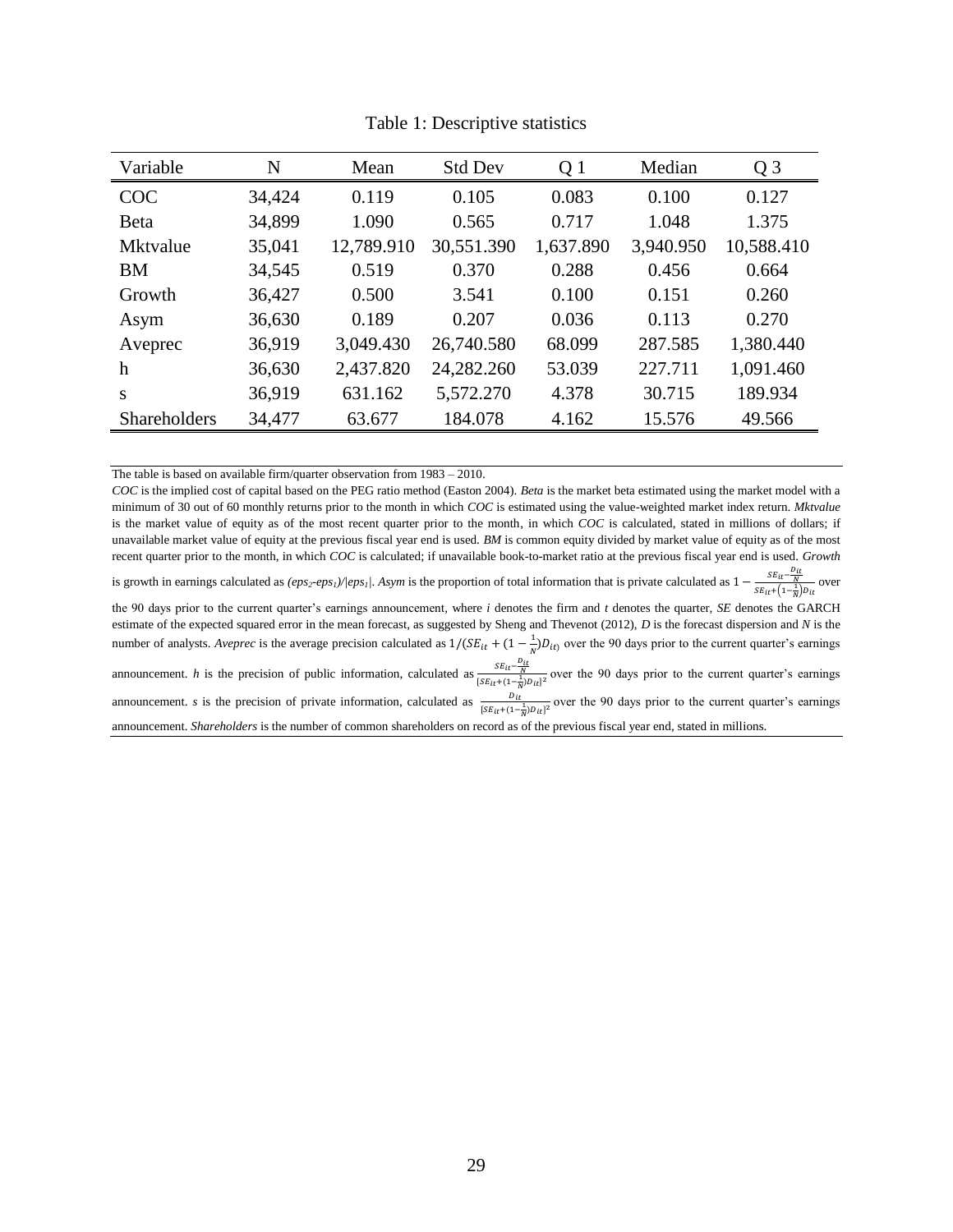|            | <b>COC</b> | Beta     | LMktvalue | <b>LBM</b> | Growth   | Asym     | LAveprec | Lh       | Ls       |
|------------|------------|----------|-----------|------------|----------|----------|----------|----------|----------|
| COC        |            | 0.175    | $-0.255$  | 0.280      | 0.782    | 0.035    | $-0.284$ | $-0.289$ | $-0.125$ |
| Beta       | 0.321      |          | $-0.146$  | $-0.064$   | 0.335    | $-0.029$ | 0.048    | 0.050    | 0.010    |
| LMktvalue  | $-0.355$   | $-0.167$ |           | $-0.349$   | $-0.204$ | 0.122    | 0.107    | 0.089    | 0.105    |
| <b>LBM</b> | 0.305      | $-0.066$ | $-0.344$  |            | $-0.066$ | $-0.048$ | $-0.444$ | $-0.432$ | $-0.218$ |
| Growth     | 0.782      | 0.335    | $-0.204$  | $-0.066$   |          | $-0.033$ | $-0.002$ | 0.002    | $-0.025$ |
| Asym       | $-0.043$   | $-0.043$ | 0.146     | $-0.064$   | $-0.033$ |          | 0.073    | $-0.101$ | 0.341    |
| LAveprec   | $-0.280$   | 0.059    | 0.106     | $-0.499$   | $-0.002$ | 0.139    |          | 0.982    | 0.544    |
| Lh         | $-0.274$   | 0.061    | 0.089     | $-0.482$   | 0.002    | 0.017    | 0.983    |          | 0.492    |
| Ls         | $-0.250$   | 0.025    | 0.162     | $-0.426$   | $-0.025$ | 0.611    | 0.849    | 0.774    |          |

Table 2: Spearman (below the diagonal) and Pearson (above the diagonal) correlation coefficients

*LMktvalue* is the natural logarithm of Mktvalue. LBM is the natural logarithm of BM. LAveprec is the natural logarithm of Aveprec. Lh is the natural logarithm of h. Ls is the natural logarithm s. All other variables are defined in Table 1.

All correlation coefficients are significant at the 1% level except the Pearson correlation coefficient between *Beta* and *Ls*, which is significant at the 10% level and the Pearson and Spearman correlation coefficients between *Growth* and *LAveprec* and Growth and *Lh*, which are statistically insignificant.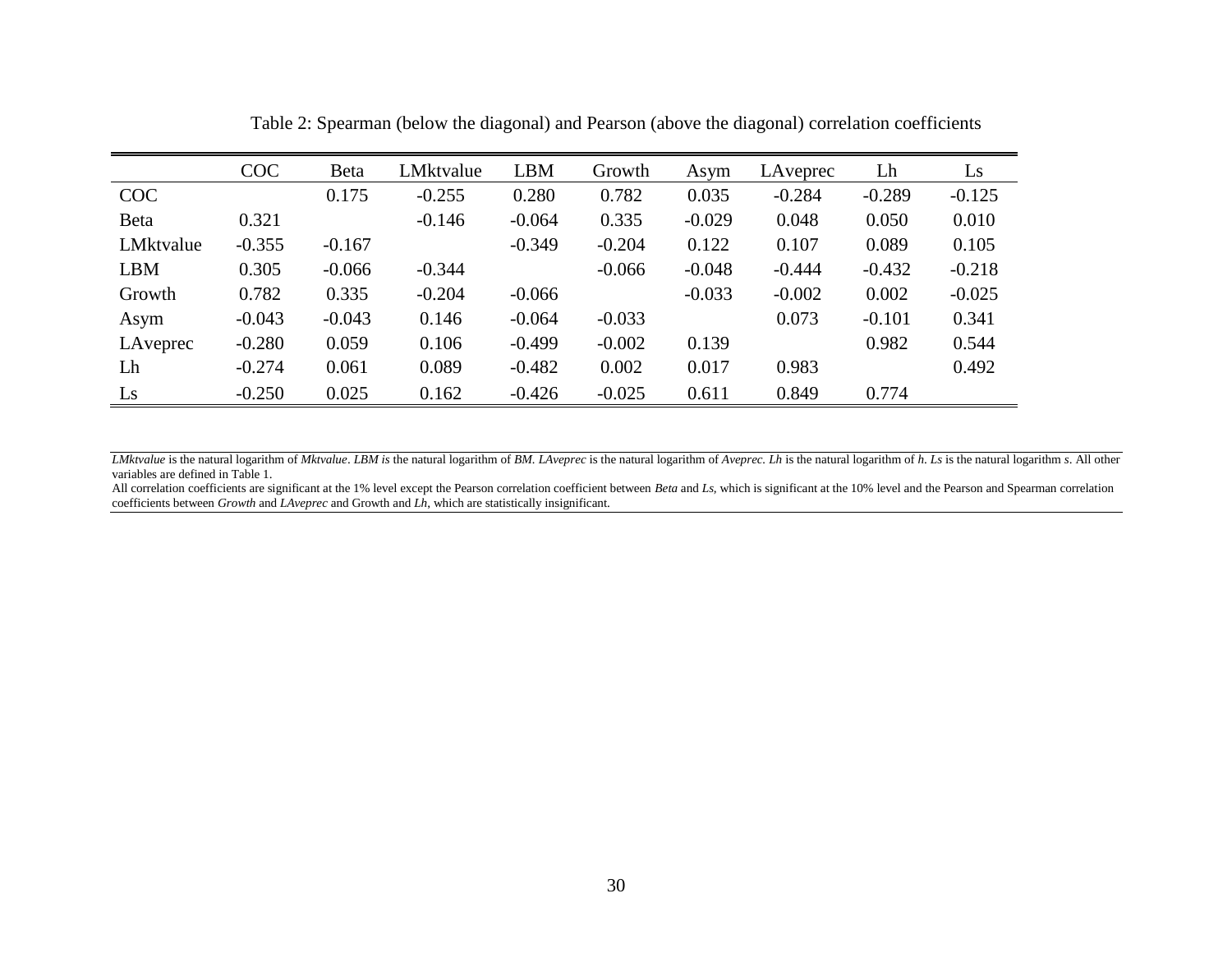| Variable    | Estimate    |     | Percent change | Estimate    |     | Percent change |
|-------------|-------------|-----|----------------|-------------|-----|----------------|
| Intercept   | 0.387       | *** |                | 0.474       | *** |                |
|             | (42.185)    |     |                | (49.742)    |     |                |
| <b>Beta</b> | 0.005       | *** | 1.74           | 0.006       | *** | 2.06           |
|             | (5.018)     |     |                | (5.814)     |     |                |
| LMktvalue   | $-0.027$    | *** | $-24.10$       | $-0.028$    | *** | $-24.70$       |
|             | $(-35.276)$ |     |                | $(-37.501)$ |     |                |
| <b>LBM</b>  | 0.013       | *** | 5.59           | 0.009       | *** | 3.83           |
|             | (13.931)    |     |                | (9.193)     |     |                |
| Growth      | 0.002       | *** | 1.76           | 0.002       | *** | 4.31           |
|             | (20.794)    |     |                | (19.921)    |     |                |
| Asym        | 0.029       | *** | 3.70           | 0.016       | *** | 2.02           |
|             | (15.380)    |     |                | (8.358)     |     |                |
| LAveprec    |             |     |                | $-0.014$    | *** | $-19.60$       |
|             |             |     |                | $(-29.078)$ |     |                |
| $\mathbf N$ | 31,044      |     |                | 31,044      |     |                |
| Adj. R-sq   | 0.40        |     |                | 0.42        |     |                |

Table 3: Information asymmetry and the cost of capital

The dependent variable is *COC*. All variables are defined in Table 1 and Table 2.

All regression models include firm and year fixed effects.

\*\*\*Significant at 1%; T-values of two tailed tests are in parentheses.

The Percent change columns provide the percentage change in the cost of capital for one standard deviation increase in the respective variable, where the other variables are held at their means.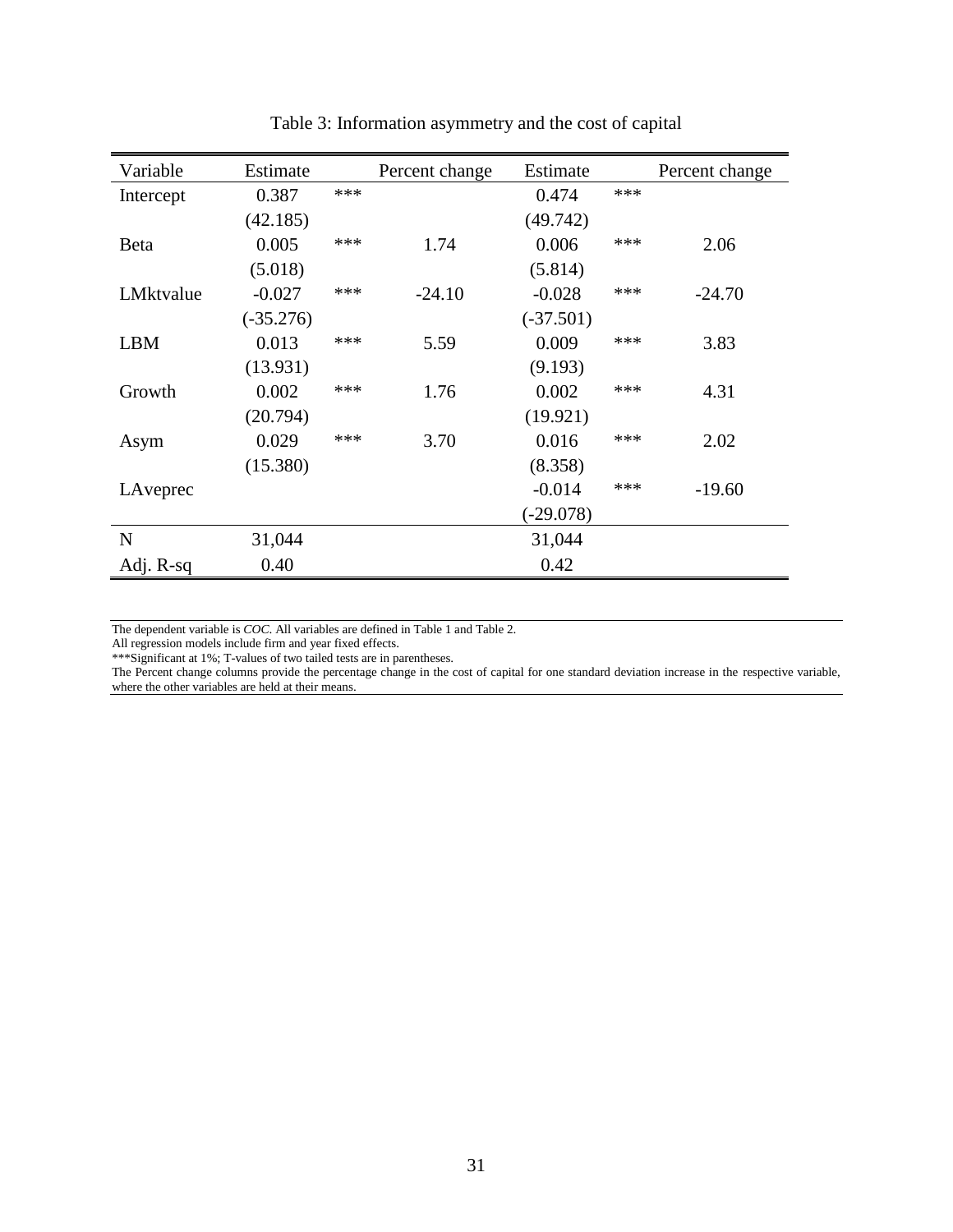| Variable     | Estimate    |     | Percent change | Estimate    |     | Percent change |
|--------------|-------------|-----|----------------|-------------|-----|----------------|
| Intercept    | 0.427       | *** |                | 0.533       | *** |                |
|              | (20.142)    |     |                | (22.818)    |     |                |
| <b>B</b> eta | 0.003       |     | 1.22           | 0.003       |     | 1.20           |
|              | (1.346)     |     |                | (1.549)     |     |                |
| LMktvalue    | $-0.034$    | *** | $-36.36$       | $-0.036$    | *** | $-37.96$       |
|              | $(-18.092)$ |     |                | $(-19.291)$ |     |                |
| <b>LBM</b>   | 0.01        | *** | 5.26           | 0.006       | *** | 3.11           |
|              | (4.614)     |     |                | (2.887)     |     |                |
| Growth       | 0.002       | *** | 1.52           | 0.002       | *** | 4.83           |
|              | (8.327)     |     |                | (7.542)     |     |                |
| Asym         | 0.013       | *** | 1.63           | $-0.014$    | *** | $-1.74$        |
|              | (2.978)     |     |                | $(-2.825)$  |     |                |
| LAveprec     |             |     |                | $-0.013$    | *** | $-20.76$       |
|              |             |     |                | $(-10.353)$ |     |                |
| $\mathbf N$  | 6,030       |     |                | 6,030       |     |                |
| Adj. R-sq    | 0.62        |     |                | 0.62        |     |                |

Table 4: Information asymmetry and the cost of capital: the amount of public information

**Panel A: Firms with low amount of public information**

| Panel B: Firms with high amount of public information |
|-------------------------------------------------------|
|-------------------------------------------------------|

| Variable     | Estimate    |     | Percent change | Estimate    |     | Percent change |
|--------------|-------------|-----|----------------|-------------|-----|----------------|
| Intercept    | 0.376       | *** |                | 0.461       | *** |                |
|              | (13.493)    |     |                | (16.669)    |     |                |
| <b>B</b> eta | $-0.001$    |     | $-0.31$        | $-0.001$    |     | $-0.30$        |
|              | $(-0.418)$  |     |                | $(-0.448)$  |     |                |
| LMktvalue    | $-0.024$    | *** | $-19.09$       | $-0.025$    | *** | $-18.77$       |
|              | $(-15.041)$ |     |                | $(-15.794)$ |     |                |
| <b>LBM</b>   | 0.012       | *** | 4.69           | 0.007       | *** | 2.58           |
|              | (6.015)     |     |                | (3.591)     |     |                |
| Growth       | 0.005       | *** | 3.10           | 0.004       | *** | 4.99           |
|              | (14.179)    |     |                | (13.675)    |     |                |
| Asym         | 0.329       | *** | 1.42           | 0.548       | *** | 2.23           |
|              | (3.121)     |     |                | (5.285)     |     |                |
| LAveprec     |             |     |                | $-0.015$    | *** | $-20.93$       |
|              |             |     |                | $(-16.841)$ |     |                |
| $\mathbf N$  | 6,189       |     |                | 6,189       |     |                |
| Adj. R-sq    | 0.43        |     |                | 0.45        |     |                |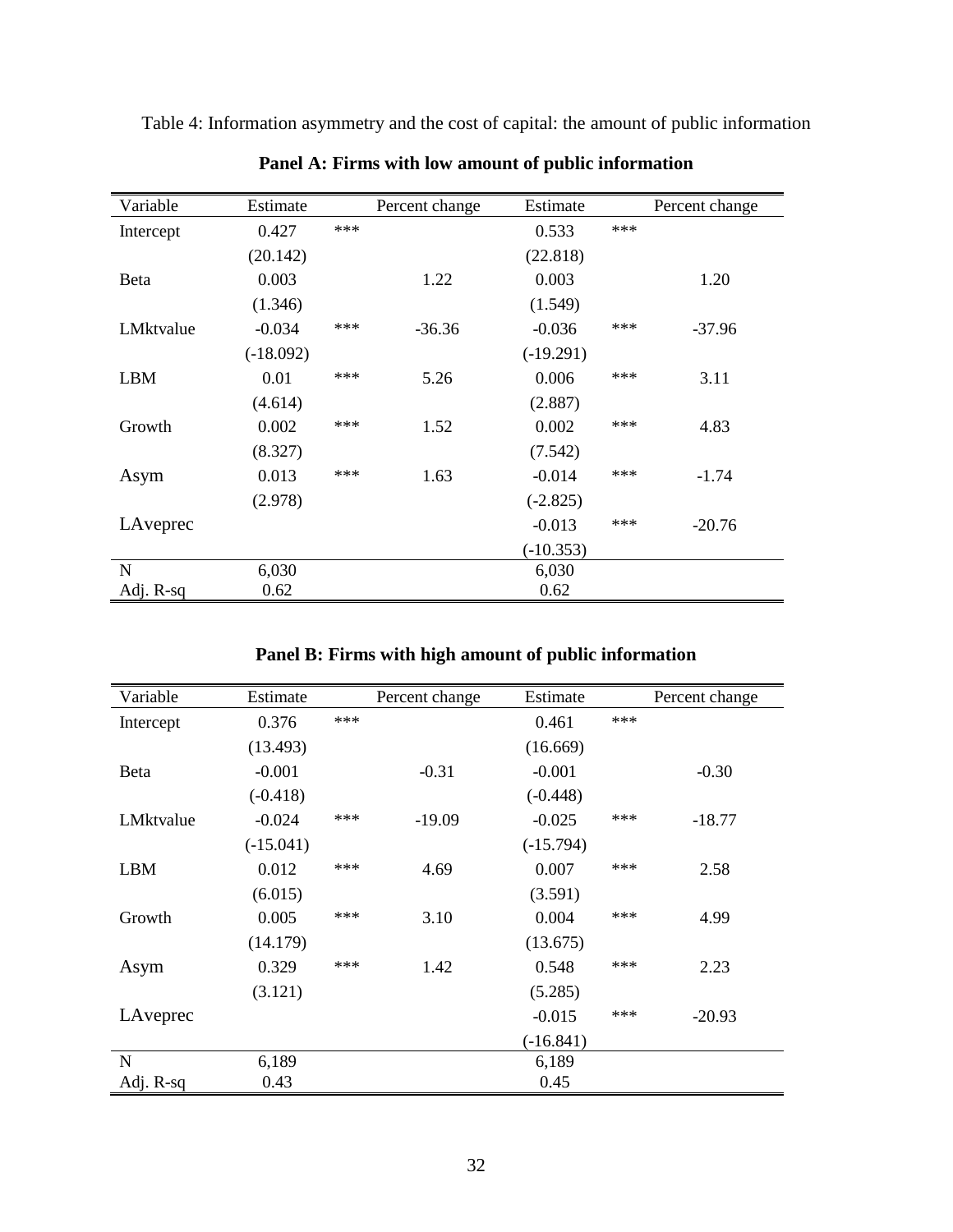The dependent variable is *COC*. All variables are defined in Table 1 and Table 2.

All regression models include firm and year fixed effects.

\*\*\*Significant at 1%; T-values of two tailed tests are in parentheses.

The Percent change columns provide the percentage change in the cost of capital for one standard deviation increase in the respective variable for the given sub-sample, where the other variables are held at their means.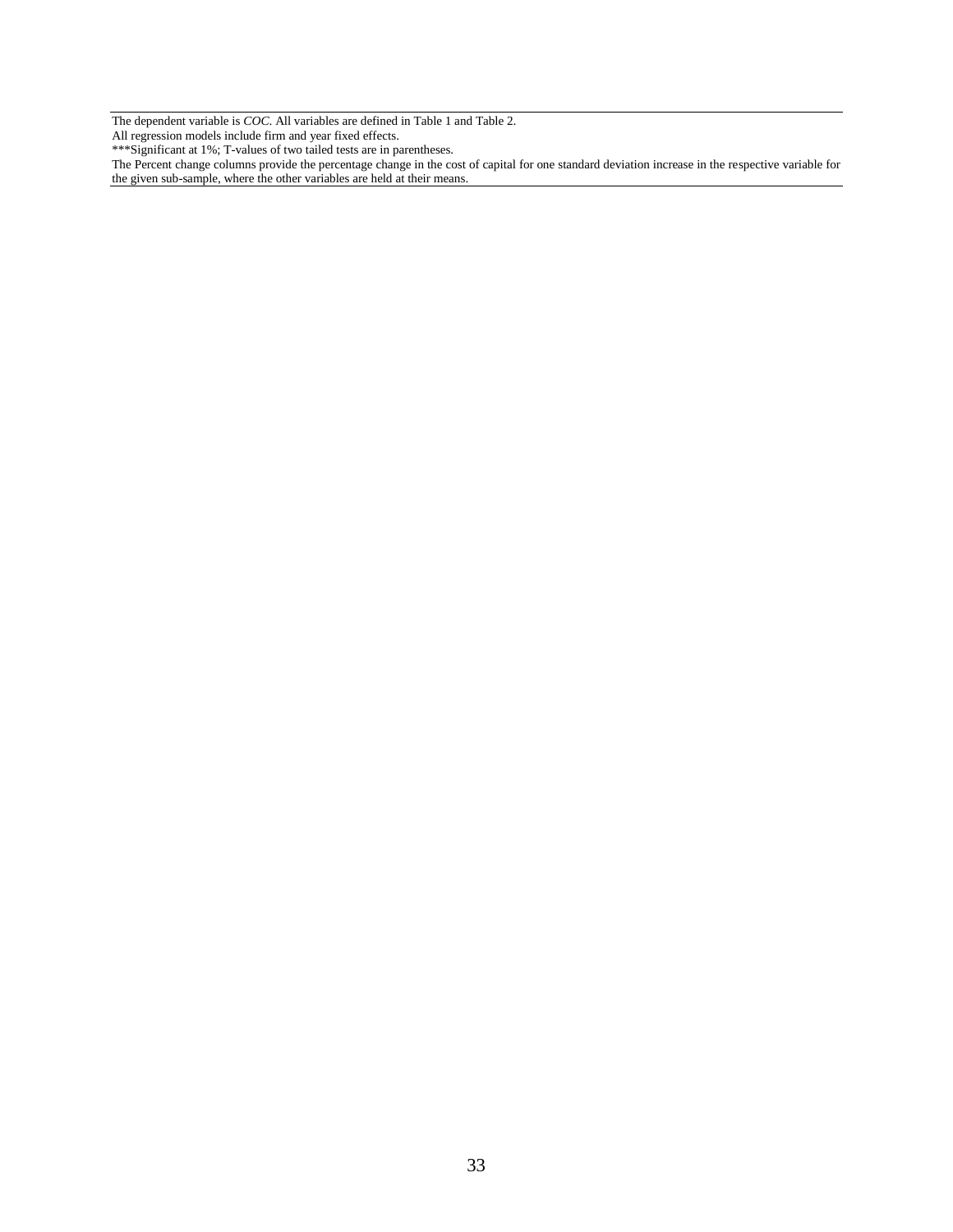| Variable   | Estimate    |       | Percent change | Estimate    |     | Percent change |
|------------|-------------|-------|----------------|-------------|-----|----------------|
| Intercept  | 0.945       | $***$ |                | 1.041       | *** |                |
|            | (7.930)     |       |                | (8.898)     |     |                |
| Beta       | $-0.002$    |       | $-0.36$        | $-0.001$    |     | $-0.16$        |
|            | $(-0.457)$  |       |                | $(-0.215)$  |     |                |
| LMktvalue  | $-0.078$    | ***   | $-34.35$       | $-0.076$    | *** | $-30.01$       |
|            | $(-20.537)$ |       |                | $(-20.389)$ |     |                |
| <b>LBM</b> | 0.022       | ***   | 4.50           | 0.017       | *** | 3.12           |
|            | (5.061)     |       |                | (4.022)     |     |                |
| Growth     | 0.001       | ***   | 0.66           | 0.001       | *** | 1.79           |
|            | (5.256)     |       |                | (4.593)     |     |                |
| Asym       | 0.085       | ***   | 6.10           | 0.072       | *** | 4.63           |
|            | (9.340)     |       |                | (7.990)     |     |                |
| LAveprec   |             |       |                | $-0.033$    | *** | $-12.82$       |
|            |             |       |                | $(-14.129)$ |     |                |
| N          | 5,329       |       |                | 5,329       |     |                |
| Adj. R-sq  | 0.41        |       |                | 0.44        |     |                |

Table 5: Information asymmetry and the cost of capital: the quality of information

**Panel A: Firms with low quality of information**

|  |  |  |  |  | Panel B: Firms with high quality of information |  |
|--|--|--|--|--|-------------------------------------------------|--|
|--|--|--|--|--|-------------------------------------------------|--|

| Variable   | Estimate    |       | Percent change | Estimate    |      | Percent change |
|------------|-------------|-------|----------------|-------------|------|----------------|
| Intercept  | 0.19        | $***$ |                | 0.242       | ***  |                |
|            | (28.475)    |       |                | (26.954)    |      |                |
| Beta       | $-0.001$    |       | $-0.53$        | $-0.001$    |      | $-0.53$        |
|            | $(-1.187)$  |       |                | $(-1.448)$  |      |                |
| LMktvalue  | $-0.01$     | $**$  | $-16.00$       | $-0.01$     | $**$ | $-16.19$       |
|            | $(-14.318)$ |       |                | $(-14.367)$ |      |                |
| <b>LBM</b> | 0.002       | ***   | 1.31           | 0.002       | ***  | 1.32           |
|            | (2.449)     |       |                | (2.305)     |      |                |
| Growth     | 0.004       | ***   | 2.31           | 0.004       | ***  | 4.37           |
|            | (18.289)    |       |                | (18.231)    |      |                |
| Asym       | 0.005       | ***   | 0.95           | $-0.000$    |      | 0.00           |
|            | (3.302)     |       |                | $(-0.073)$  |      |                |
| LAveprec   |             |       |                | $-0.006$    | ***  | $-5.70$        |
|            |             |       |                | $(-8.518)$  |      |                |
| N          | 6,727       |       |                | 6,727       |      |                |
| Adj. R-sq  | 0.47        |       |                | 0.48        |      |                |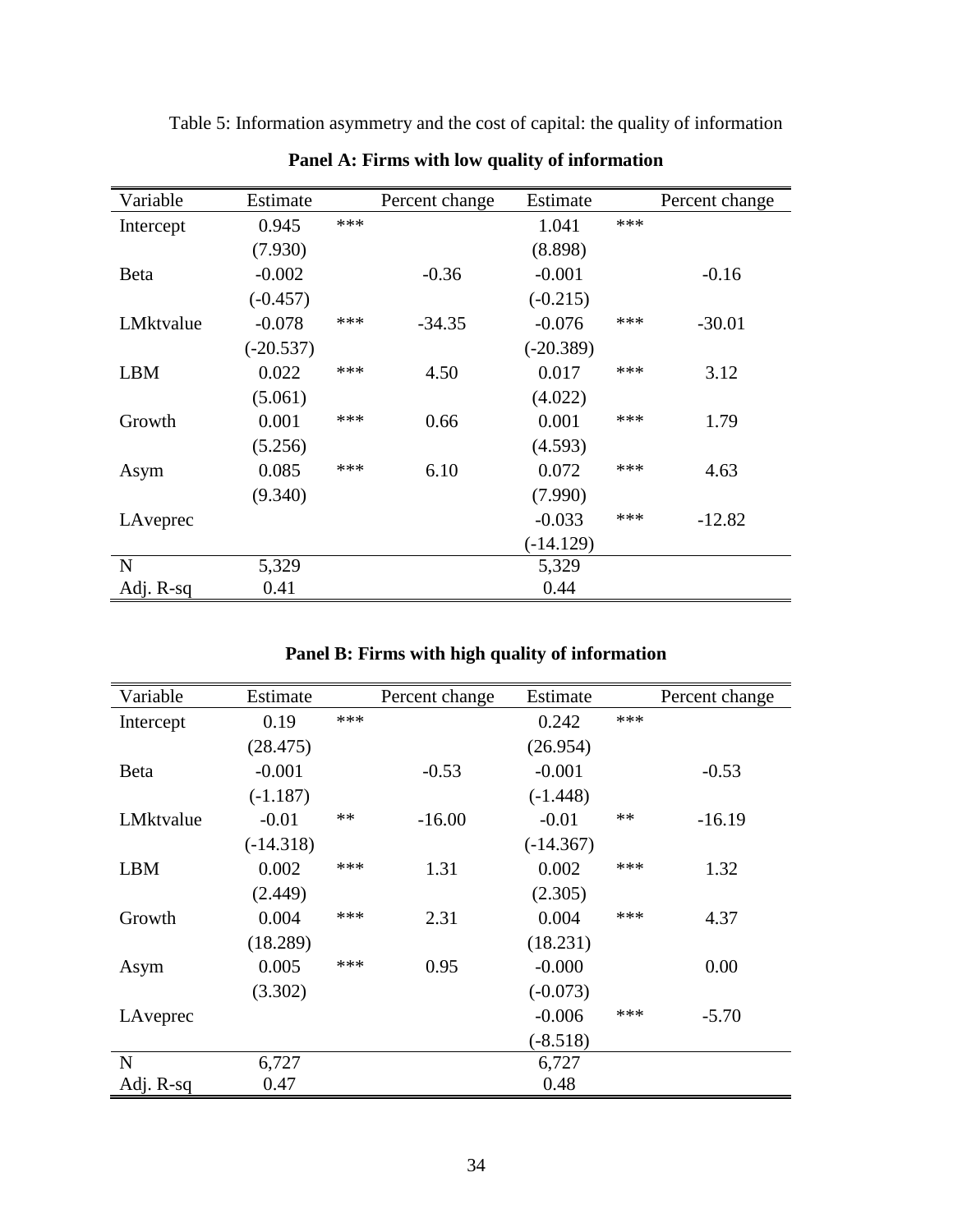All regression models include firm and year fixed effects.

\*\*\*Significant at 1%; \*\*Significant at 5%. T-values of two tailed tests are in parentheses.

The Percent change columns provide the percentage change in the cost of capital for one standard deviation increase in the respective variable for the given sub-sample, where the other variables are held at their means.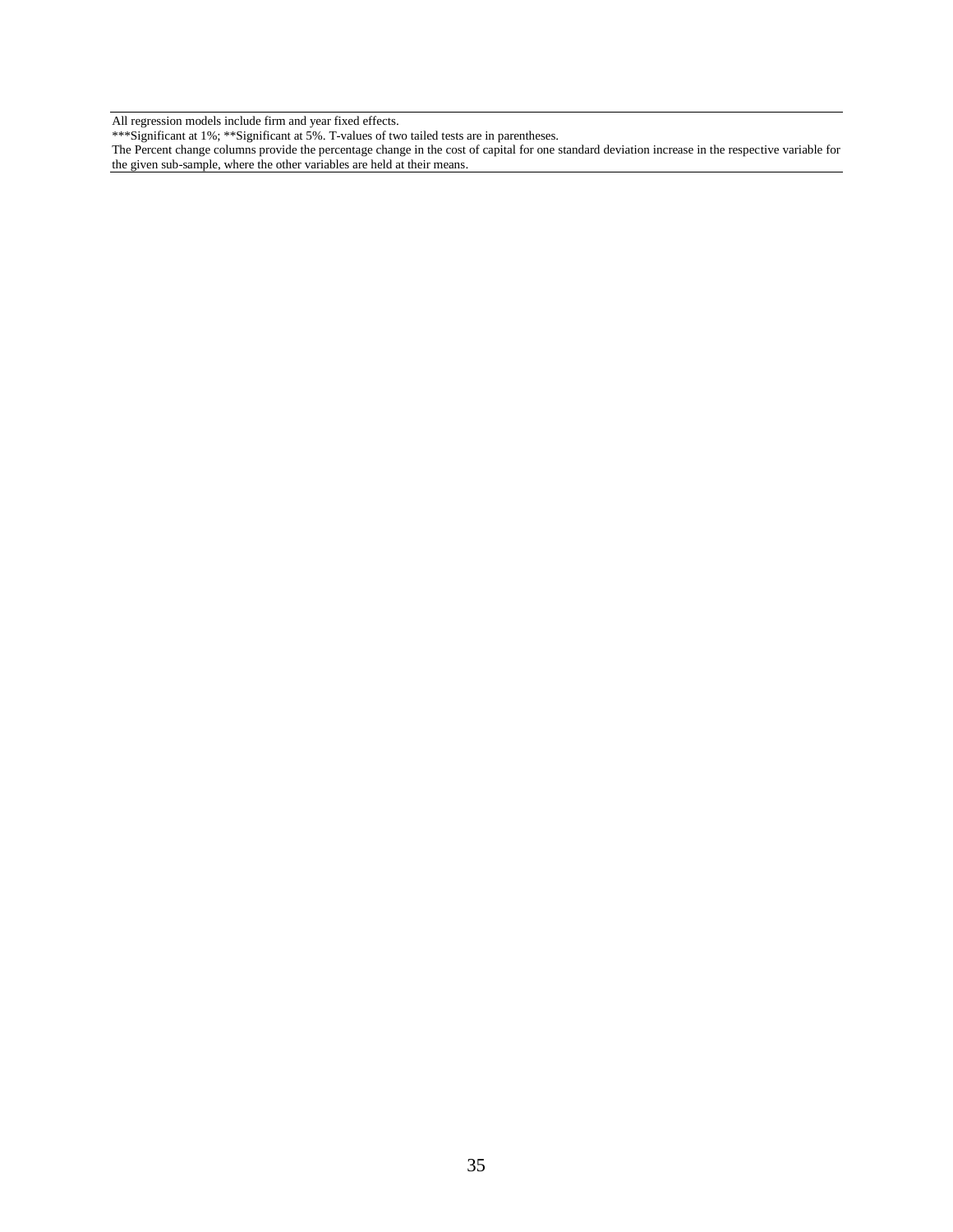Table 6: Information asymmetry and the cost of capital: size

| Variable    | Estimate    |       | Percent change | Estimate    |            | Percent change |
|-------------|-------------|-------|----------------|-------------|------------|----------------|
| Intercept   | 0.462       | $***$ |                | 0.59        | ***        |                |
|             | (18.135)    |       |                | (21.890)    |            |                |
| Beta        | 0.008       | $**$  | 7.05           | 0.009       | $\ast\ast$ | 9.73           |
|             | (1.999)     |       |                | (2.489)     |            |                |
| LMktvalue   | $-0.064$    | ***   | $-64.48$       | $-0.065$    | ***        | $-80.35$       |
|             | $(-17.021)$ |       |                | $(-17.643)$ |            |                |
| <b>LBM</b>  | 0.012       | $***$ | 11.57          | 0.004       |            | 4.73           |
|             | (2.923)     |       |                | (1.031)     |            |                |
| Growth      | 0.002       | ***   | 1.63           | 0.002       | ***        | 14.41          |
|             | (5.412)     |       |                | (4.907)     |            |                |
| Asym        | 0.057       | ***   | 16.56          | 0.036       | ***        | 12.83          |
|             | (7.536)     |       |                | (4.705)     |            |                |
| LAveprec    |             |       |                | $-0.025$    | ***        | $-110.10$      |
|             |             |       |                | $(-13.008)$ |            |                |
| $\mathbf N$ | 5,902       |       |                | 5,902       |            |                |
| Adj. R-sq   | 0.41        |       |                | 0.42        |            |                |

## **Panel A: Small firms**

| <b>Panel B: Large firms</b> |  |  |  |  |
|-----------------------------|--|--|--|--|
|-----------------------------|--|--|--|--|

| Variable   | Estimate   |     | Percent change | Estimate    |     | Percent change |
|------------|------------|-----|----------------|-------------|-----|----------------|
| Intercept  | 0.194      | *** |                | 0.226       | *** |                |
|            | (9.426)    |     |                | (11.053)    |     |                |
| Beta       | 0.002      |     | 1.24           | 0.004       | *** | 3.34           |
|            | (1.553)    |     |                | (2.800)     |     |                |
| LMktvalue  | $-0.01$    | *** | $-8.87$        | $-0.01$     | *** | $-11.92$       |
|            | $(-7.492)$ |     |                | $(-7.409)$  |     |                |
| <b>LBM</b> | 0.008      | *** | 6.69           | 0.007       | *** | 7.88           |
|            | (6.444)    |     |                | (5.493)     |     |                |
| Growth     | 0.002      | *** | 3.02           | 0.002       | *** | 9.61           |
|            | (13.377)   |     |                | (12.826)    |     |                |
| Asym       | 0.009      | *** | 2.35           | $-0.000$    |     | 0.00           |
|            | (4.194)    |     |                | $(-0.049)$  |     |                |
| LAveprec   |            |     |                | $-0.009$    | *** | $-32.10$       |
|            |            |     |                | $(-13.447)$ |     |                |
| N          | 6,341      |     |                | 6,341       |     |                |
| Adj. R-sq  | 0.43       |     |                | 0.45        |     |                |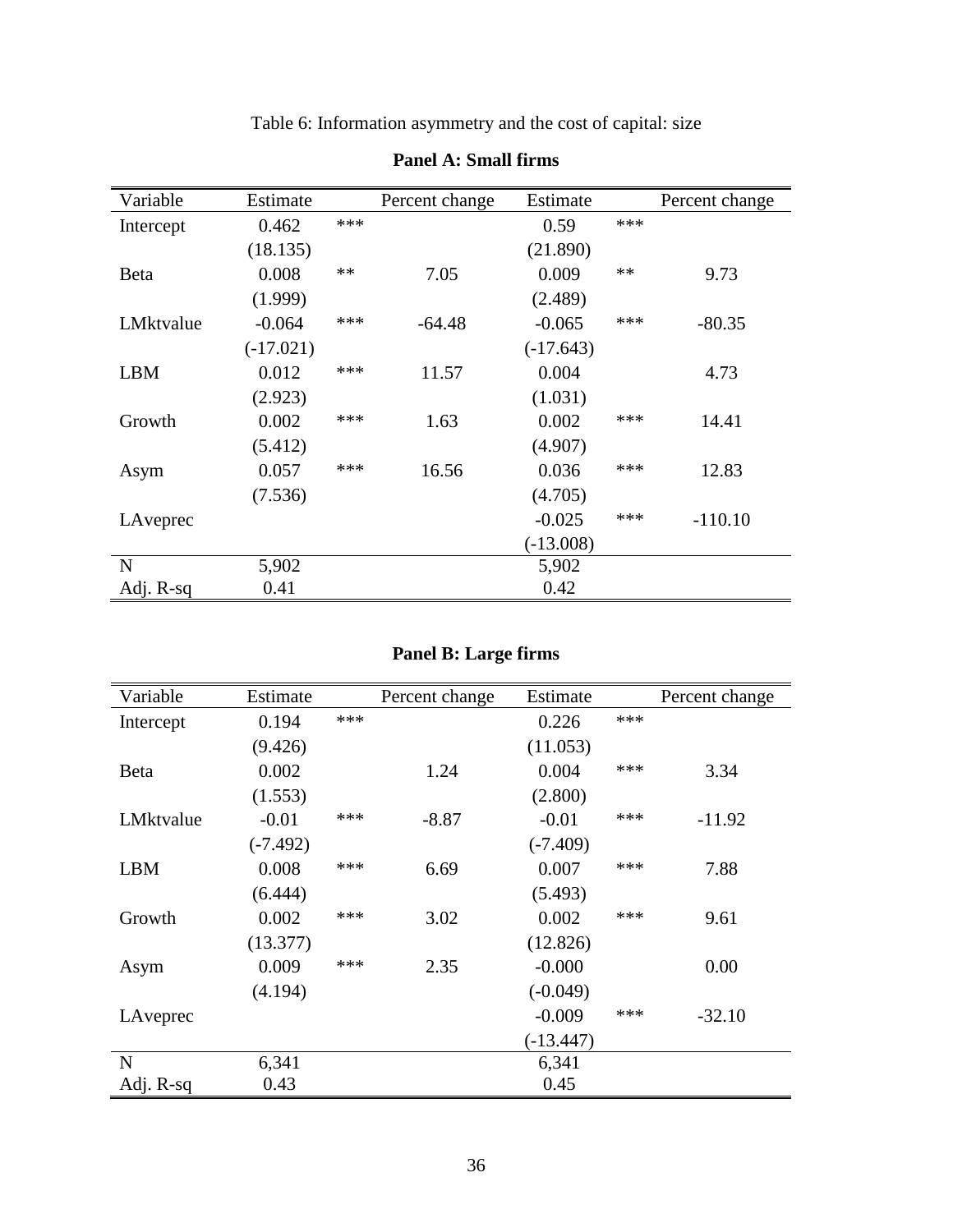The dependent variable is *COC*. All variables are defined in Table 1 and Table 2.

All regression models include firm and year fixed effects.

\*\*\*Significant at 1%; \*\*Significant at 5%. T-values of two tailed tests are in parentheses.

The Percent change columns provide the percentage change in the cost of capital for one standard deviation increase in the respective variable for the given sub-sample, where the other variables are held at their means.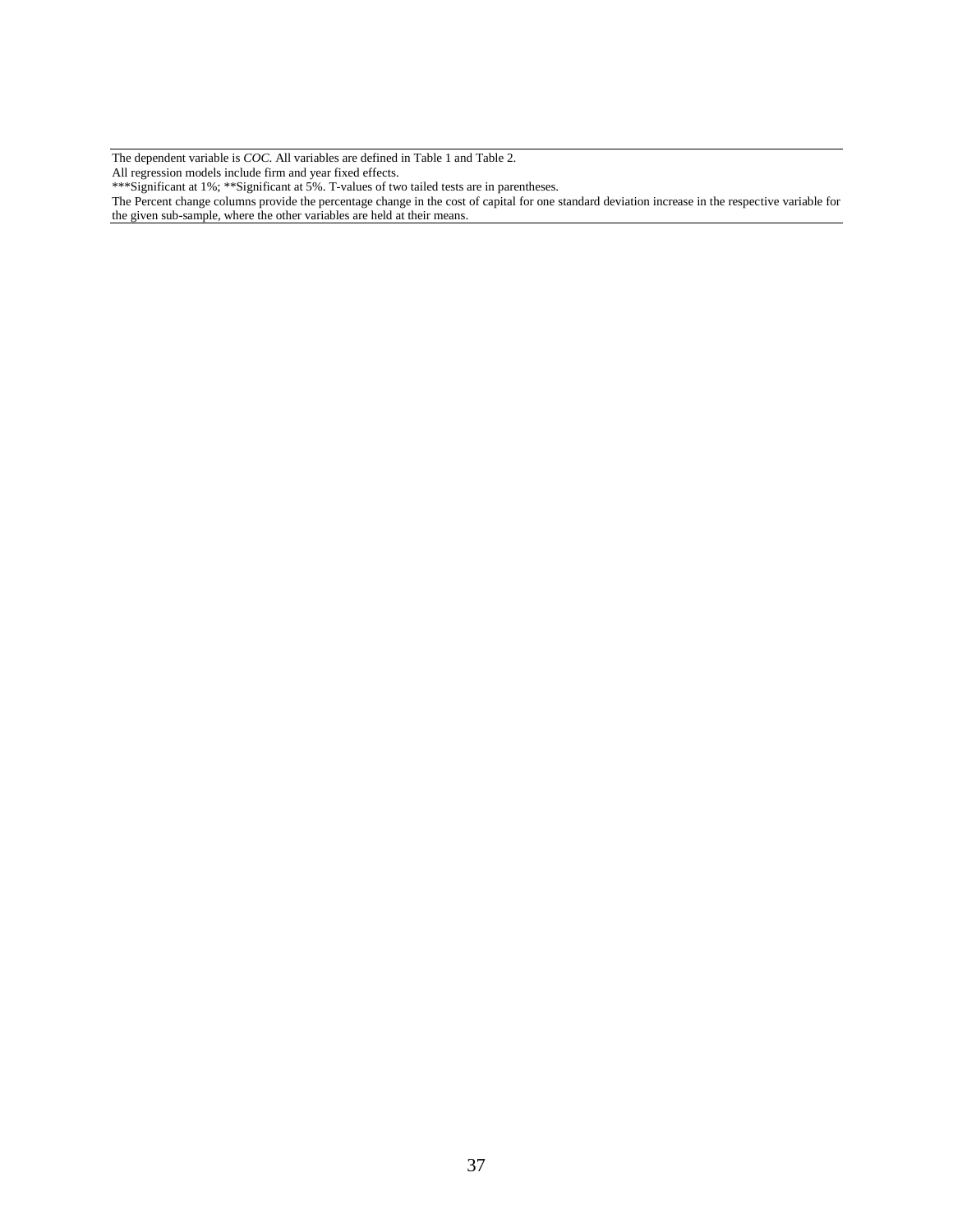| Variable   | Estimate    |       | Percent change | Estimate    |     | Percent change |
|------------|-------------|-------|----------------|-------------|-----|----------------|
| Intercept  | 0.259       | $***$ |                | 0.36        | *** |                |
|            | (16.256)    |       |                | (21.288)    |     |                |
| Beta       | 0.006       | ***   | 4.17           | 0.008       | *** | 6.06           |
|            | (3.693)     |       |                | (4.610)     |     |                |
| LMktvalue  | $-0.023$    | ***   | $-30.14$       | $-0.024$    | *** | $-34.27$       |
|            | $(-13.756)$ |       |                | $(-14.436)$ |     |                |
|            |             | ***   |                |             | *** |                |
| <b>LBM</b> | 0.009       |       | 6.89           | 0.006       |     | 5.01           |
|            | (3.895)     |       |                | (2.730)     |     |                |
| Growth     | 0.002       | ***   | 2.46           | 0.002       | *** | 7.68           |
|            | (11.035)    |       |                | (10.904)    |     |                |
| Asym       | 0.033       | ***   | 7.35           | 0.013       | *** | 3.16           |
|            | (8.719)     |       |                | (3.282)     |     |                |
| LAveprec   |             |       |                | $-0.017$    | *** | $-42.76$       |
|            |             |       |                | $(-15.470)$ |     |                |
| N          | 5,647       |       |                | 5,647       |     |                |
| Adj. R-sq  | 0.43        |       |                | 0.46        |     |                |

Table 7: Information asymmetry and the cost of capital: number of shareholders

**Panel A: Firms with low number of shareholders**

| Variable    | Estimate    |     | Percent change | Estimate    |     | Percent change |
|-------------|-------------|-----|----------------|-------------|-----|----------------|
| Intercept   | 0.407       | *** |                | 0.452       | *** |                |
|             | (25.596)    |     |                | (28.144)    |     |                |
| <b>Beta</b> | 0.012       | *** | 5.03           | 0.013       | *** | 5.83           |
|             | (6.030)     |     |                | (6.662)     |     |                |
| LMktvalue   | $-0.03$     | *** | $-30.36$       | $-0.03$     | *** | $-32.51$       |
|             | $(-18.543)$ |     |                | $(-18.330)$ |     |                |
| <b>LBM</b>  | 0.01        | *** | 5.47           | 0.007       | *** | 4.10           |
|             | (5.961)     |     |                | (4.273)     |     |                |
| Growth      | 0.002       | *** | 1.63           | 0.002       | *** | 6.00           |
|             | (15.994)    |     |                | (16.256)    |     |                |
| Asym        | 0.022       | *** | 3.67           | 0.013       | *** | 2.32           |
|             | (7.774)     |     |                | (4.611)     |     |                |
| LAveprec    |             |     |                | $-0.01$     | *** | $-19.71$       |

N 6,149 6,149 Adj. R-sq 0.53 0.54

## **Panel B: Firms with high number of shareholders**

(-12.882)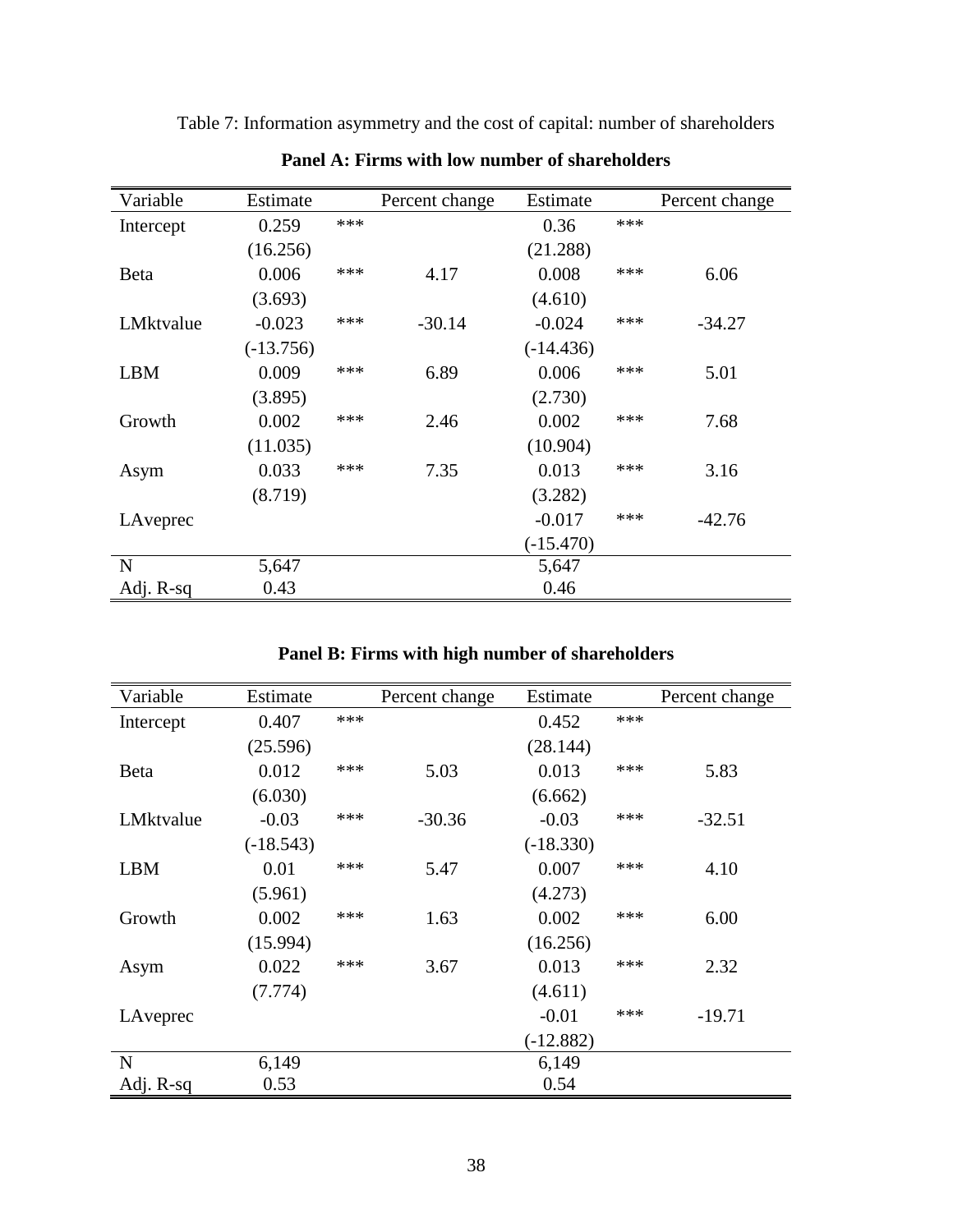The dependent variable is *COC*. All variables are defined in Table 1 and Table 2. All regression models include firm and year fixed effects.

\*\*\*Significant at 1%; \*\*Significant at 5%. T-values of two tailed tests are in parentheses.

The Percent change columns provide the percentage change in the cost of capital for one standard deviation increase in the respective variable for the given sub-sample, where the other variables are held at their means.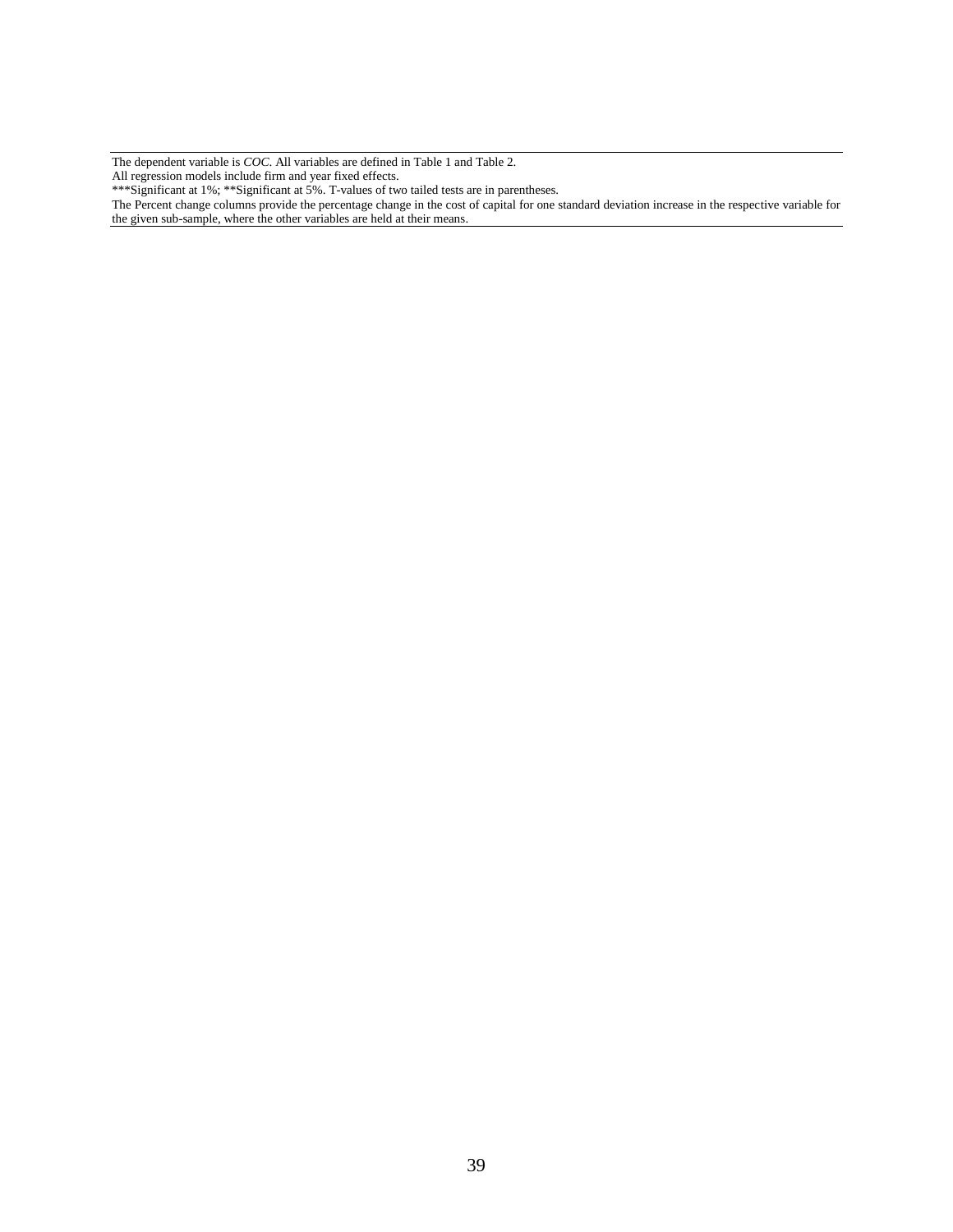| Variable    | Estimate    |     | Percent change |
|-------------|-------------|-----|----------------|
| Intercept   | 0.46        | *** |                |
|             | (48.376)    |     |                |
| Beta        | 0.006       | *** | 2.03           |
|             | (5.734)     |     |                |
| LMktvalue   | $-0.028$    | *** | $-24.30$       |
|             | $(-36.943)$ |     |                |
| LBM         | 0.009       | *** | 3.77           |
|             | (9.863)     |     |                |
| Growth      | 0.002       | *** | 4.24           |
|             | (19.901)    |     |                |
| Lh          | $-0.011$    | *** | $-15.33$       |
|             | $(-30.730)$ |     |                |
| $L_{\rm S}$ | 0.000       |     | 0.00           |
|             | (1.413)     |     |                |
| N           | 30,657      |     |                |
| Adj. R-sq   | 0.41        |     |                |

Table 8: Public and private information precision and the cost of capital

The dependent variable is *COC*. All variables are defined in Table 1 and Table 2.

All regression models include firm and year fixed effects.

\*\*\*Significant at 1%. T-values of two tailed tests are in parentheses.

The Percent change columns provide the percentage change in the cost of capital for one standard deviation increase in the respective variable, where the other variables are held at their means.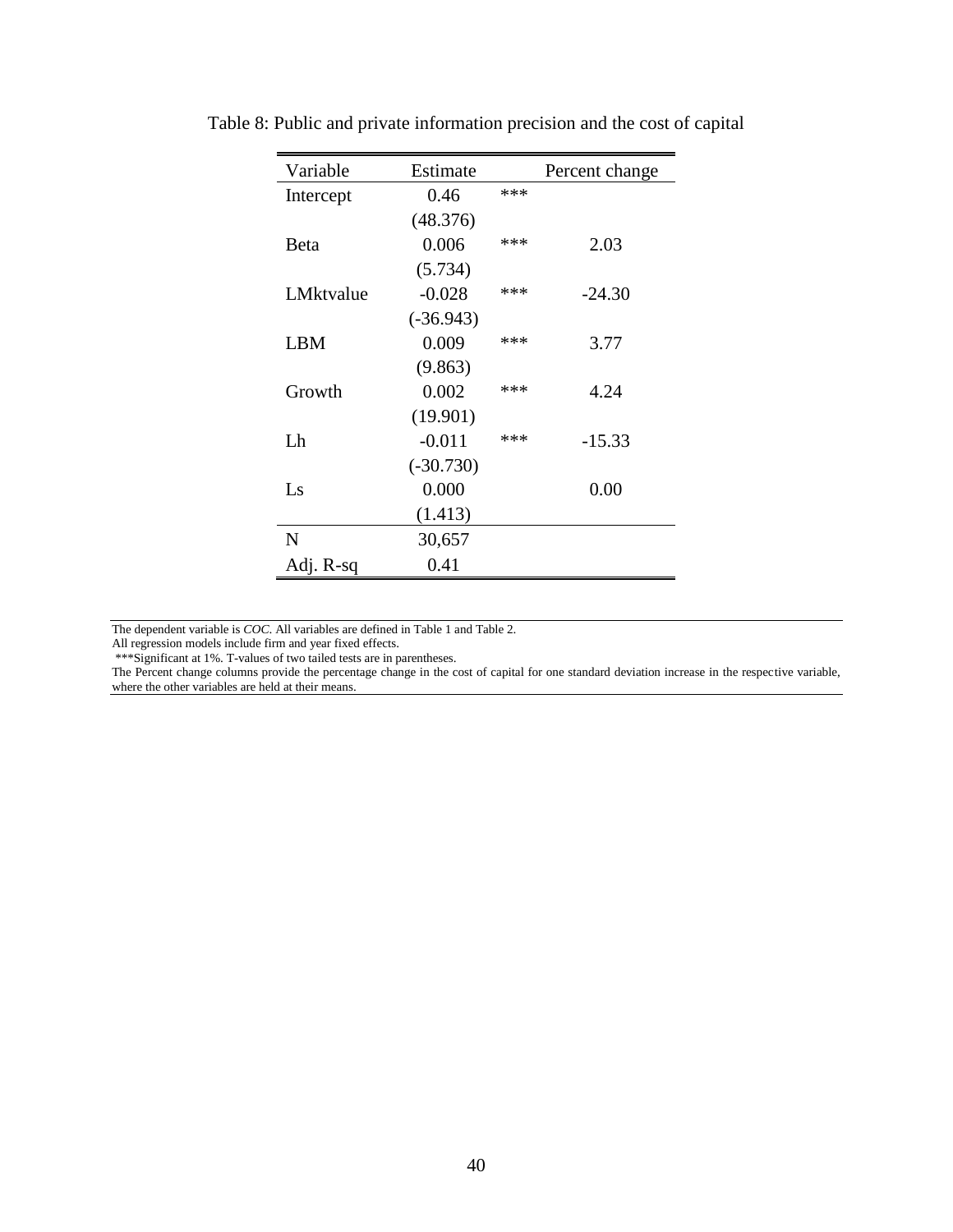Table 9: Public and private information precision and the cost of capital: the amount of public information

| Variable    | Estimate    |     | Percent change |
|-------------|-------------|-----|----------------|
| Intercept   | 0.513       | *** |                |
|             | (22.893)    |     |                |
| <b>Beta</b> | 0.003       |     | 1.19           |
|             | (1.538)     |     |                |
| LMktvalue   | $-0.036$    | *** | $-37.53$       |
|             | $(-19.229)$ |     |                |
| LBM         | 0.006       | *** | 3.08           |
|             | (2.938)     |     |                |
| Growth      | 0.002       | *** | 4.77           |
|             | (7.573)     |     |                |
| Lh          | $-0.001$    | ∗   | $-1.72$        |
|             | $(-1.653)$  |     |                |
| Ls          | $-0.011$    | *** | $-17.17$       |
|             | $(-7.173)$  |     |                |
| N           | 6,030       |     |                |
| Adj. R-sq   | 0.62        |     |                |

**Panel A: Firms with low amount of public information**

| Panel B: Firms with high amount of public information |  |  |
|-------------------------------------------------------|--|--|
|                                                       |  |  |

| Variable    | Estimate    |     | Percent change |
|-------------|-------------|-----|----------------|
| Intercept   | 0.458       | *** |                |
|             | (16.211)    |     |                |
| <b>Beta</b> | $-0.002$    |     | $-0.60$        |
|             | $(-0.748)$  |     |                |
| LMktvalue   | $-0.024$    | *** | $-18.32$       |
|             | $(-14.272)$ |     |                |
| LBM         | 0.009       | *** | 3.38           |
|             | (4.115)     |     |                |
| Growth      | 0.004       | *** | 5.07           |
|             | (13.132)    |     |                |
| Lh          | $-0.015$    | *** | $-21.27$       |
|             | $(-16.114)$ |     |                |
| Ls          | $-0.000$    |     | 0.00           |
|             | $(-0.264)$  |     |                |
| N           | 5,801       |     |                |
| Adj. R-sq   | 0.45        |     |                |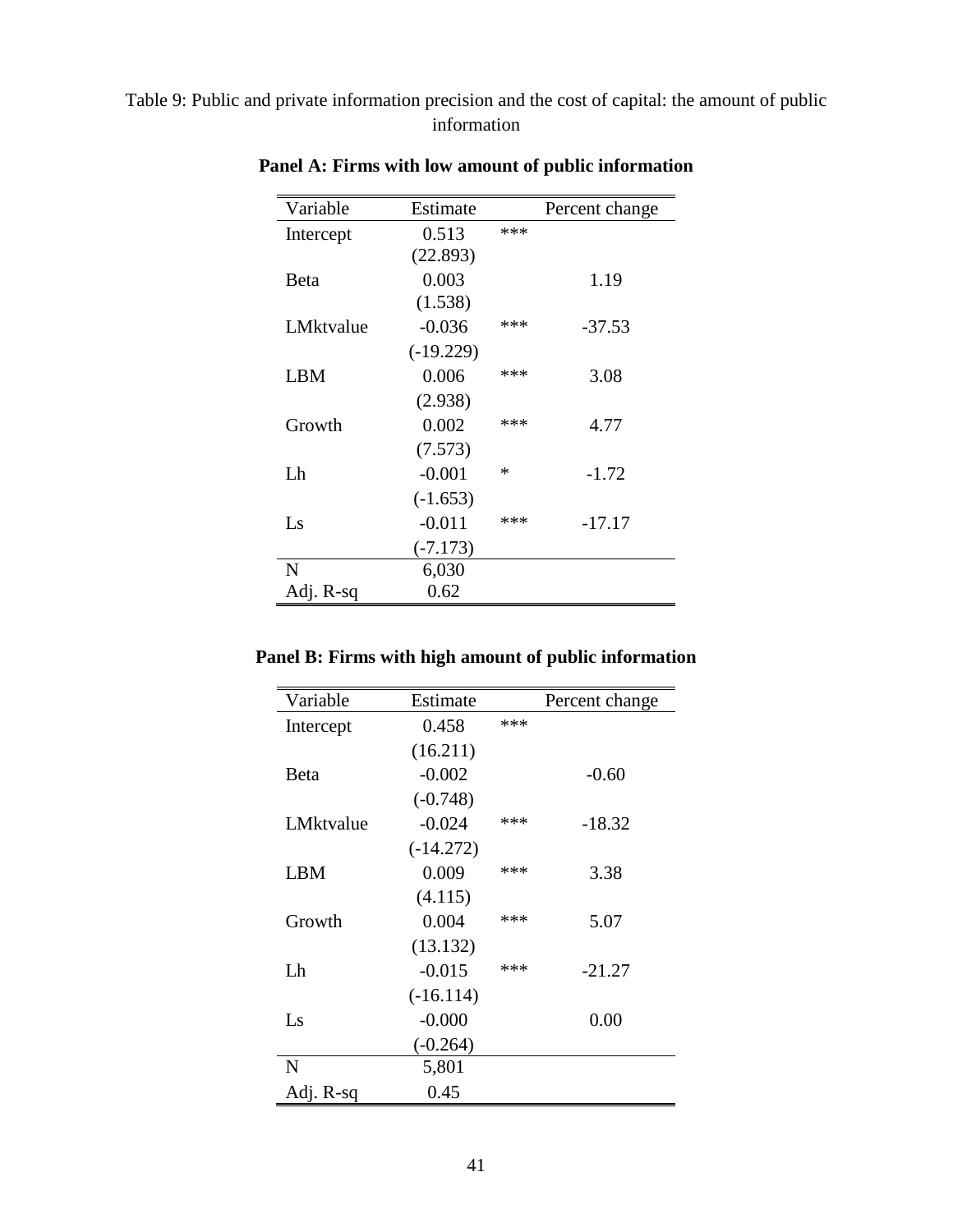The dependent variable is *COC*. All variables are defined in Table 1 and Table 2. All regression models include firm and year fixed effects.

\*\*\*Significant at 1%. T-values of two tailed tests are in parentheses.

The Percent change columns provide the percentage change in the cost of capital for one standard deviation increase in the respective variable for the given sub-sample, where the other variables are held at their means.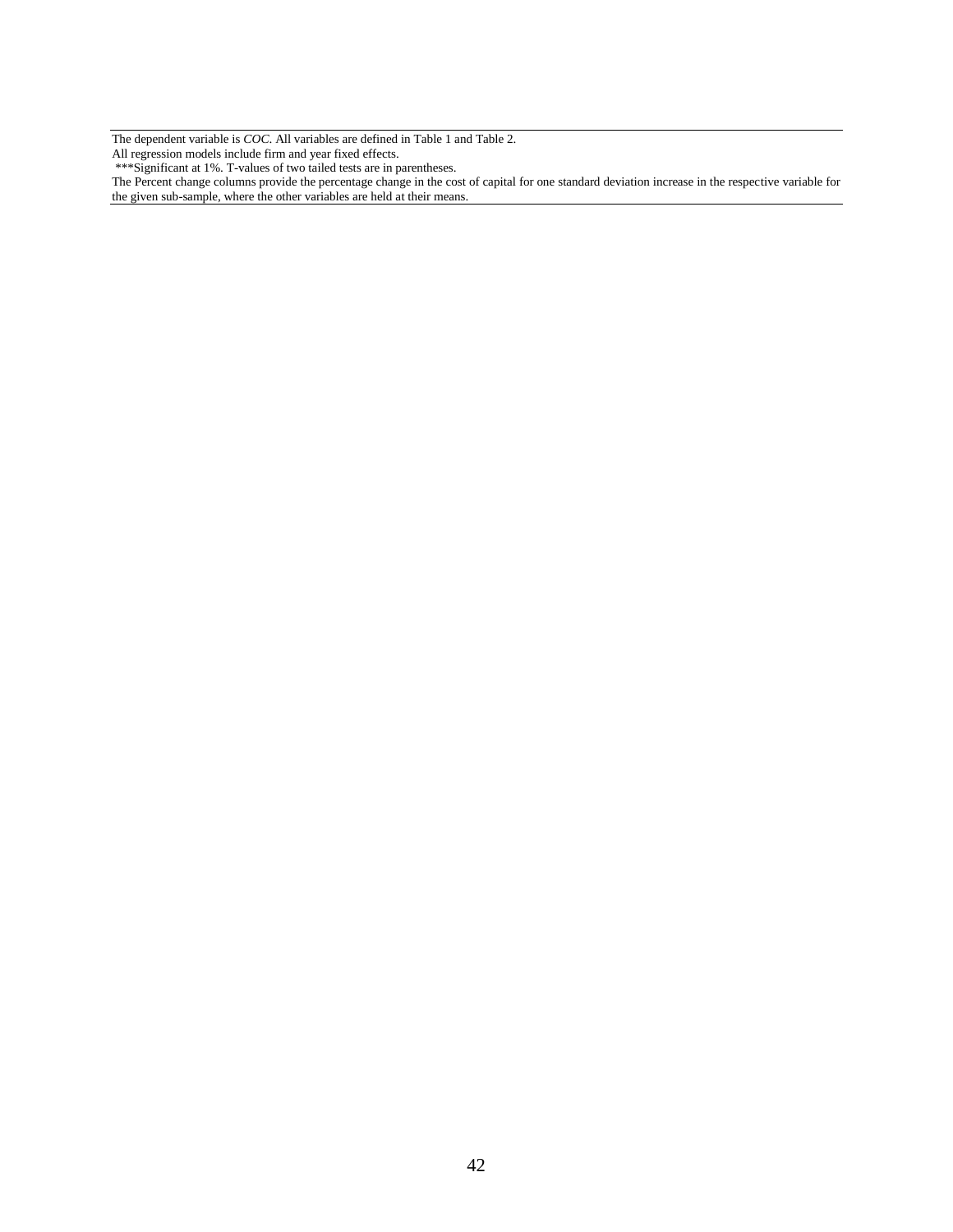## Table 10: Public and private information precision and the cost of capital: the quality of information

| Variable   | Estimate    |     | Percent change |
|------------|-------------|-----|----------------|
| Intercept  | 0.993       | *** |                |
|            | (8.494)     |     |                |
| Beta       | $-0.001$    |     | $-0.18$        |
|            | $(-0.227)$  |     |                |
| LMktvalue  | $-0.075$    | *** | $-33.47$       |
|            | $(-20.276)$ |     |                |
| <b>LBM</b> | 0.017       | *** | 3.52           |
|            | (4.089)     |     |                |
| Growth     | 0.001       | *** | 2.02           |
|            | (4.635)     |     |                |
| Lh         | $-0.031$    | *** | $-14.10$       |
|            | $(-16.135)$ |     |                |
| Ls         | 0.002       | *** | 2.28           |
|            | (3.746)     |     |                |
| N          | 5,300       |     |                |
| Adj. R-sq  | 0.43        |     |                |

**Panel A: Firms with low quality of information**

## **Panel B: Firms with high quality of information**

| Variable  | Estimate    |     | Percent change |
|-----------|-------------|-----|----------------|
| Intercept | 0.219       | *** |                |
|           | (27.946)    |     |                |
| Beta      | $-0.001$    |     | $-0.51$        |
|           | $(-1.593)$  |     |                |
| LMktvalue | $-0.01$     | *** | $-15.39$       |
|           | $(-14.944)$ |     |                |
| LBM       | 0.001       |     | 0.63           |
|           | (1.500)     |     |                |
| Growth    | 0.004       | *** | 4.15           |
|           | (18.075)    |     |                |
| Lh        | $-0.003$    | *** | $-2.91$        |
|           | $(-7.082)$  |     |                |
| Ls        | $-0.000$    |     | 0.00           |
|           | $(-1.230)$  |     |                |
| N         | 6,543       |     |                |
| Adj. R-sq | 0.48        |     |                |